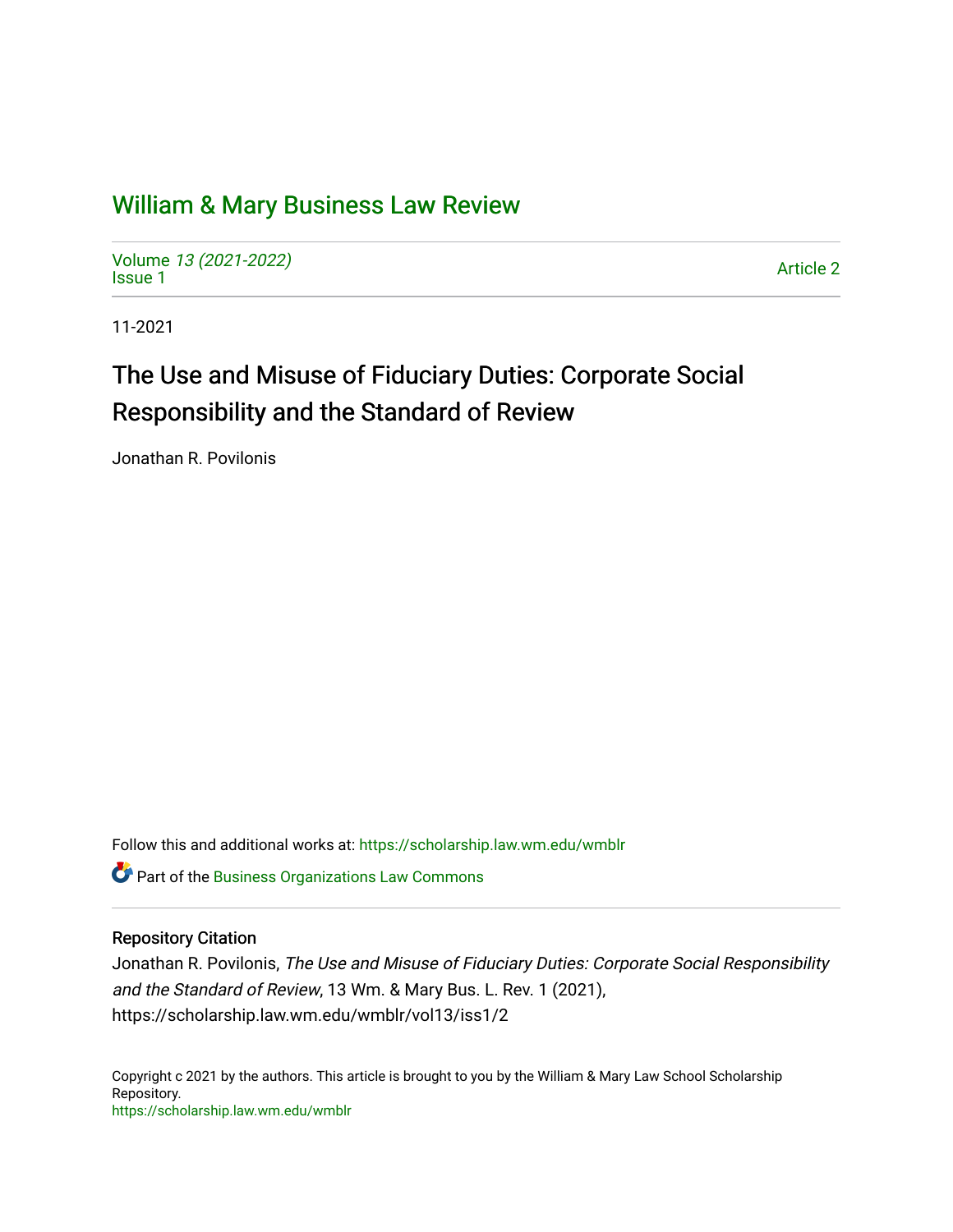## THE USE AND MISUSE OF FIDUCIARY DUTIES: CORPORATE SOCIAL RESPONSIBILITY AND THE STANDARD OF REVIEW

## JONATHAN R. POVILONIS

#### ABSTRACT

*This Article provides a crucial corrective to the "corporate social responsibility" debate, which concerns whether corporations have the obligation to protect or serve the interests of groups other than their shareholders, like employees or customers (often called "stakeholders"). Scholars on one side of the debate have repeatedly presumed that corporate directors' fiduciary duties to shareholders play an important role in protecting shareholders from decisions that favor stakeholders at their expense. Scholars on the other side agree that fiduciary duties provide meaningful protection against unfavorable conduct but argue that directors should also owe fiduciary duties to stakeholders so they may be similarly protected. This Article argues that this shared premise is mistaken: Fiduciary duties in practice play almost no role in director decisions to favor one corporate group over another. The Article first explains that courts and scholars rarely note the difference between two distinct definitions of the duty of loyalty—one broad and one narrow and argues that only the broader definition would allow this duty to have any impact on directors' distribution of corporate resources. Under this narrow definition, fiduciary duties to shareholders prevent directors from acting in their own self-interest, but not from acting in the interests of stakeholders at shareholders' expense. The Article then argues that Delaware law enforces only the narrow definition of loyalty due to its default judicial standard of review, the business judgment rule, which largely eliminates shareholders' ability to protect themselves from directors' decisions that favor other* 

 Associate, Cleary Gottlieb Steen & Hamilton LLP; JD, *magna cum laude*, NYU School of Law. The views expressed in this Article are my own and do not reflect the views of my firm. I am grateful to Richard A. Epstein, Florencia Marotta-Wurgler, and Robert T. Miller for helpful feedback on multiple versions of this Article. All errors are my own.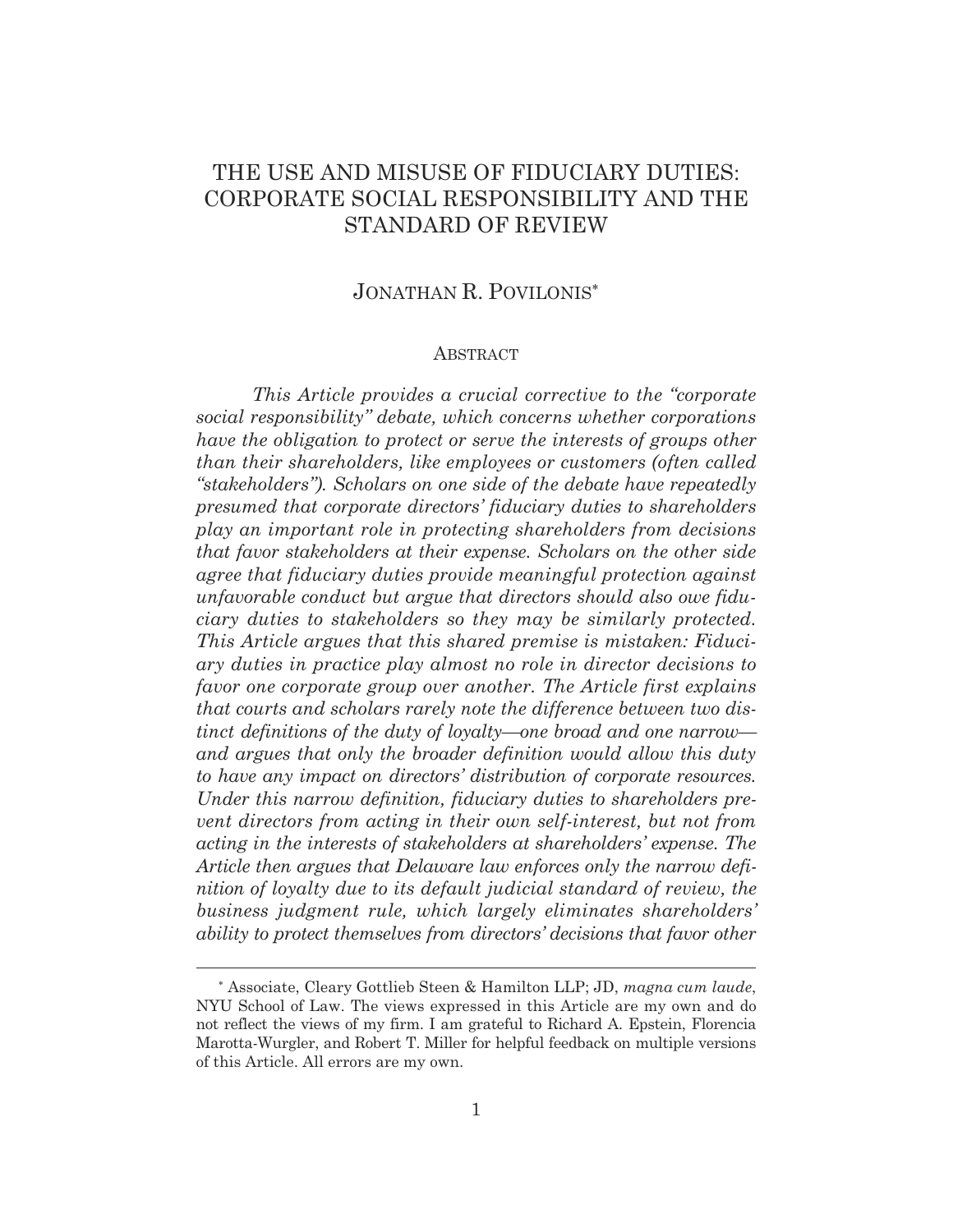*stakeholders. Finally, given this is true for shareholders, the Article argues it would likewise be true for employees (or any other stakeholders), were they to be owed fiduciary duties by directors. Because fiduciary duties do not protect against such unfavorable conduct, the Article concludes it is a mistake to debate to whom directors should owe fiduciary duties. Advocates for shareholder or stakeholder protection should therefore focus on other mechanisms to obtain it.*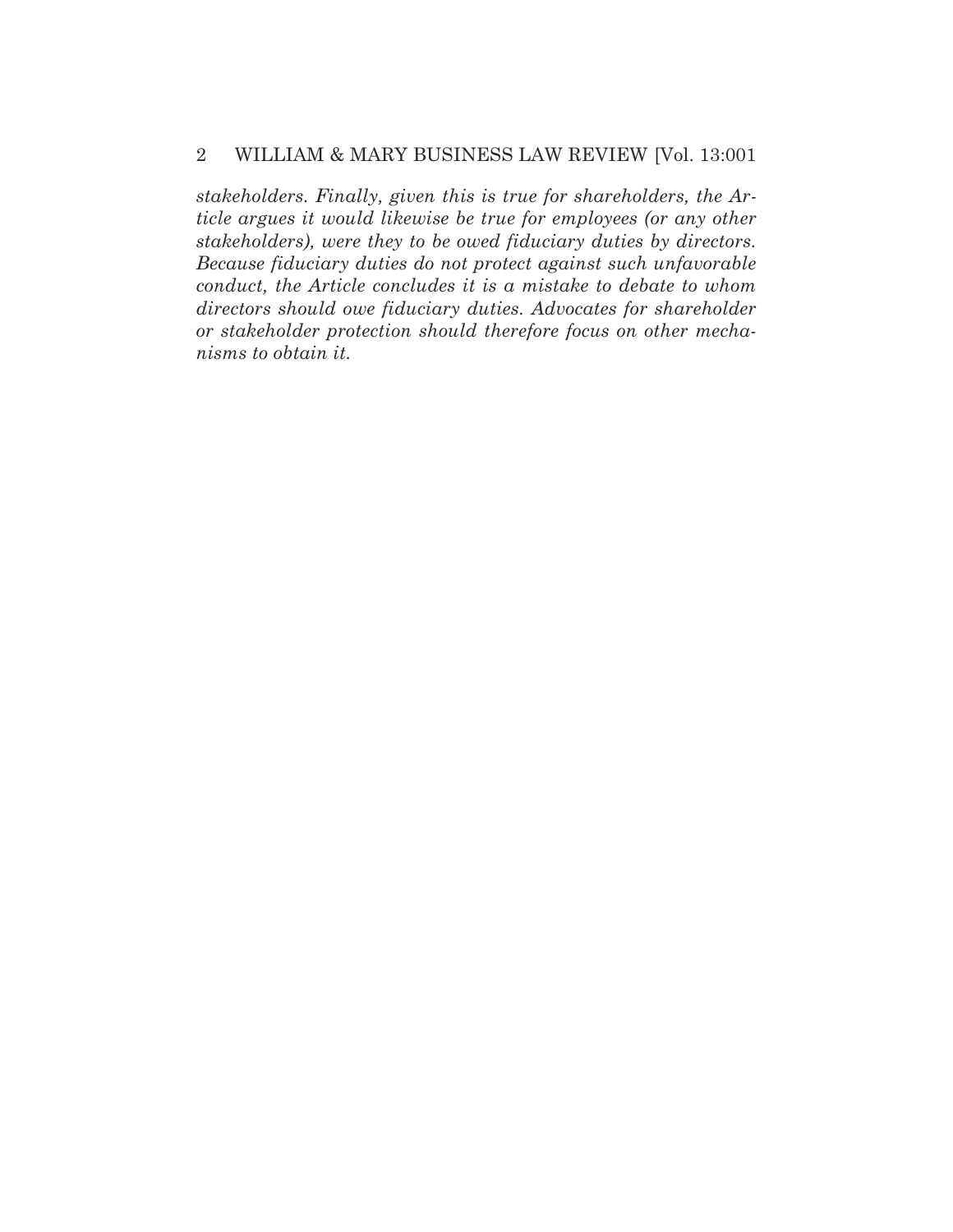## TABLE OF CONTENTS

| III. FIDUCIARY DUTIES AND THE STANDARD OF REVIEW  32     |
|----------------------------------------------------------|
| A. The Duty of Loyalty and the Business Judgment Rule 34 |
|                                                          |
| C. Other Mechanisms for Nonshareholder Protection 69     |
|                                                          |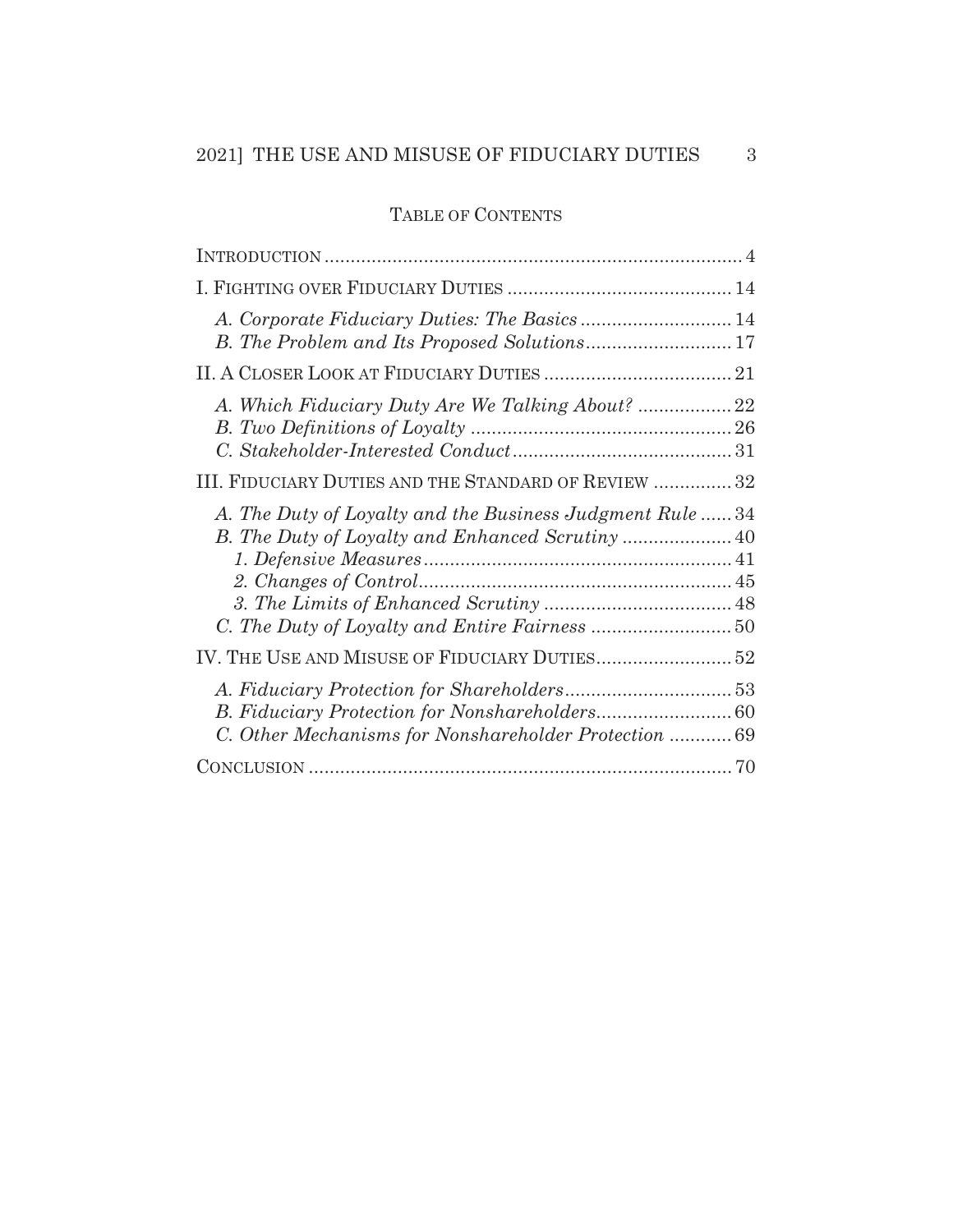#### **INTRODUCTION**

If you thought corporate law was broken, how would you fix it? Maybe you hold the increasingly popular view that the law makes corporate executives too beholden to shareholder interests, and that this is ruining things for everyone else.1 Or maybe you think, along similar lines, that employees are getting a particularly lousy deal, so the law should take additional steps to single them out for protection.2 Or maybe you think it's really the local community or society at large that needs extra protection, given that the relentless pursuit of shareholder profits has the potential to impose massive externalities on those outside the firm.3 Scholars

<sup>1</sup> *See, e.g.*, Leo E. Strine Jr. & Nicholas Walter, *Conservative Collision Course: The Tension Between Conservative Corporate Law Theory and* Citizens United, 100 CORNELL L. REV. 335, 389 (2015) (arguing that "[t]he logical result of *Citizens United*, when combined with the conservative corporate theory view that corporations should only spend money on increasing stockholders' wealth, is that corporations will pour money into the electoral process to increase the returns to their stockholders. Because corporate wealth far exceeds that held directly by human beings, if corporations are able to act directly to influence who is elected to office, the laws and regulations in our society will increasingly tend to tolerate the imposition of greater externalities."); *see also* BUS. ROUNDTABLE, STATEMENT ON THE PURPOSE OF A CORPORATION (July 2021), https://s3.amazonaws.com/brt.org/BRTStatementonthePurposeofaCorporation July2021.pdf [https://perma.cc/98SR-VTCT].

<sup>2</sup> *See, e.g.*, Matthew T. Bodie, *Employment as Fiduciary Relationship*, 105 GEO. L.J. 819, 819 (2017) ("[T]his Article argues that employers are fiduciaries and must refrain from opportunism, especially when employees have no voice in governance."); Marleen A. O'Connor, *Restructuring the Corporation's Nexus of Contracts: Recognizing a Fiduciary Duty to Protect Displaced Workers*, 69 N.C. L. REV. 1189, 1194 (1991) (developing a "model [that] expands directorial fiduciary duties to encompass actions that shield workers from disruptions brought about by plant closings and other corporate changes. Such fiduciary duties toward workers would require directors to provide adequate severance payments, job retraining, and other appropriate relief to displaced workers."); *see also* Brett H. McDonnell, *Employee Primacy, or Economics Meets Civic Republicanism at Work*, 13 STAN. J.L. BUS.&FIN. 334, 334 (2008) (arguing "for employee primacy in corporate governance. 'Employee primacy' has two elements: ultimate employee control over the corporation, and an objective of maximizing employee welfare").

<sup>3</sup> Kent Greenfield, *Saving the World with Corporate Law*, 57 EMORY L.J. 947, 949 (2008). Greenfield argues that "[c]hanges in corporate law could make it possible to take advantage of the distinctive abilities of the corporation to create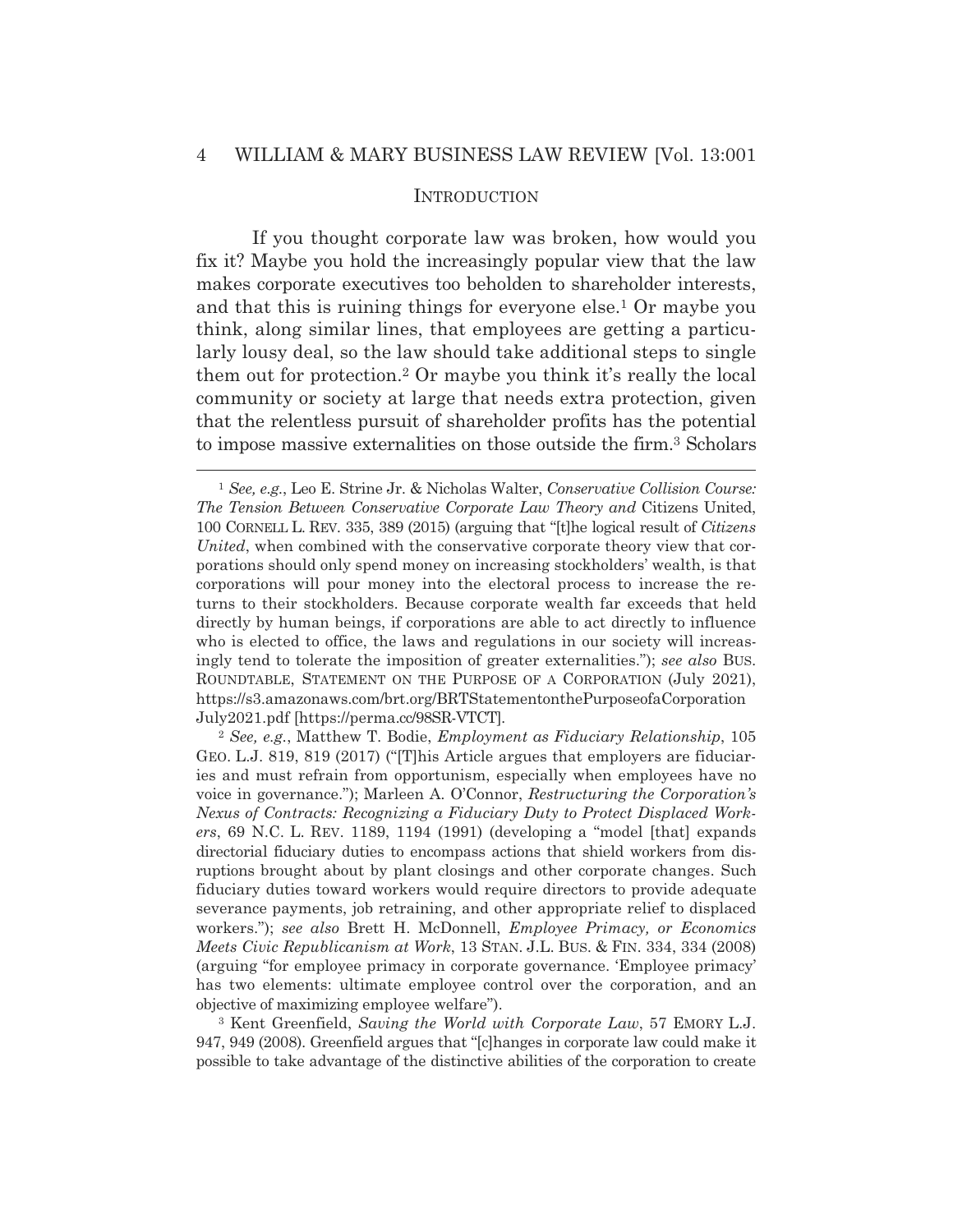often refer to these nonshareholder groups as "stakeholders," so this Article will do the same.4 Concerns on behalf of stakeholders are typically focused on distribution—the issue is not that a corporation creates wealth, but that its wealth is not distributed among the various constituencies appropriately.5 Because shareholders are the only constituency (other than the corporation itself) to whom corporate directors owe fiduciary duties,<sup>6</sup> one proposed solution has emerged time and again: modify the law so that corporate directors owe fiduciary duties to stakeholders as well.7 Could a "multifiduciary" or "multi-stakeholder" approach to corporate governance fix these distribution problems in corporate law?

 Of course, many would dispute the premise that corporate law is broken.8 They would say it is working perfectly fine, thank you, and not just for the executives and the shareholders, but also for other stakeholders, whether they be employees, customers, or society at large.<sup>9</sup> Proponents of this view have also laid claim to

<sup>6</sup> *See, e.g.*, N. Am. Cath. Educ. Programming Found. v. Gheewalla, 930 A.2d 92, 99 (Del. 2007) ("It is well established that the directors owe their fiduciary obligations to the corporation and its shareholders."). Scholars generally agree with this purely descriptive account at a high level. *See, e.g.*, Lawrence E. Mitchell, *Theoretical and Practical Framework for Enforcing Corporate Constituency Statutes*, 70 TEX. L. REV. 579, 586 (1992) ("There is probably no more frequently articulated principle of corporate law than that directors are fiduciaries of the corporation and its stockholders."). But, as explained below, that is about as far as the agreement goes. *See infra* notes 8–17 and accompanying text.

<sup>7</sup> *See, e.g.*, Greenfield, *supra* note 3, at 961.

<sup>8</sup> *See, e.g.*, Richard A. Epstein, *Elizabeth Warren's Corporate Illogic*, WALL ST. J. (Sept. 18, 2018), https://www.wsj.com/articles/elizabeth-warrens-corporate-il logic-1536705547 [https://perma.cc/A3WZ-Y8TA]; *see also* Council of Inst. Invs., *Council of Institutional Investors Responds to Business Roundtable Statement on Corporate Purpose* (Aug. 19, 2019), https://www.cii.org/aug19\_brt\_response [https:// perma.cc/3LY6-5RPU].

<sup>9</sup> *See, e.g.*, *id.* (stating that "American corporate law provides that boards of directors are chosen solely by shareholders, to whom the directors owe an exclusive fiduciary duty to maximize shareholder value. That simple proposition

wealth, while making it less likely that corporations will do so through breaches of the public trust or the imposition of costly externalities on stakeholders or communities." *Id.* He argues that "directors should be held to a fiduciary obligation to all of the firm's stakeholders that varies according to the nature of the stakeholders' contributions to the success of the firm." *Id.* at 975–76. 4 *See id.* at 949.

<sup>5</sup> *See id.* at 975.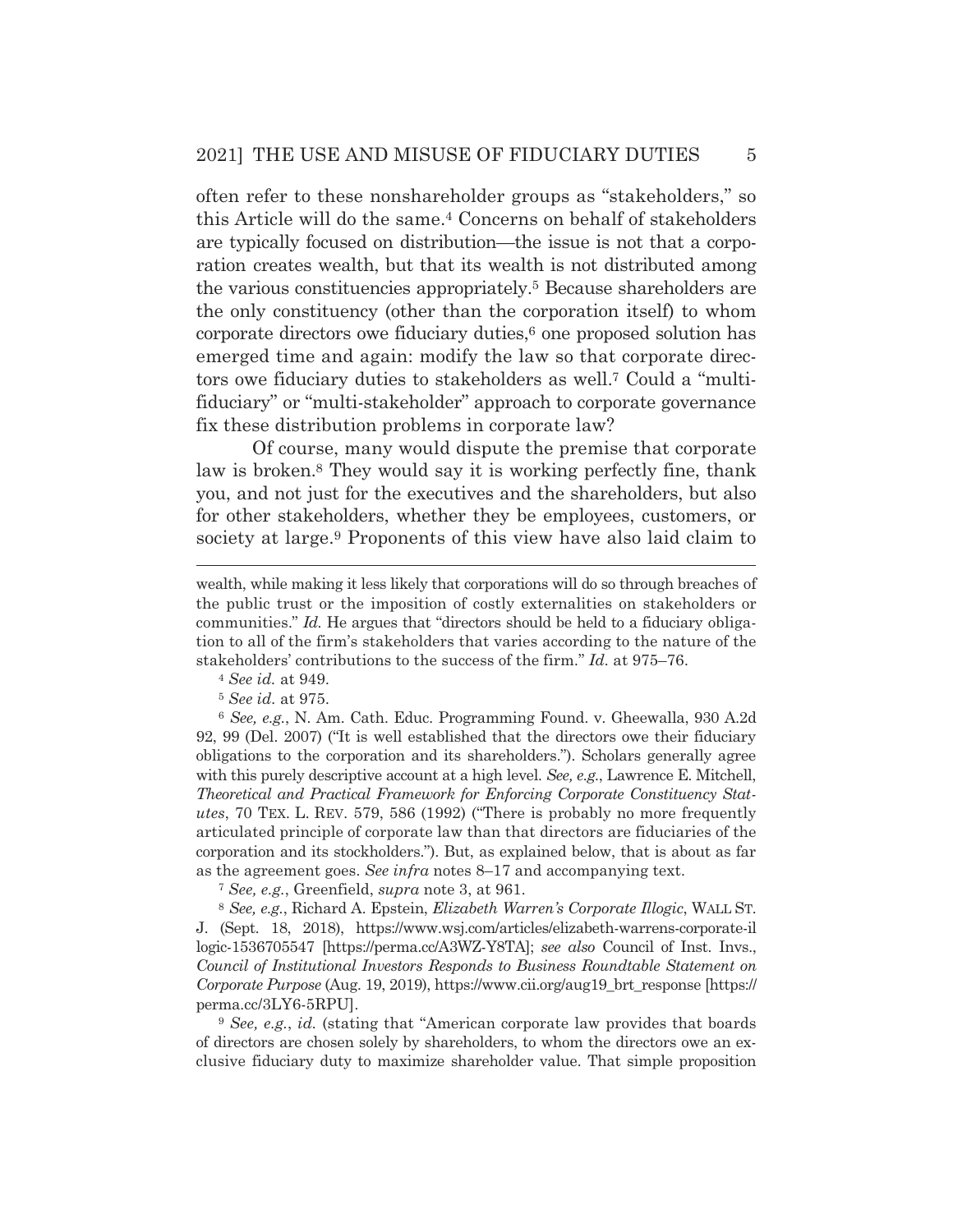the directors' fiduciary duties, not out of concern for employees or customers (who, they contend, will get by just fine with regulatory and contractual protections),<sup>10</sup> but instead, as a means to secure what is considered the only proper end of corporate governance: shareholder wealth maximization.<sup>11</sup> Sometimes called "shareholder" primacy,"12 this view holds that the only proper goal of every corporate action is to increase shareholder wealth (within the bounds of the law),13 and that the proper way to understand directors' fiduciary duty is simply as the duty to choose actions that best achieve that goal.14 Much of this is also concerned about distribution: Corporate directors ought not to distribute corporate resources to stakeholders, they contend, except as a means to create further shareholder wealth.<sup>15</sup> And an important purpose of directors' fiduciary duties, according to this view, is to prevent directors from improperly benefiting nonshareholder groups.16 This, in brief, is the debate about "corporate social responsibility" and the role that fiduciary duties might play in it.17

 If all this rings with too much abstraction, let's get concrete. Imagine General Motors has a particularly successful year and closes its books with a 100% cash surplus, meaning its cash reserves are double the amount that GM's management deems necessary

<sup>13</sup> *See id.* at 106. 14 *See id.*

has generated benefits not only for shareholders but also for workers, suppliers, customers, bondholders and communities").

<sup>10</sup> *See* Stephen M. Bainbridge, *In Defense of the Shareholder Wealth Maximization Norm: A Reply to Professor Green*, 50 WASH.&LEE L. REV. 1423, 1434 (1993) [hereinafter *In Defense of the Shareholder*].

<sup>11</sup> *See id.* at 1423.

<sup>12</sup> *See, e.g.*, Lucian A. Bebchuk & Roberto Tallarita, *The Illusory Promise of Stakeholder Governance*, 106 CORNELL L. REV. 91, 106 (2020) (describing the "shareholder primacy view" as the view that "directors should focus on the welfare of shareholders").

<sup>15</sup> *See* Greenfield, *supra* note 3, at 952; *see also* Kelli A. Alces, *Debunking the Corporate Fiduciary Myth*, 35 J. CORP. L. 239, 240 (2009) (see discussion regarding corporate directors' interest in maximizing profits to the corporation's entirety).

<sup>16</sup> *See infra* Section IV.A.

<sup>17</sup> *See, e.g.*, David G. Yosifon, *The Public Choice Problem in Corporate Law: Corporate Social Responsibility After* Citizens United, 89 N.C. L. REV. 1197, 1198–99 (2011) [hereinafter *The Public Choice Problem*].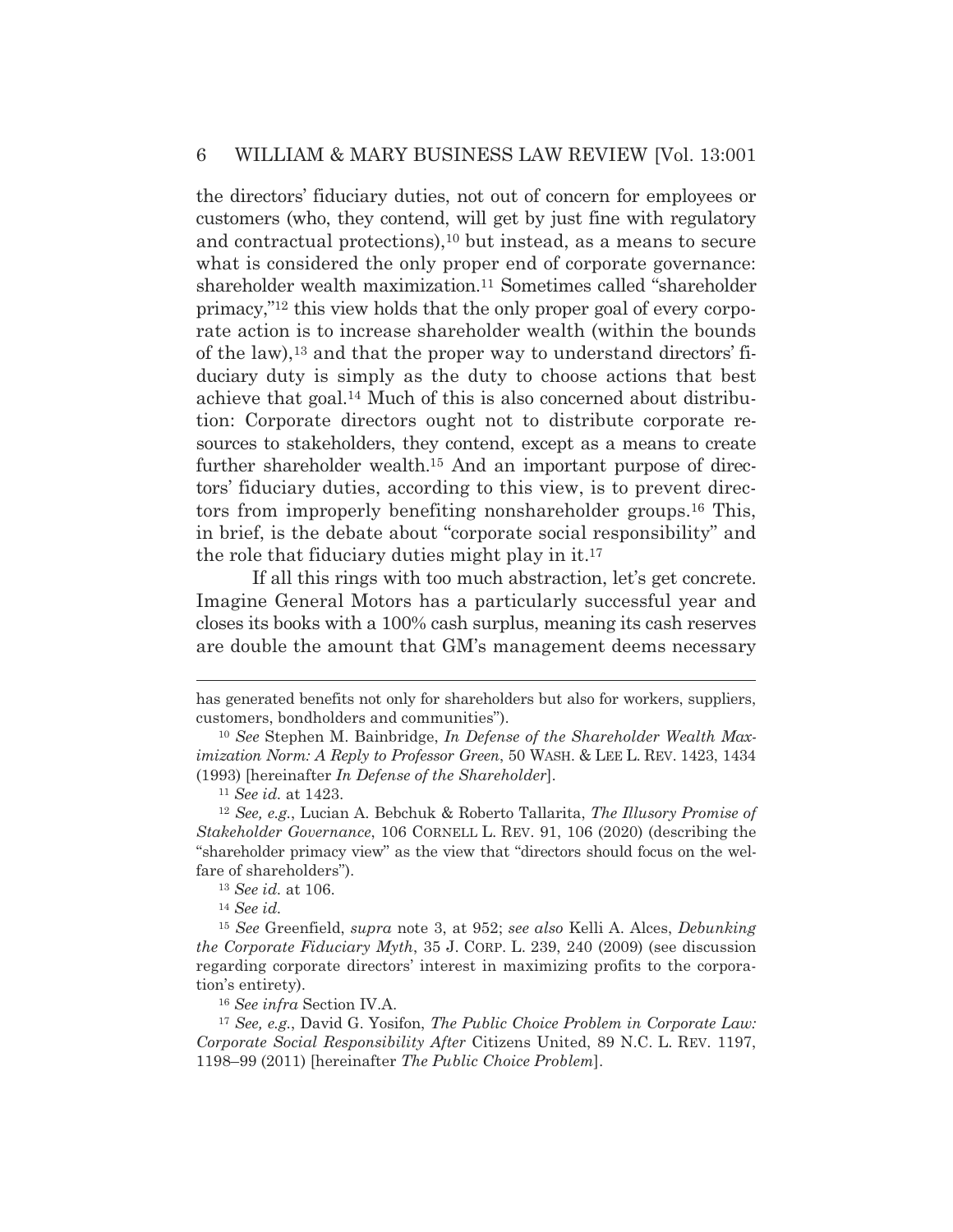to cover its ongoing operating expenses and capital expenditures. Say it has a surplus of ten billion dollars. Are the company's directors18 obligated to distribute the surplus to the shareholders, say, in the form of a dividend or stock buyback program? May the directors give some or all of the surplus to the company's employees in the form of annual bonuses or salary raises? Or do the directors also have an obligation to GM's customers, such that they ought to use some of the ten billion to offer lower vehicle prices or more favorable warranty packages? And what about the environment, which the company's products and production chains have possibly harmed along the way or the communities that have devoted their resources to supporting the company—do GM's directors have the obligation (or, at least, the freedom) to spend any of that ten billion on them?

 This Article does not attempt to mediate this debate, at least not directly. Instead, it focuses on an unlikely agreement among the various ideological positions that fiduciary duties play an important role in the debate.19 To make this clear, consider the vast array of proposals and arguments involving corporate fiduciary duties that scholars, courts, and legislators have offered. There have been calls for eliminating directors' fiduciary duties altogether, both on the justification that they are too restrictive<sup>20</sup> and that they provide no meaningful restrictions whatsoever.21 Some scholars have argued that fiduciary duties are so important that statutes permitting parties to waive them, even in so-called unincorporated forms like the LLC, are bad policy<sup>22</sup> and even constitutionally

<sup>18</sup> For ease of reference, this Article uses the terms "directors" or the "board" to refer to any corporate directors, officers, or managers who owe fiduciary duties to the corporation and its shareholders. *See also* Mitchell, *supra* note 6, at 586.

<sup>19</sup> *See infra* Section I.B.

<sup>20</sup> Douglas G. Baird & M. Todd Henderson, *Other People's Money*, 60 STAN. L. REV. 1309, 1315 (2008) ("Imposing duties on directors that are too rigid or too mechanical may limit the ability of investors to create capital structures that are beyond the ken of those writing the rules .... [I]t may make sense to eliminate the concept of fiduciary duty in corporate law altogether."). 21 Alces, *supra* note 15, at 240 (arguing that the doctrine of corporate fidu-

ciary duties "is little more than a fiction"). 22 *See, e.g.*, Rutheford B. Campbell, Jr., *Bumping Along the Bottom: Aban-*

*doned Principles and Failed Fiduciary Standards in Uniform Partnership and*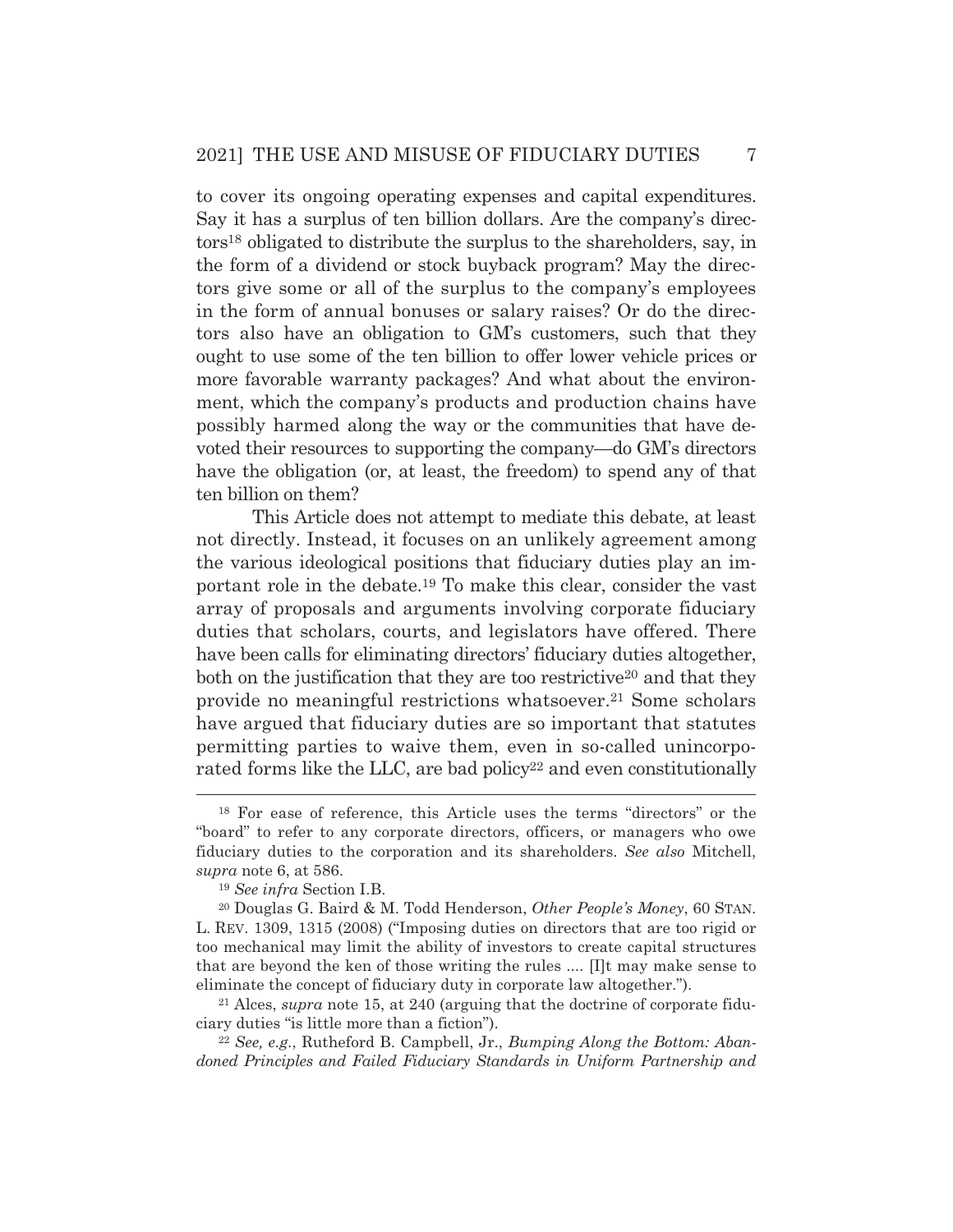prohibited.23 Other scholars (and some courts) continue to maintain that corporate directors should owe fiduciary duties to shareholders alone,<sup>24</sup> to both shareholders and employees,<sup>25</sup> to employees and customers,26 to the corporation as a whole (with no special treatment for shareholders), $27$  to bondholders, $28$  and to creditors of insolvent or "near-insolvent" firms.29 In addition, the language of fiduciary duty has also been used to describe corporate directors' relationships to the environment,<sup>30</sup> to stakeholder groups

<sup>30</sup> *See, e.g.*, Cynthia A. Williams, *Corporate Social Responsibility in an Era of Economic Globalization*, 35 U.C. DAVIS L. REV. 705, 708 (2002) ("The concept of corporate accountability asks what duties might exist for corporations to account to society for the implications of their actions; that is, what duties might require corporations to inform society about the social, political, economic,

*LLC Statutes*, 96 KY. L.J. 163, 168 (2007); Daniel S. Kleinberger, *Two Decades of "Alternative Entities": From Tax Rationalization Through Alphabet Soup to Contract as Deity*, 14 FORDHAM J. CORP.&FIN. L. 445, 465 (2009).

<sup>23</sup> *See, e.g.*, Lyman Johnson, *Delaware's Non-Waivable Duties*, 91 B.U. L. REV. 701, 702 (2011) (arguing "that the Delaware General Assembly is constitutionally prohibited from preventing the judges of the Delaware Court of Chancery from applying fiduciary duties as those judges think best—whether or not a private agreement purports to eliminate such duties. Judges themselves, therefore, should not refrain from applying traditional fiduciary duties as they have always done—i.e., as a particular context may equitably require") (citations omitted). 24 *See, e.g.*, Jonathan R. Macey, *An Economic Analysis of the Various Rationales* 

*for Making Shareholders the Exclusive Beneficiaries of Corporate Fiduciary Duties*, 21 STETSON L. REV. 23, 44 (1991).

<sup>25</sup> *See, e.g.*, O'Connor, *supra* note 2, at 1194.

<sup>26</sup> *See, e.g.*, *The Public Choice Problem*, *supra* note 17, at 1236.

<sup>27</sup> *See, e.g.*, Margaret M. Blair & Lynn A. Stout, *A Team Production Theory of Corporate Law*, 85 VA. L. REV. 247, 248 (1999) [hereinafter Blair & Stout, *A Team Production Theory of Corporate Law*]; Margaret M. Blair & Lynn A. Stout, *Team Production in Business Organizations: An Introduction*, 24 J. CORP. L. 743, 743 (1999).

<sup>28</sup> *See* Morey W. McDaniel, *Bondholders and Stockholders*, 13 J. CORP. L. 205, 206 (1988).

<sup>29</sup> *See, e.g.*, Cory Dean Kandestin, *The Duty to Creditors in Near-Insolvent Firms: Eliminating the Near-Insolvency Distinction*, 60 VAND. L. REV. 1235, 1238 (2007); *see also* N. Am. Cath. Educ. Programming Found. v. Gheewalla, 930 A.2d 92, 101–03 (Del. 2007) (holding "that individual *creditors* of an *insolvent* corporation have *no right to assert direct* claims for breach of fiduciary duty against corporate directors. Creditors may nonetheless protect their interest by bringing derivative claims on behalf of the insolvent corporation or any *other* direct nonfiduciary claim ... that may be available for individual creditors").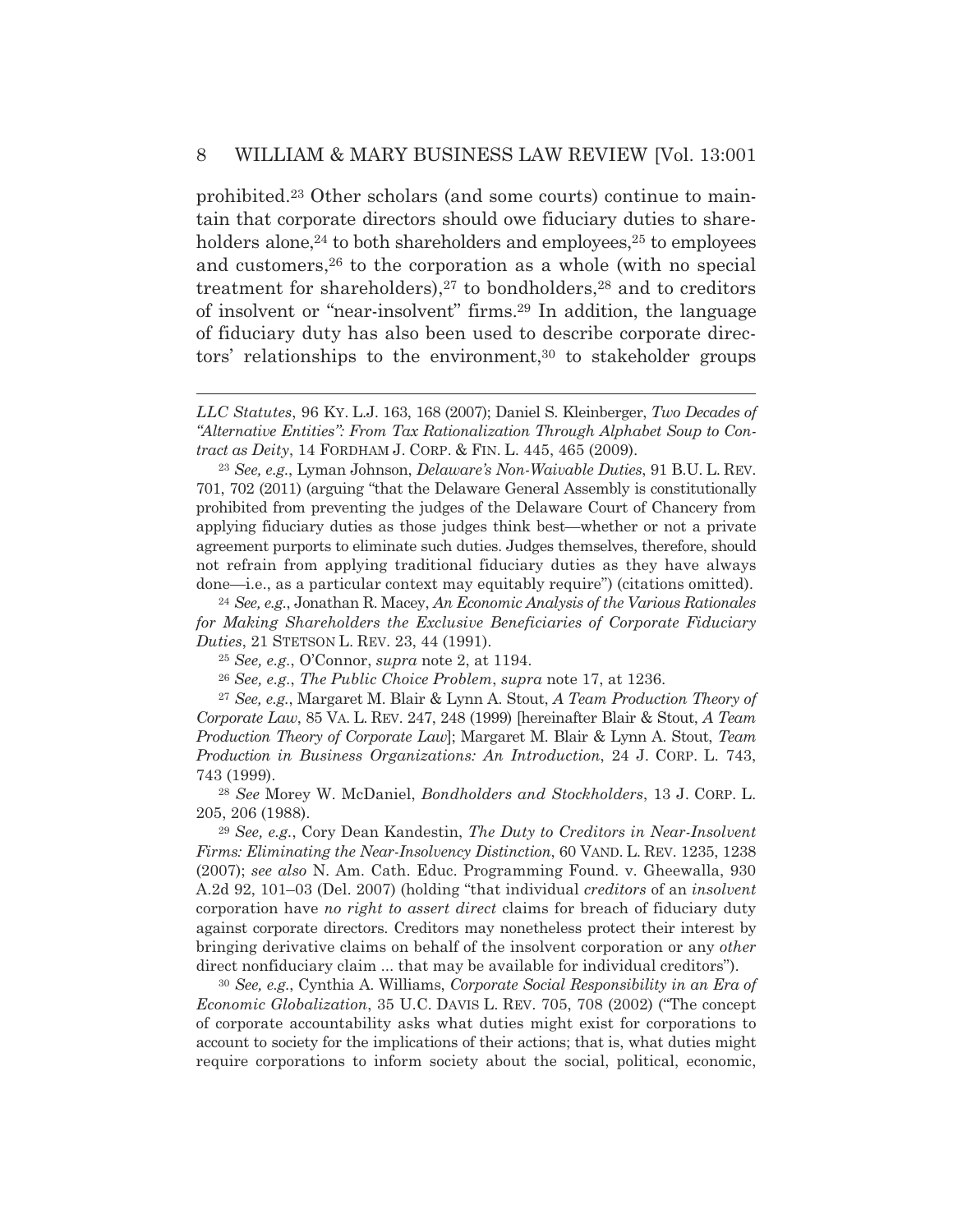effected by international human rights issues, $31$  to local communities,32 and to the public in general.33

 An implicit premise in each of these arguments is that it is extremely important *to whom* directors owe fiduciary duties, because being owed such duties would entitle that person or group to sue the directors to prevent corporate actions that improperly favor other corporate groups at their expense.<sup>34</sup> Because of this, scholars on all sides of the debate implicitly agree that when it comes to directors' decisions about the distribution of corporate resources, the fact that directors owe fiduciary duties to shareholders, rather than to other stakeholders like employees or customers, really matters.35 This Article's argument is simple: it does not.36

The reasons for this are a bit more complicated.<sup>37</sup> As explained below, if a shareholder sues to challenge a board decision on the grounds that it unduly benefits other stakeholders, under current law the reviewing court is obligated to "defer to the board of directors' judgment absent highly unusual exceptions,"38 and thus the decision will be overturned only in rare circumstances.39 This

<sup>33</sup> *See, e.g.*, TAMAR FRANKEL, FIDUCIARY LAW 125–26 (Oxford Univ. Press ed., 2011) (discussing "[t]he common law doctrine of public trust [that] imposes on governing bodies fiduciary duties *toward the public*" and the possibility of applying this obligation on the management of a corporation).

and environmental consequences of managers' and directors' exercise of their fiduciary responsibilities.").

<sup>31</sup> *See* Cynthia A. Williams & John M. Conley, *Is There an Emerging Fiduciary Duty to Consider Human Rights*, 74 U. CIN. L. REV. 75, 77 (2005) (arguing that "boards' current fiduciary duties *to their shareholders* require them to consider the rights and interests of stakeholder groups, including those rights and interests exemplified in the international law of human rights"); Amy Lehr, *Fiduciary Duties for a Globalized World: Stakeholder Theory Reconceived*, 27 GEO. MASON L. REV. 81, 103, 131 (2019).

<sup>32</sup> *See* Jonathan R. Macey & Geoffrey P. Miller, *Corporate Stakeholder: A Contractual Perspective*, 43 U. TORONTO L.J. 401, 421 (1993) (considering a "set of fiduciary duties to the local community" and rejecting this proposal for other reasons).

<sup>34</sup> *See infra* Part IV; O'Connor, *supra* note 2, at 955, 958–59.

<sup>35</sup> *See infra* Part III; FRANKEL, *supra* note 33, at 124–25.

<sup>36</sup> *See infra* Section I.B.

<sup>37</sup> *See infra* Section I.B.

<sup>38</sup> *See* Stephen M. Bainbridge, *The Business Judgment Rule as Abstention Doc-*

*trine*, 57 VAND. L. REV. 83, 87–88 (2019) [hereinafter *Business Judgment Rule*]. <sup>39</sup> *See id.*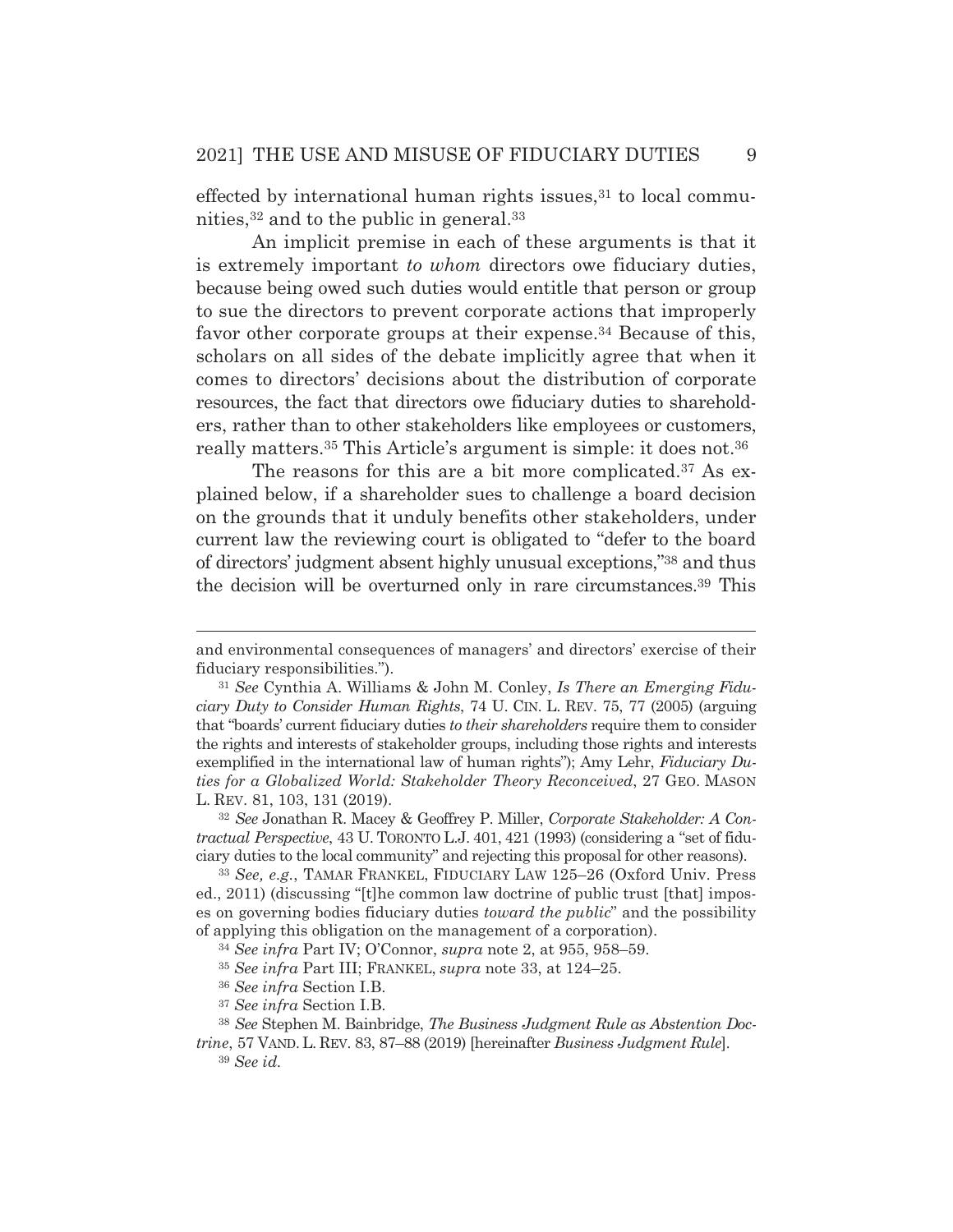doctrine, known as the "business judgment rule," is the standard of review that courts apply when evaluating claims for the violation of fiduciary duties to shareholders.40 The rule obliges judges to abstain from evaluating almost all board decisions, whether or not they were motivated by concern for other stakeholders.<sup>41</sup>

 Generally speaking, the standard of review refers to the amount of deference a reviewer affords to an earlier decisionmaker.42 In the federal appellate context, for example, the standard of review determines the question an appellate court asks when reviewing a district court's decision: questions of law are reviewed de novo,<sup>43</sup> questions of fact are reviewed for clear error,<sup>44</sup> and matters of discretion are reviewed for abuse of discretion.45 The court's determination of the correct standard of review is important, as it can determine the entire outcome of the case.46 If the standard of review is sufficiently deferential, the appellate court may be required to affirm the decision of the district court even if it would have reached a different conclusion on its own independent judgment.47

 In shareholder lawsuits alleging the violation of Delaware48 directors' fiduciary duties, the initial decision-maker is typically the board of directors, and the reviewer is typically the Delaware

<sup>&</sup>lt;sup>40</sup> *See id.* at 90–91 and accompanying notes.<br><sup>41</sup> *Id.* at 87 (arguing "that the [business judgment] rule is better understood as a doctrine of abstention pursuant to which courts in fact refrain from reviewing board decisions unless exacting preconditions for review are satisfied"). 42 *See* Maureen B. Collins, *Incorporating the Standard of Review Into Your* 

*Appellate Argument*, 90 ILL. B.J. 209, 209 (2002).

<sup>43</sup> *See id.*

<sup>44</sup> *See id.*

<sup>45</sup> *See* Dickinson v. Zurko, 527 U.S. 150, 162 (1999) ("The upshot in terms of judicial review is some practical difference in outcome depending upon which standard is used.").

<sup>46</sup> *See, e.g.*, *id.* at 162.

<sup>47</sup> *See, e.g.*, Krull v. SEC, 248 F.3d 907, 914 (9th Cir. 2001) (stating that the deferential standard of review "constrains us, even if we might decide otherwise were it left to our independent judgment").

<sup>48</sup> For the sake of simplicity, this Article focuses on corporate law in Delaware, the most important state for corporate law. Leo E. Strine, Jr., *The Dangers of Denial: The Need for a Clear-Eyed Understanding of the Power and Accountability Structure Established by the Delaware General Corporation Law*, 50 WAKE FOREST L. REV. 761, 763 (2015) [hereinafter *Dangers of Denial*] (calling Delaware "the most important American jurisdiction" for corporate law).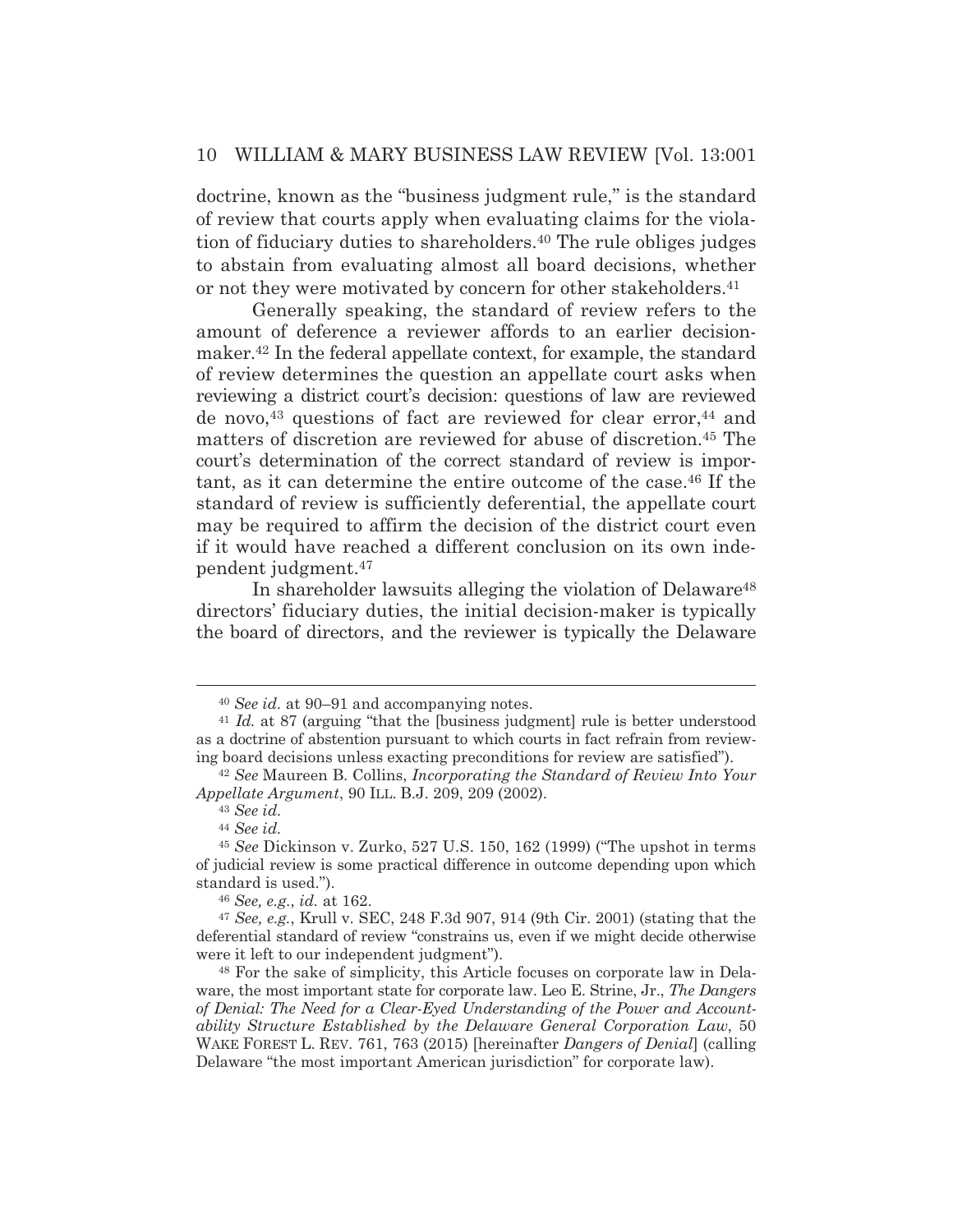Court of Chancery.49 Now, it is well known that in Delaware corporate law there is often an enormous gap between the standard of conduct—the rule directors must follow—and the Court's standard of review—the question the Court is required to ask when a plaintiff alleges a fiduciary violation.50 Further, this gap, created by the business judgment rule, is seen by scholars and courts as fundamental to corporate law, as it secures the appropriate balance between directors' authority to manage the corporation and their accountability to judges and shareholders.51 Any decision to modify the rule, then, should not be made lightly.52

Nonetheless, the corporate social responsibility debate's focus on fiduciary duties has largely failed to consider how this standard of review affects the ability of shareholders (or stakeholders who might conceivably be owed fiduciary duties) to protect themselves from directors' decisions about the distribution of resources among the various corporate constituencies, even though questions of distribution, as we have seen, are what the debate is all about.53 In short, this Article argues that the business judgment rule virtually eliminates shareholders' ability to prevent corporate decisions they find unfavorable, even those in which other stakeholders are favored.<sup>54</sup> Likewise, if the law were changed such that directors were to owe fiduciary duties to other stakeholders as well, such stakeholders—holding all other rules of corporate law constant—would have virtually no power to prevent such unfavorable decisions either.55 Regardless of who has the power to sue the board for violations of fiduciary duty, the business judgment rule will stand in their way, absent highly unusual circumstances that are described below.56 The result is that fiduciary duties are largely irrelevant to the corporate social responsibility debate.<sup>57</sup>

<sup>49</sup> *See* Smith v. Van Gorkom, 488 A.2d 858, 872 (Del. 1985), *overruled on other grounds by* Gantler v. Stephens, 965 A.2d 695 (Del. 2009).

<sup>50</sup> *See infra* Part III.

<sup>51</sup> *See Business Judgment Rule, supra* note 38, at 129.

<sup>52</sup> *See infra* Section III.A.

<sup>53</sup> *See infra* Part I.

<sup>54</sup> *See infra* Section IV.A.

<sup>55</sup> *See infra* Part IV.

<sup>56</sup> *See* Stephen M. Bainbridge, *Director Primacy: The Means and Ends of Corporate Governance*, 97 NW. U. L. REV. 547, 601 n.268 (2003) [hereinafter *Director Primacy*]; *see also infra* Part III.

<sup>57</sup> *See infra* Part III.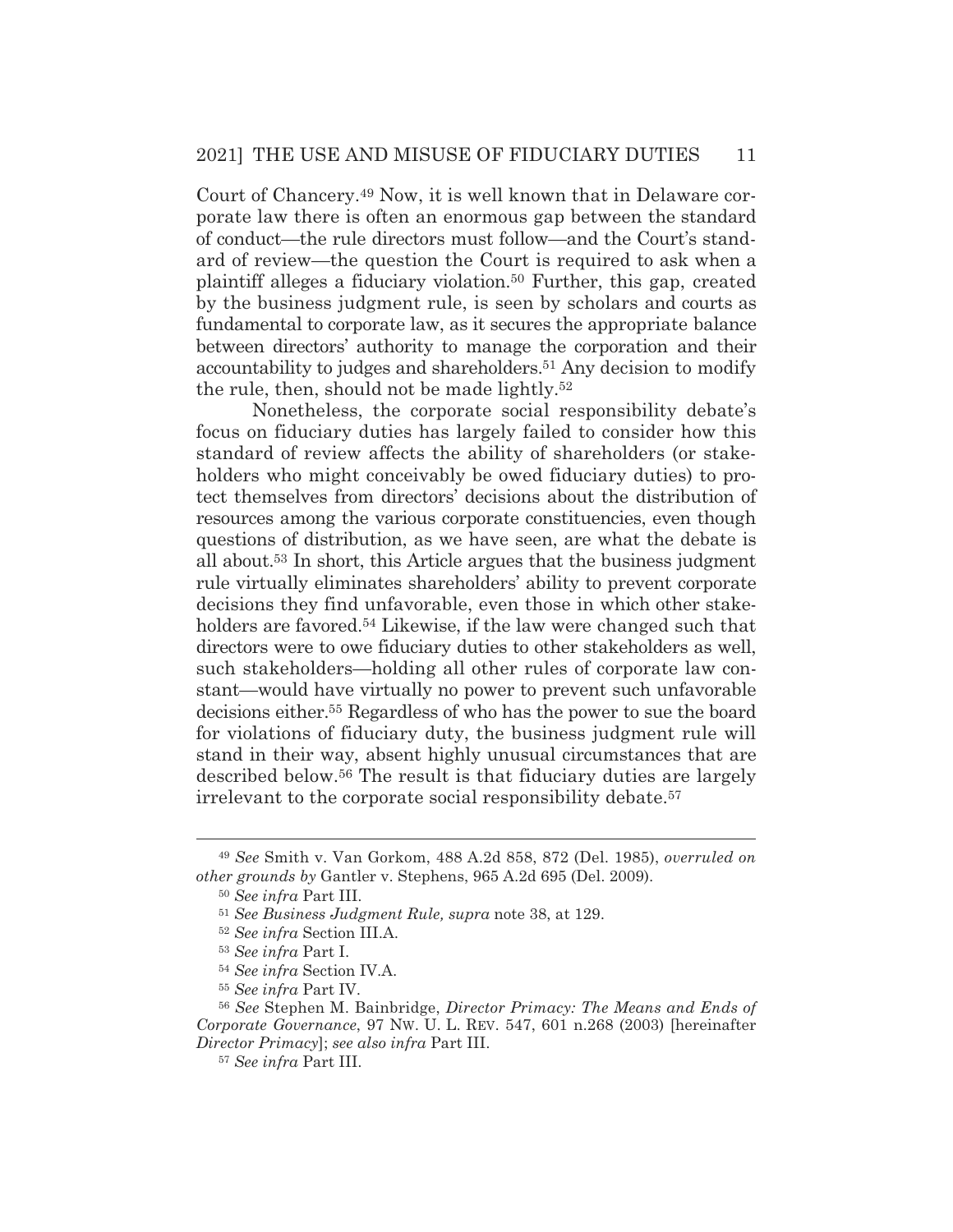Note that this debate—as exemplified in the positions described above on the GM directors' obligations—is mostly normative.58 Scholars argue that directors should or should not take a certain course of action, and that corporate law should or should not make that course of action mandatory.59 Importantly, this Article does not put forth a normative argument but a purely descriptive one: It argues that this is how fiduciary duties work in practice, without taking a position on how they should be.60

 Of course, the economic and social concerns animating these positions have also led to debates regarding other corporate legal mechanisms to influence director conduct, like the proper incentive compensation for directors or whether employees (or other stakeholders) should be entitled to elect a slate of directors to represent their interests on the board.<sup>61</sup> These mechanisms raise a host of other concerns62 and are thus outside the scope of this Article. For present purposes, this Article evaluates proposals to extend directors' fiduciary duties to stakeholders on the assumption—consistent with such proposals—that all other rules of corporate law remain unchanged, including the rule that shareholders alone vote to elect directors.63

 Assuming the directors use a good process (no breach of the duty of care) and have no personal interest in the decision (no breach of the duty of loyalty), the vast majority of corporate actions will be reviewed under the business judgment rule.64 The business judgment rule requires the court to ask only whether the directors had a good faith belief that their actions would benefit the corporation and its shareholders and, if so, bars the court from inquiring further.65 And, as explained below, this is an incredibly

<sup>58</sup> *See supra* Introduction.

<sup>59</sup> *See Director Primacy*, *supra* note 56, at 549–50.

<sup>60</sup> *See infra* Part IV.

<sup>61</sup> *See Director Primacy*, *supra* note 56, at 576, 605.

<sup>62</sup> *See id.* at 576–77.

<sup>63</sup> *See* Epstein, *supra* note 8 ("American corporate law provides that boards of directors are chosen solely by shareholders ...."); *see also infra* Section IV.B.

<sup>64</sup> *See infra* Section III.A.

<sup>65</sup> *See, e.g.*, *In re* Caremark Intern. Inc. Derivative Litig., 698 A.2d 959, 967– 68 (Del. Ch. 1996) ("[W]hether a judge or jury considering the matter after the fact, believes a decision substantively wrong, or degrees of wrong extending through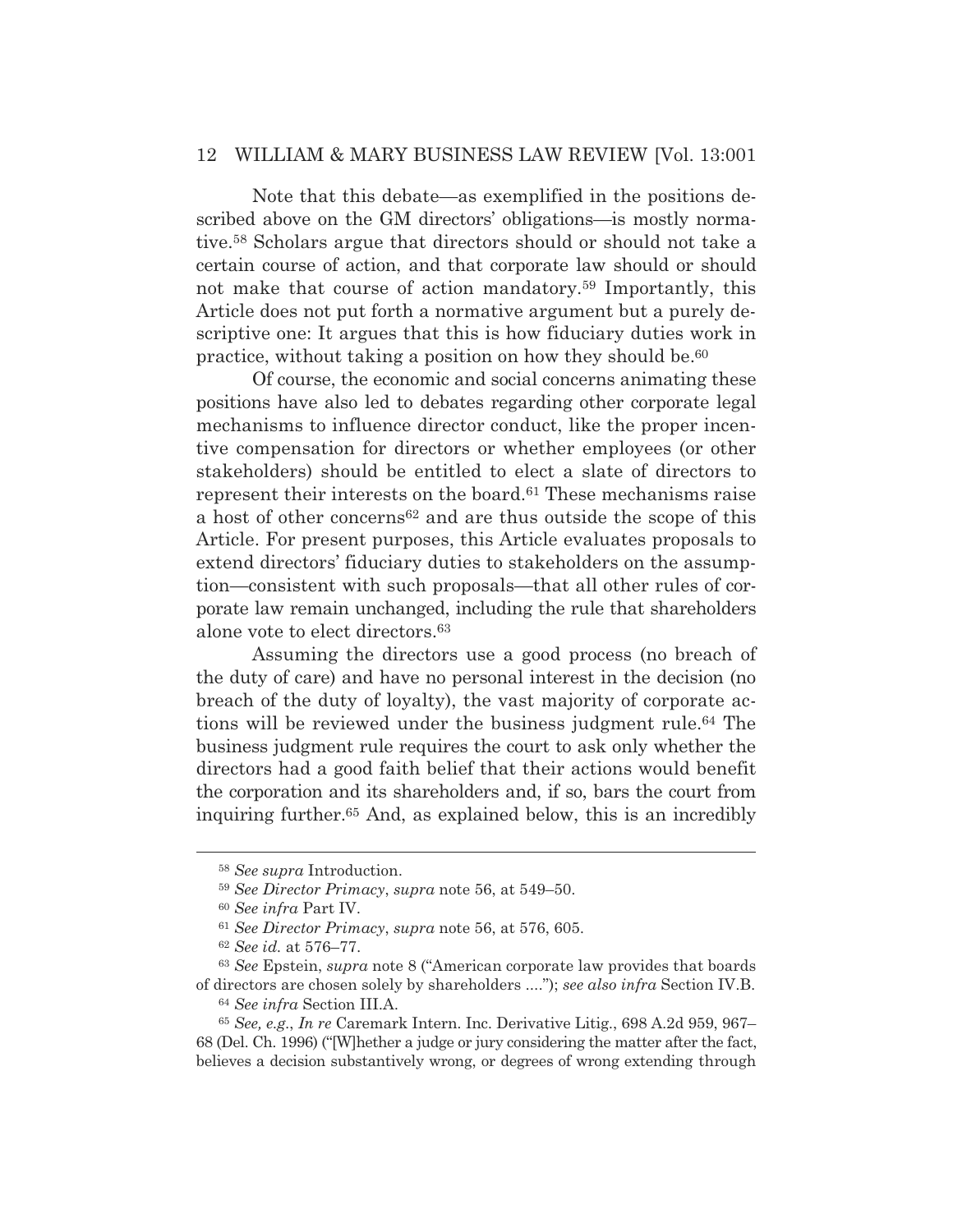low bar: For any corporate action that directly benefits a nonshareholder group, there are multiple plausible explanations for how this action redounds to the benefit of shareholders in the long run.66 Because of this, directors rarely have trouble meeting the minimal requirements of the business judgment rule.<sup>67</sup>

 Thus, while fiduciary duties remain an effective tool for preventing directors' improper pursuit of their own self-interests,68 these duties have almost no impact on their decisions regarding the distribution of resources among various corporate constituencies.69 As such, even if directors were to owe fiduciary duties to stakeholders like employees or customers, this would not protect them from the negative distributive effects of corporate decisionmaking, at least not without additional (and ill-advised) changes to corporate law.70 Scholars who seek to secure increased power or protection for a given corporate constituency—whether shareholders, employees, or otherwise—would do well to focus their search on other legal mechanisms.<sup>71</sup>

 Part I provides a brief overview of corporate fiduciary duties and recent scholarship discussing them.72 Part II explains why the duty of loyalty is the most important fiduciary duty in the corporate social responsibility debate, explains a rarely noted difference between two distinct definitions of the duty of loyalty one broad and one narrow—and argues that only the broader definition would allow this duty to have any impact on directors' distribution of corporate resources.73 Part III argues that Delaware law, as a practical matter, enforces only the narrower definition

<sup>&#</sup>x27;stupid' to 'egregious' or 'irrational', provides no ground for director liability, so long as the court determines that the process employed was either rational or employed in a good faith effort to advance corporate interests .... Thus, the business judgment rule is process oriented and informed by a deep respect for all good faith board decisions.").

<sup>66</sup> *See infra* Part III.

<sup>67</sup> *See Director Primacy*, *supra* note 56, at 583 n.176; *see also infra* Section IV.B.

<sup>68</sup> *See Director Primacy*, *supra* note 56, at 603 n.281; *see also infra* Section III.C.

<sup>69</sup> *See Director Primacy*, *supra* note 56, at 588; *see also infra* Section IV.A.

<sup>70</sup> *See Director Primacy*, *supra* note 56, at 588; *see also infra* Section IV.B.

<sup>71</sup> *See infra* Section IV.C.

<sup>72</sup> *See infra* Part I.

<sup>73</sup> *See infra* Part II.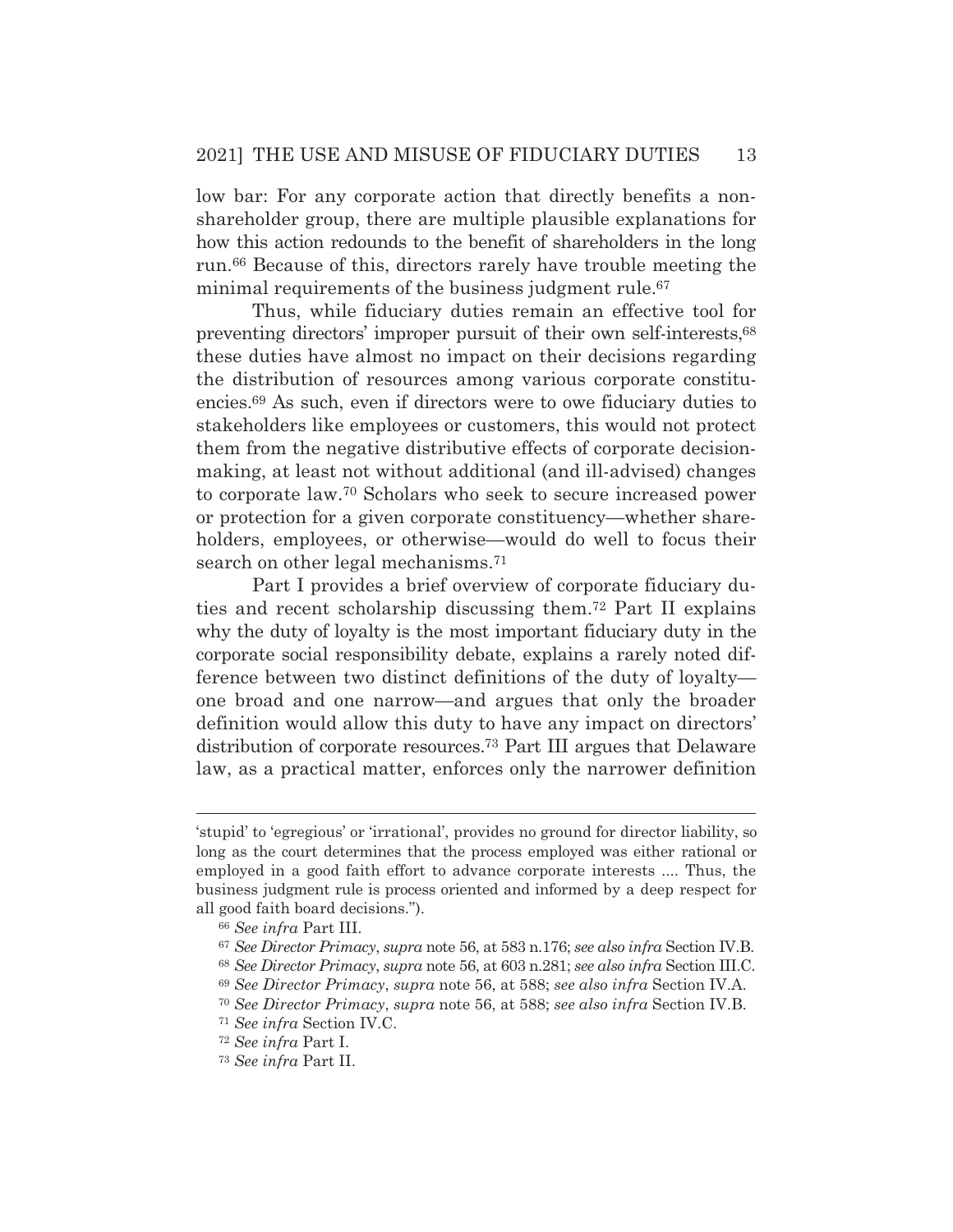of loyalty due to the triggering conditions of its judicial standards of review.74 Part IV explains how this largely eliminates shareholders' ability to effectively sue directors for decisions that favor other stakeholders at their expense.75 It goes on to argue that, given this is true for shareholders, it would likewise be true for employees, customers, or any other stakeholders, were they to be owed fiduciary duties by directors.76 The Article concludes, then, that the lively debate over to whom directors should owe fiduciary duties is not a debate worth having.77

## I. FIGHTING OVER FIDUCIARY DUTIES

#### *A. Corporate Fiduciary Duties: The Basics*

Before getting into the argument, let's get a handle on the components of corporate decision-making. Scholars often describe the corporate form as a "nexus of contracts"—that is, a meeting place for the various contributors to production,78 which this Article refers to as the corporation's "constituencies." Corporate law gives directors the primary responsibility for managing the business and affairs of the corporation,79 such as overseeing the corporation's relationships with the constituencies involved.80 Accordingly, as the following figure illustrates, while the various corporate constituencies absolutely depend on one another, they almost never deal with each other directly—that is, the shareholders would never reach out to the employees to negotiate how much money to spend on dividends versus bonuses.81 Instead, each constituency (or its representatives) deal directly with the corporation (or representatives of the corporate legal entity), and the directors attempt to put the various inputs to their most effective uses.<sup>82</sup>

<sup>74</sup> *See infra* Part III.

<sup>75</sup> *See infra* Part IV.

<sup>76</sup> *See infra* Part IV.

<sup>77</sup> *See infra* Section IV.C.

<sup>78</sup> *See Director Primacy*, *supra* note 56, at 552 n.31.

<sup>79</sup> DEL. CODE ANN. tit. 8, § 141(a) (West 2020).

<sup>80</sup> *See Director Primacy*, *supra* note 56, at 559–60.

<sup>81</sup> *See id.* 

<sup>82</sup> *See id.* at 553–54.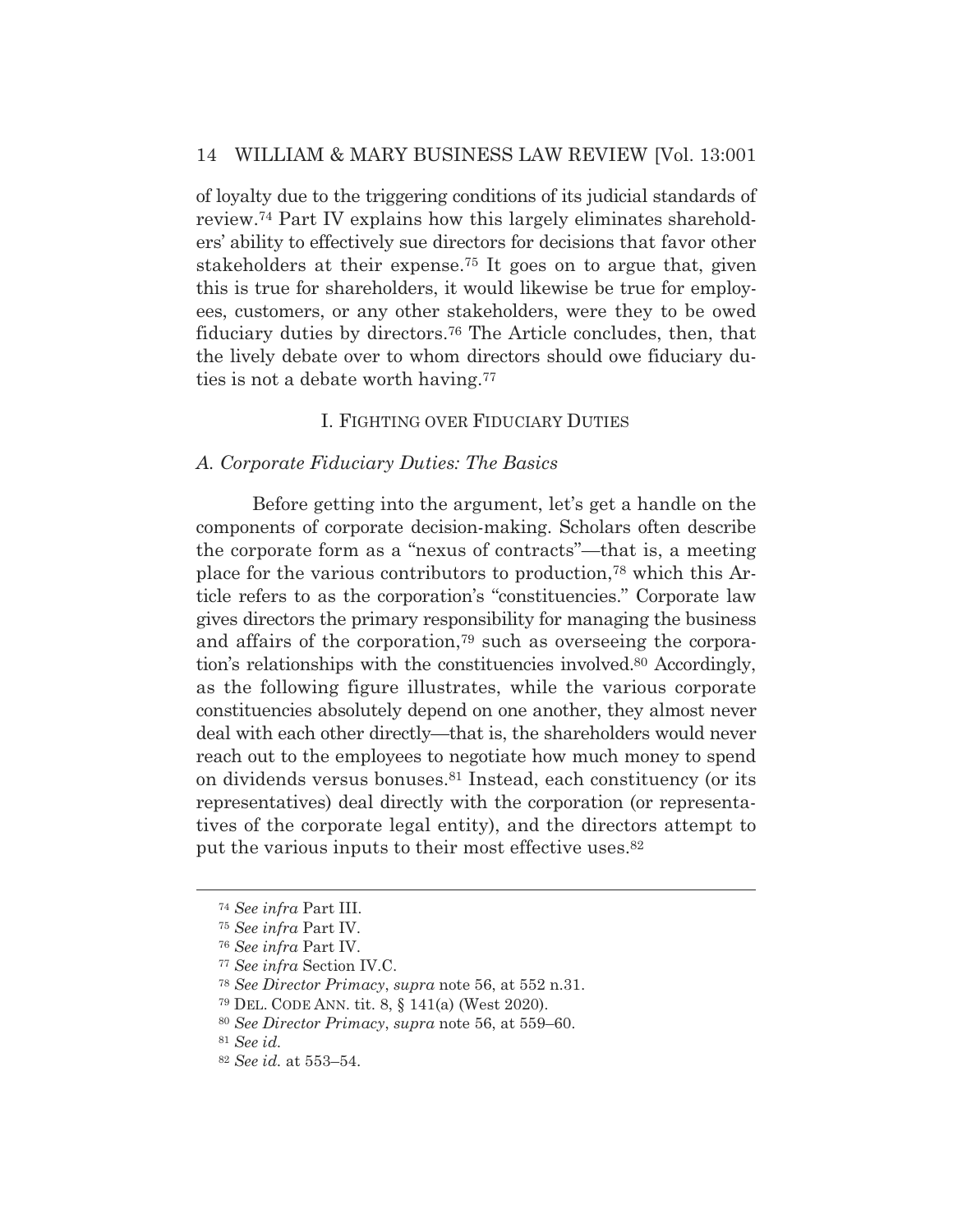

FIGURE 1: A NEXUS OF CONTRACTS

 Shareholders contribute their equity capital, creditors contribute their debt capital, managers and employees contribute their expertise and labor, communities tend to contribute public goods like roads and utilities (as well as other intangibles), customers contribute revenue, and depending on the company, the environment may play a larger or smaller role.<sup>83</sup> Of course, paired with each contribution is a desired exchange.<sup>84</sup> In return, shareholders maintain equity ownership of the corporation and rights to any growth in its value; creditors have a contractual (i.e., superior to shareholders) right to repayment of their money on predetermined terms; managers and employees expect a salary; communities collect taxes and fees; and customers do not part with their money unless they believe the product they are buying is worth what they pay for it.85 However, one important feature distinguishes the shareholders' relationship with the corporation from all the others: As the above figure shows, under current corporate law, shareholders are the only constituency for whom part of the exchange is that the directors owe them fiduciary duties.86

<sup>83</sup> *See id.* at 552 n.31, 554.

<sup>84</sup> *See id.* at 553 n.36.

<sup>85</sup> *See id.* at 553 n.33, 564 n.81, 589, 597 n.245.

<sup>86</sup> *See supra* Figure 1.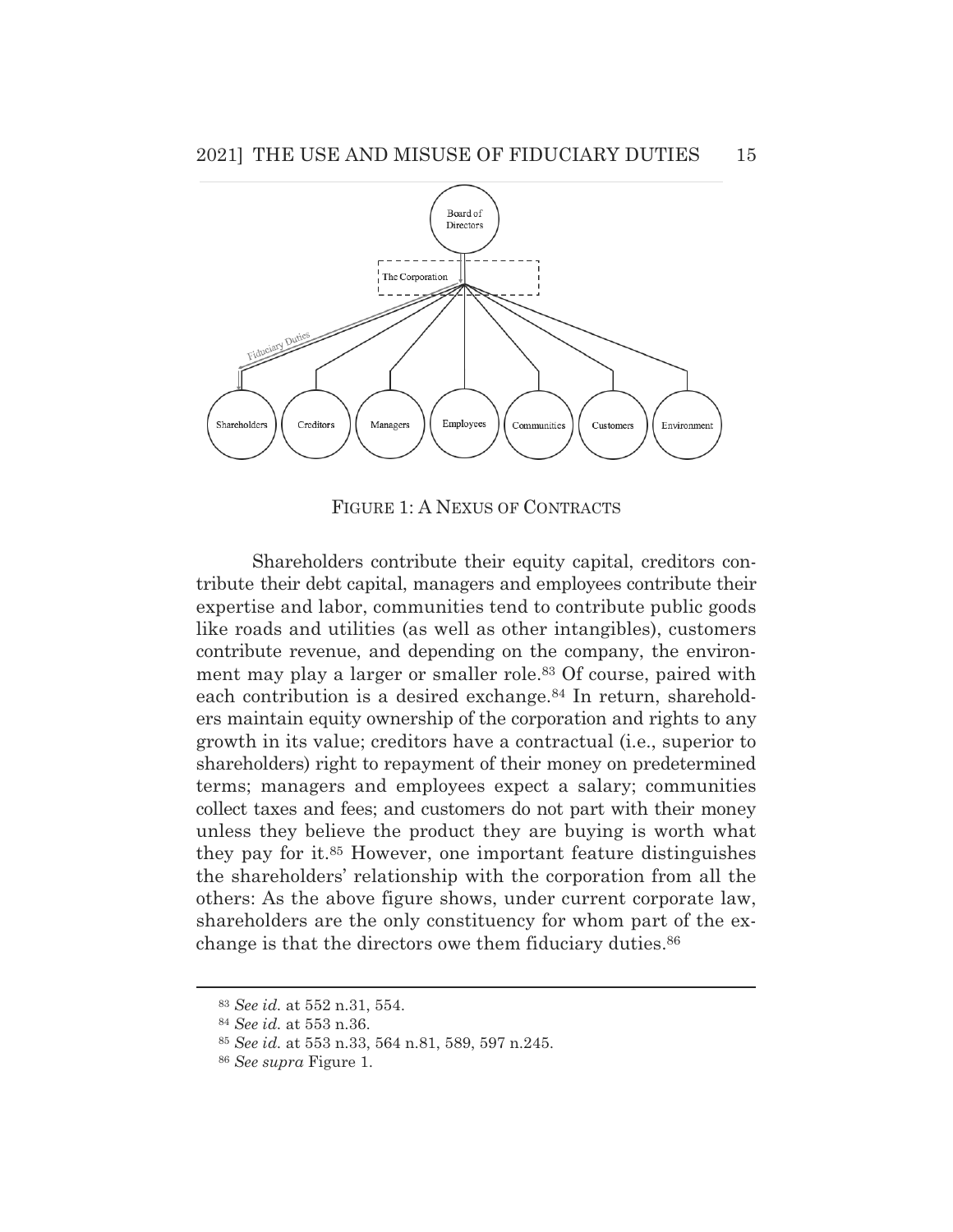It makes conceptual sense that shareholders enjoy the benefit of directors' fiduciary duties.87 Shareholders do not legally "own" the corporation, but their equity ownership means they own the residual economic rights to it—that is, even though shareholders have no contractual right to demand repayment of their equity investment, their stock certificates are evidence of a legal interest in the value of the corporation as a whole, both when that value increases and decreases.88 Those economic rights come with some limited means to control the business and affairs of the corporation, such as the right to vote for directors<sup>89</sup> or approve amendments to the certificate of incorporation,<sup>90</sup> but that is about where shareholder control ends. No doubt shareholders' right to elect directors (and thus to refuse to re-elect them) is an important restraint on director conduct.91 But while particularly egregious or repeated misconduct is likely to result in a director being voted out by shareholders, this voting right does not give shareholders any direct say on directors' decisions regarding the day-to-day operations of the firm.92

 Thus, corporate law often refers to this arrangement as the "separation of ownership and control,"93 because while shareholders own the economic rights to the corporation, "the vast majority of corporate decisions are made by the board of directors alone, or by managers acting under delegated authority from the board of directors."94

 The result looks just like the other relationships in which the law imposes fiduciary duties, where one party is left vulnerable to another's potential misconduct.95 Think about the many

<sup>87</sup> *See Director Primacy*, *supra* note 56, at 576.

<sup>88</sup> *See id.* at 565 and accompanying notes.

<sup>89</sup> DEL. CODE ANN. tit. 8, § 211(b) (West 2009).

<sup>90</sup> DEL. CODE ANN. tit. 8, § 242(b)(1)–(2) (West 2014).

<sup>91</sup> *See Director Primacy*, *supra* note 56, at 569–70 n.112.

<sup>92</sup> *See id.*

<sup>93</sup> Malone v. Brincat, 722 A.2d 5, 9 (Del. 1998) ("One of the fundamental tenets of Delaware corporate law provides for a separation of control and ownership .... An underlying premise for the imposition of fiduciary duties is a separation of legal control from beneficial ownership.").

<sup>94</sup> *Director Primacy*, *supra* note 56, at 559.

<sup>95</sup> *See id.* at 579–80 n.162.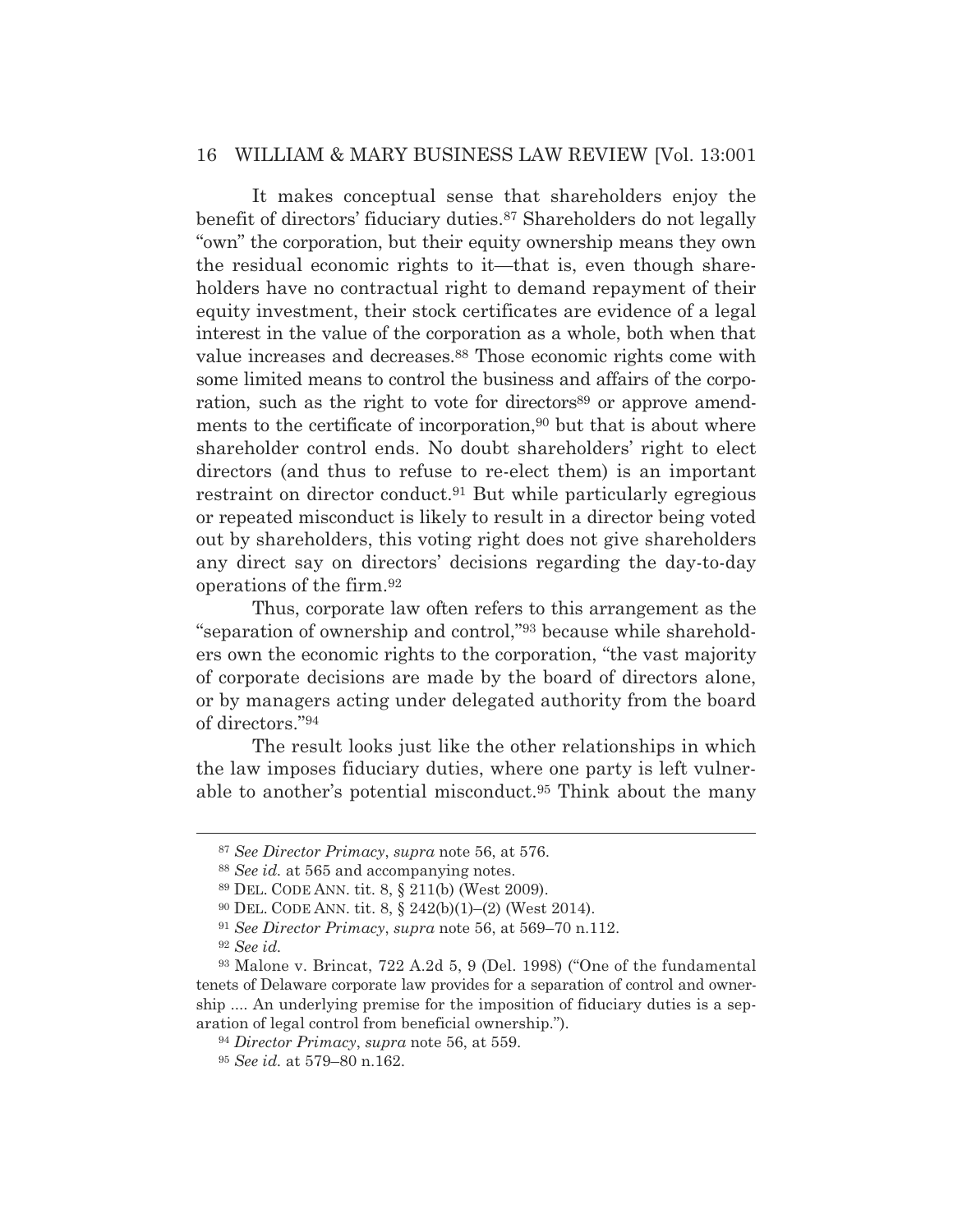ways directors could take advantage of the shareholders' equity contributions, given that shareholders have no right to demand repayment.96 Directors could collect their paychecks but make decisions quickly and carelessly, allowing the shareholders' money to be wasted on poorly conceived ideas (likely a violation of the fiduciary duty of care).97 Or they could use their corporate offices to enrich themselves personally, such as by making sweetheart deals with other businesses they own, or they could use their power to benefit third parties who have no connection to the shareholders, such as by donating all the corporation's money to charitable groups (likely violations of the duty of loyalty).98

 While there is high-level agreement about which fiduciary duty (loyalty or care) prevents which types of director misconduct (as noted in the parentheticals in the above paragraph), little attention has been devoted to the duty of loyalty and the standard of review in the context of the corporate social responsibility debate.99

### *B. The Problem and Its Proposed Solutions*

Legal scholars in various fields are no doubt aware of the role fiduciary duties play to protect shareholders from corporate directors taking undue advantage of them.100 Hence, many have called attention to similar vulnerabilities among various stakeholders, and have proposed that directors should owe fiduciary duties to them as well.101 But the dominant position in corporate legal scholarship has steadfastly rejected all such proposals.102 This Section provides a brief overview of this debate to illustrate what is believed to be at stake;103 however, the rest of this Article argues that scholars on both sides of this debate have misunderstood the legal protection that comes with being owed directors' fiduciary

<sup>96</sup> *See id.* at 581–82.

<sup>97</sup> *See id.* 

<sup>98</sup> *See id.* 

<sup>99</sup> *See id.* at 579–80 n.162; *see also id.* at 562. n.74.

<sup>100</sup> *See Director Primacy*, *supra* note 56, at 593 n.221.

<sup>101</sup> *See, e.g.*, Greenfield, *supra* note 3, at 975.

<sup>102</sup> *See Director Primacy*, *supra* note 56, at 563.

<sup>103</sup> *See infra* Section I.B.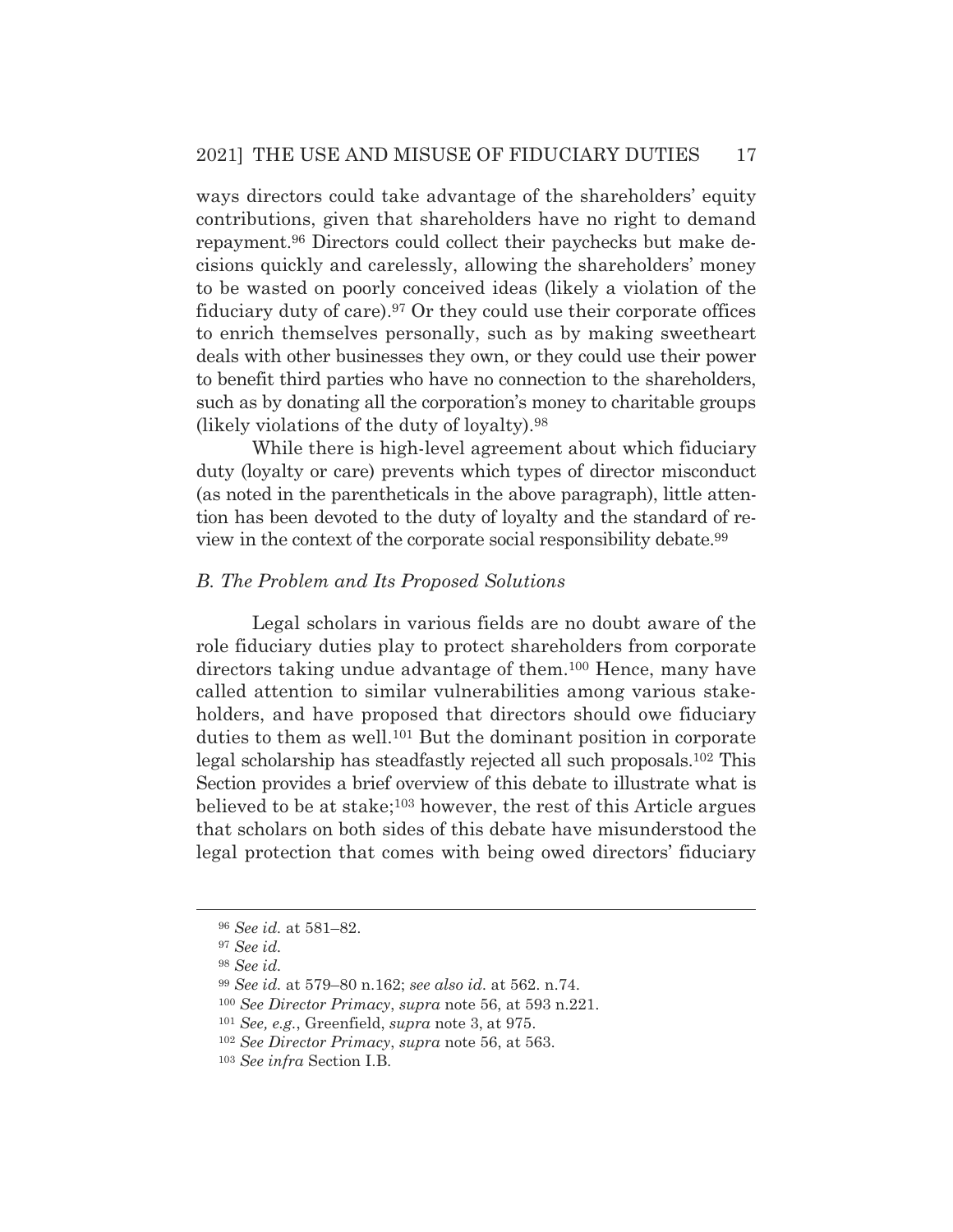duties, and as a result have seriously overestimated the importance of fiduciary duties for corporate social responsibility.104

 The amount of legal and economic scholarship positing that boards of directors ought to run corporations for the exclusive benefit of shareholders is, quite frankly, overwhelming.105 For many legal scholars, this is a normative economic view that translates naturally into the normative legal position that directors ought to owe fiduciary duties to the shareholders alone.106 Many arguments have been put forth to justify this view, but the two that stand out are the agency-cost argument and the social-welfare argument.107 For the first, directors are seen as the shareholders' agents, who have been engaged to do the shareholders' bidding but impose "costs" any time they fail to act in the shareholders' interest.108 As such, a norm that requires them to do so is appropriate.<sup>109</sup> Second, the social-welfare argument posits that compliance with this norm is best not just for shareholders but for all stakeholders as well, and thus for the welfare of society as a whole.110 When directors maximize shareholder wealth, the argument goes, this ensures corporations do what they do best—namely, increase the wealth of all their participants, which in turn will increase the wealth of society in general.<sup>111</sup>

108 For an overview of agency-cost theory, see Michael C. Jensen & William H. Meckling, *Theory of the Firm: Managerial Behavior, Agency Costs, and Ownership Structure*, 3 J. FIN. ECON. 305, 308–09 (1976).

<sup>109</sup> *See, e.g.*, EASTERBROOK & FISCHEL, *supra* note 107, at 92. *But see* Stout, *supra* note 106, at 1200–01 (arguing that while the shareholders' agency cost is the least bad reason to adopt a norm of shareholder wealth maximization, there are a number of other costs and benefits that "ultimately cannot be answered *except on the basis of empirical evidence*.").

<sup>110</sup> *See* EASTERBROOK & FISCHEL, *supra* note 107, at 38. 111 *See, e.g.*, *id.* at 38; Chen & Hanson, *supra* note 107, at 47; WILLIAM T. ALLEN & REINIER KRAAKMAN, COMMENTARIES AND CASES ON THE LAW OF BUSINESS ORGANIZATION 287–88 (2003) ("[F]raming the board's mission as

<sup>104</sup> *See infra* Parts II, III, IV.

<sup>105</sup> *See Director Primacy*, *supra* note 56, at 563.

<sup>106</sup> *See* Lynn A. Stout, *Bad and Not-So-Bad Arguments for Shareholder Primacy*, 75 S. CAL. L. REV. 1189, 1190–92 (2002).

<sup>107</sup> *See* Ronald Chen & Jon Hanson, *The Illusion of Law: The Legitimating Schemas of Modern Policy and Corporate Law*, 103 MICH. L. REV. 1, 51 (2004); FRANK H. EASTERBROOK & DANIEL R. FISCHEL, THE ECONOMIC STRUCTURE OF CORPORATE LAW 38 (1991).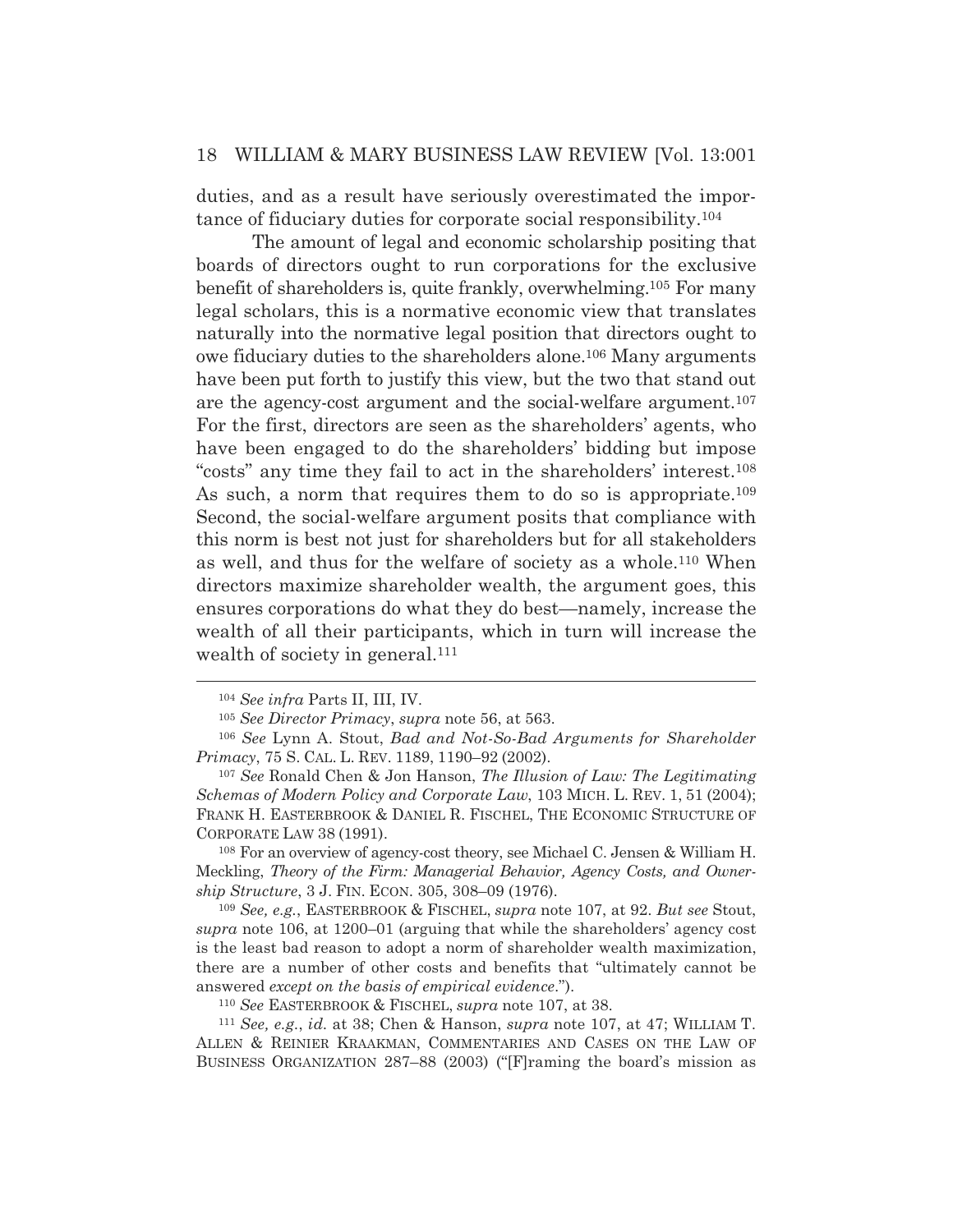But stakeholders cannot leave well enough alone.<sup>112</sup> They or, at least, a set of scholars and politicians on their behalf—also want the protection of directors' fiduciary duties.<sup>113</sup> Over thirty American states (with Delaware a notable exception) have passed so-called "Nonshareholder Constituency Statutes" that permit (or in some cases, require) corporate directors to take into account the interests of constituencies other than the shareholders when making corporate decisions.114 Scholars have gone so far as to argue that such statutes should constitute an extension of the directors' fiduciary duties and thus should be interpreted as creating a "duty not to harm" stakeholders, which would in turn permit "direct legal action against the board by members of constituent groups to enforce" this duty.115

 In addition, many scholars have argued that recent Supreme Court decisions like *Citizens United v. Federal Election Commission*116 and *Burwell v. Hobby Lobby Stores*117 represent a shift in corporate theory that places an unrealistic burden on state corporate law to protect the interests of stakeholders.118 These developments have prompted many responses, including from the prominent corporate jurist Leo Strine and his co-author Nicholas Walter, who concluded that such decisions strengthen

*Stakeholders*, 21 DEL. J. CORP. L. 27, 30 (1996).

<sup>113</sup> *See id.*

<sup>114</sup> *See* Michal Barzuza, *The State of State Antitakeover Law*, 95 VA. L. REV. 1973, 1989 (2009); *see also* 7 R.I. GEN. LAWS ANN. § 7-5.2-8(a)(1)–(2) (West 1990).

115 Mitchell, *supra* note 6, at 585.

<sup>116</sup> *See* 558 U.S. 310, 365 (2010) (holding that the First Amendment prohibits the government from restricting independent expenditures for communications by corporations, labor unions, and other associations).

<sup>117</sup> *See* 573 U.S. 682, 689–91 (2014) (holding that closely held for-profit corporations are exempt from a generally applicable regulation its owners religiously object to when there is a less restrictive means of furthering the law's interest, according to the provisions of the Religious Freedom Restoration Act).

<sup>118</sup> *See* Elizabeth Pollman, *Constitutionalizing Corporate Law*, 69 VAND. L. REV. 639, 642–43 (2016).

maximizing shareholder welfare also serves to maximize the welfare of other corporate constituencies and society as a whole."); Ronald J. Gilson & Reinier Kraakman, *Delaware's Intermediate Standard for Defensive Tactics: Is There Substance to Proportionality Review?*, 44 BUS. LAW. 247, 261 n.45 (1989) ("[M]aximizing gains to target shareholders serves the broader objectives of shareholder and social welfare."). 112 *See* Mark E. Van Der Weide, *Against Fiduciary Duties to Corporate*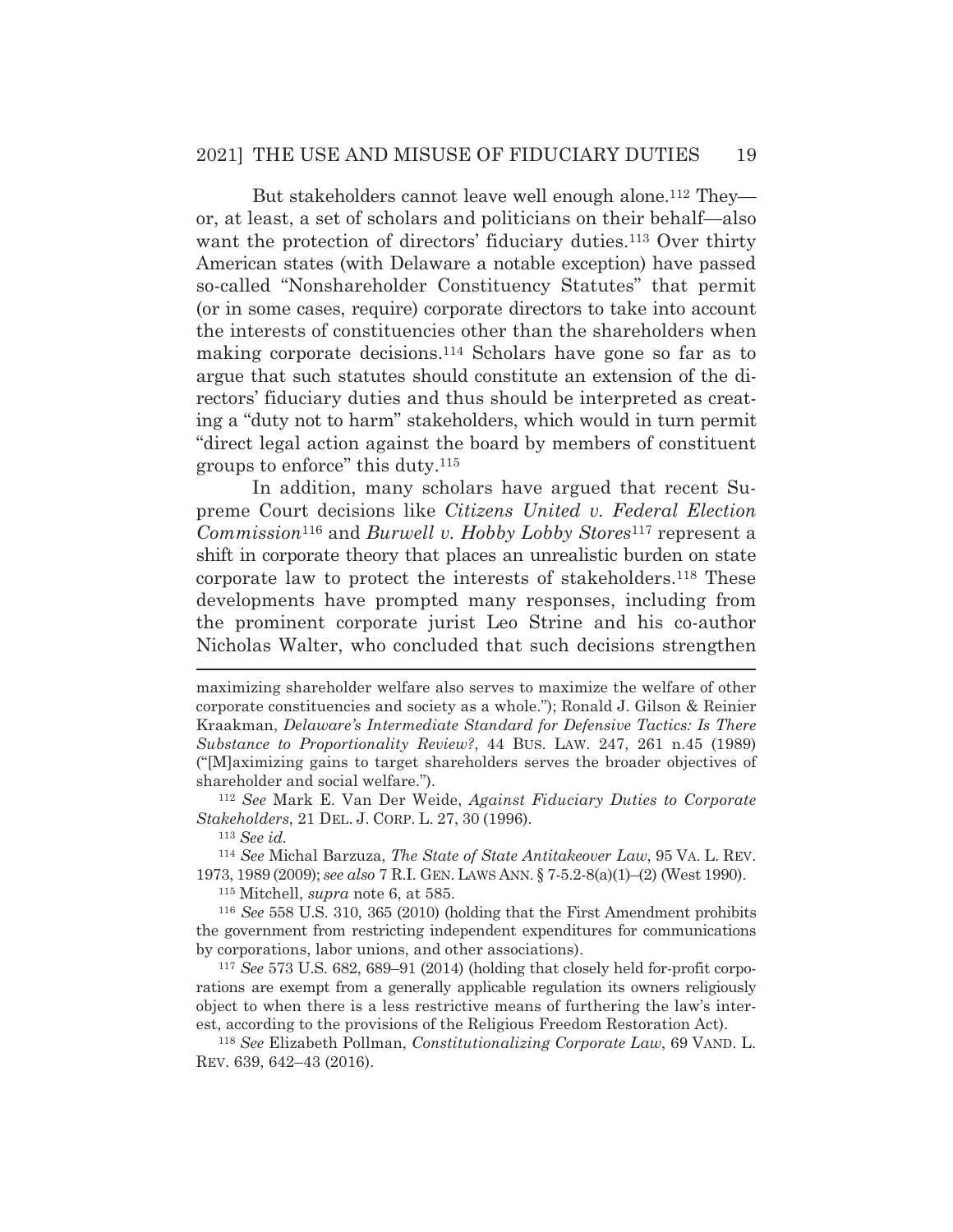the "argument that corporations should have to consider the best interests of all corporate constituencies and societies as a whole when making decisions."119 Others, like David Yosifon, responded even more strongly, advancing the normative argument that the law should "make directors fiduciaries of workers and consumers ... because contract is insufficient to protect consumer interests and because the backstop of government regulation is implausible under shareholder primacy," and thus "directors must consider it their [fiduciary] duty to 'work hard and honestly' not only to advance shareholder interests, but worker and consumer interests as well."120

 In a similar vein, many have argued that the amount of fiduciary protection offered to corporate constituencies should vary depending on a constituency's representation in the firm's corporate governance or contribution to the firm.121 For example, Matthew Bodie has argued that "employers are fiduciaries [to employees] and must refrain from opportunism, especially when employees have no voice in governance. However, in an organizational setting where employees genuinely participate in governing the firm, the parties' reciprocal fiduciary duties should be recalibrated to require a balanced set of obligations."122 And Kent Greenfield has argued that corporations' potential for "breaches of the public trust or the imposition of costly externalities on stakeholders or communities" justifies the conclusion that "directors should be held to a fiduciary obligation to all of the firm's stakeholders that varies

<sup>119</sup> Strine & Walter, *supra* note 1, at 390. The authors provide an insightful analysis on the tension between the *Citizens United* decision and what they call "conservative corporate theory." *Id.* While their article does not focus on policy recommendations, it seems that they nonetheless believe that directors' consideration of nonshareholder constituencies should be a right, not a duty: "If the for-profit corporation really is a citizen like any other, and a distinct one from that of any of its constituencies, including its stockholders, then its board *must be entitled to have it act* as a patriotic, moral citizen imbued with a conscience." *Id.* (emphasis added).

<sup>120</sup> *The Public Choice Problem*, *supra* note 17, at 1236. 121 *See* Bodie, *supra* note 2, at 862. 122 Bodie, *supra* note 2, at 819; *see also* Pollman, *supra* note 118, at 689 ("Because state corporate law does not include employees within the governance framework, give them a voice in the corporation, or protect their interests, it is particularly important that *external employee-protective laws be given effect*." (emphasis added)).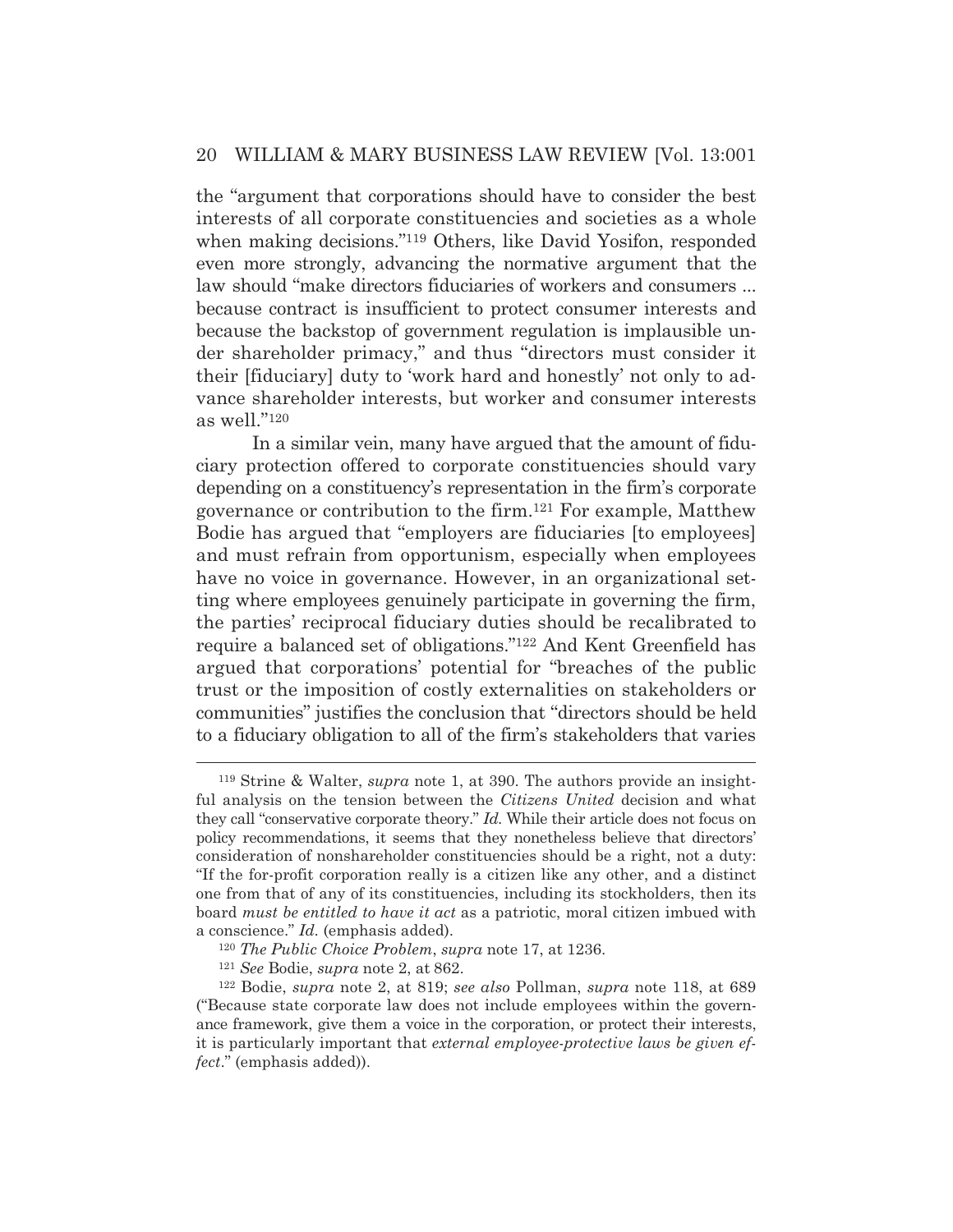according to the nature of the stakeholders' contributions to the success of the firm."123 Still others have focused on the effects that corporate activity has on employees in the era of globalization and made normative arguments that corporate directors should owe employees fiduciary duties that include specific prescriptive obligations: "Directors [sh]ould owe fiduciary obligations to employees, including the duty to provide information and consult with them about strategic decisions that affect job security and working conditions."124

 In sum, scholars in both the pro-shareholder and prostakeholder camps disagree widely, on a normative level, about *to whom* corporate directors *should* owe fiduciary duties.125 But they almost all agree on a descriptive level: that fiduciary duties play a meaningful role in determining how directors distribute resources to each corporate constituency, given that those who are owed fiduciary duties have the power to sue directors to block distributive decisions they find unfair.126 This Article now turns to argue the contrary.

#### II. A CLOSER LOOK AT FIDUCIARY DUTIES

 Discussions of fiduciary duties tend to lead with the comment that fiduciary law has eluded precise elaboration, so this discussion will be no exception.127 Indeed, for several years, a

<sup>123</sup> Greenfield, *supra* note 3, at 947, 949, 975–76. 124 Marleen A. O'Connor, *The Human Capital Era: Reconceptualizing Corporate Law to Facilitate Labor-Management Cooperation*, 78 CORNELL L. REV. 899, 901, 904 (1993).

<sup>125</sup> *Compare id.* at 902, *with* EASTERBROOK & FISCHEL, *supra* note 107, at 38.

<sup>126</sup> *See, e.g.*, O'Connor, *supra* note 124, at 902, 950, 955, 958–59; *In re* Walt Disney Co. Derivative Litig., 906 A.2d 27, 66 (Del. 2006).

<sup>127</sup> *See, e.g.*, MATTHEW CONAGLEN, FIDUCIARY LOYALTY: PROTECTING THE DUE PERFORMANCE OF NON-FIDUCIARY DUTIES 1 (2010) ("The word 'fiduciary' recurs frequently in legal discussion, but the understanding of the meaning of the word remains very confused."); Paul B. Miller, *A Theory of Fiduciary Liability*, 56 MCGILL L.J. 235, 237 (2011) (calling the law of fiduciaries "unusually vexing"); Robert Cooter & Bradley J. Freedman, *The Fiduciary Relationship: Its Economic Character and Legal Consequences*, 66 N.Y.U. L. REV. 1045, 1045 (1991) ("Fiduciary relationships have occupied a significant body of Anglo-American law and jurisprudence for over 250 years, yet the precise nature of the fiduciary relationship remains a source of confusion and dispute."); D. Gordon Smith, *The Critical Resource Theory of Fiduciary Duty*, 55 VAND. L. REV. 1399,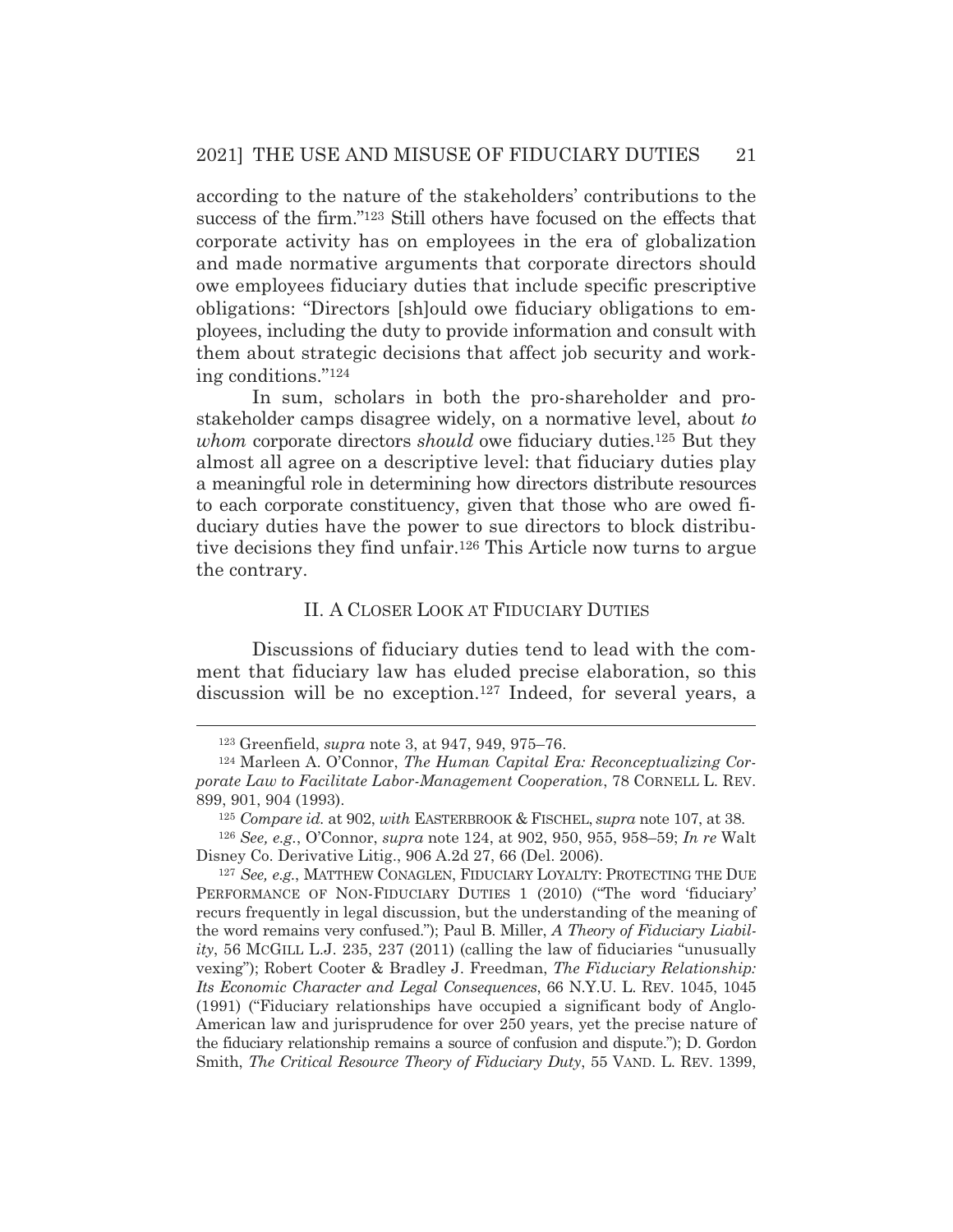leading viewpoint was that fiduciary relationships were indefinable.128 However, in recent decades several scholars have hit general fiduciary law with systematic treatments, formulating both descriptive and normative accounts of the fiduciary obligation to cast it as a coherent whole, or at least to find within it a coherent thread.129 While this Article is greatly indebted to those projects, it does not provide a systematic elaboration. Instead, it focuses on the narrow question of how effectively shareholders (or anyone conceivably owed a fiduciary duty) can rely on these duties to protect themselves from directors' decisions that favor other corporate stakeholders at their expense.130

#### *A. Which Fiduciary Duty Are We Talking About?*

 There is widespread agreement among scholars that directors' fiduciary duties to shareholders function to secure the shareholder wealth maximization norm of corporate conduct even among those who reject this norm as a matter of policy.<sup>131</sup>

<sup>129</sup> *See* Andrew S. Gold & Paul B. Miller, CONTRACT, STATUS, AND FIDU-CIARY LAW 1, 3 (2016); *Fiduciary Relationship*, s*upra* note 128, at 267–69; Smith, *supra* note 127, at 1400; Miller, *supra* note 127, at 239; CONAGLEN, *supra* note 127, at i, 1; Frank H. Easterbrook & Daniel R. Fischel, *Contract and Fiduciary Duty*, 36 J.L. & ECON. 425, 427 (1993).

<sup>130</sup> *See infra* Part IV.

131 Alces, *supra* note 15, at 247. A notable exception is the work of Margaret Blair and Lynn Stout, which has argued that current corporate law actually

<sup>1400 (2002) (</sup>opening his essay by stating that "[f]iduciary law is messy"); Margaret M. Blair & Lynn A. Stout, *Trust, Trustworthiness, and the Behavioral Foundations of Corporate Law*, 149 U. PA. L. REV. 1735, 1736 (2001) [hereinafter Blair & Stout, *Trust, Trustworthiness, and the Behavioral Foundations of Corporate Law*] (calling fiduciary duty an "elusive legal concept").

<sup>128</sup> *See* L. S. Sealy, *Fiduciary Relationships*, 1962 CAMBRIDGE L.J. 69, 73 (1962) ("The word 'fiduciary,' we find, is *not* definitive of a single class of relationships to which a fixed set of rules and principles apply. Each equitable remedy is available only in a limited number of fiduciary situations."); PAUL FINN, FIDUCIARY OBLIGATIONS 1 (40th Anniversary ed. 2016) ("As with many of the general doctrines and remedies of Equity, the legacy of this neglect of 'fiduciaries' and of 'fiduciary duties' has been doubt and confusion ... [T]he term 'fiduciary' is itself one of the most ill-defined, if not altogether misleading terms in our law."). For a brief summary of this idea's influence on the scholarship on fiduciary law, see Paul B. Miller, *The Fiduciary Relationship*, *in* PHILOSOPHICAL FOUNDATIONS OF FIDUCIARY LAW 237 (Andrew S. Gold & Paul B. Miller eds., 2014) [hereinafter *Fiduciary Relationship*].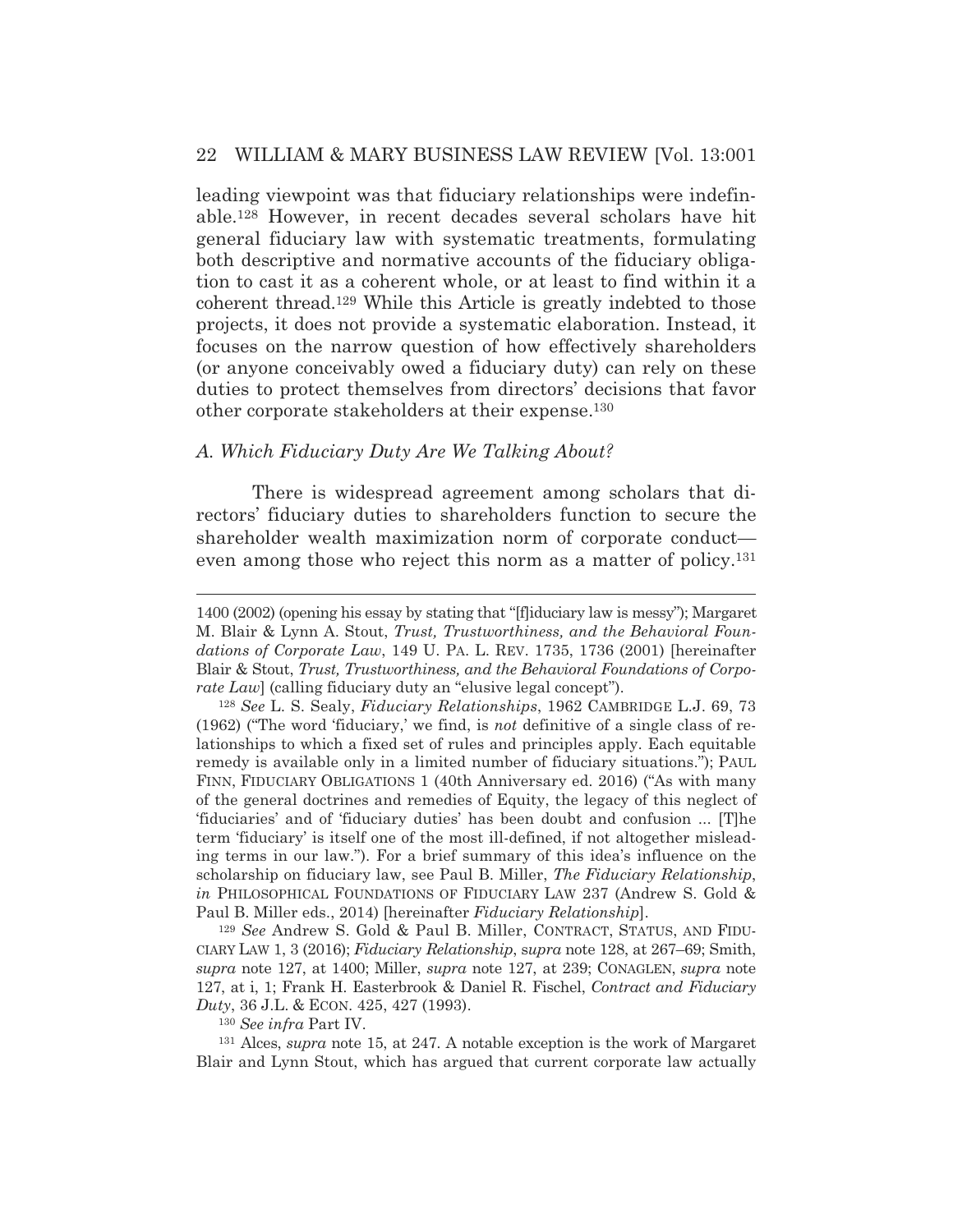But the precise way in which corporate fiduciary duties might fulfill this function has received rather limited scholarly attention.132 This Article fills that gap and, in so doing, concludes that much of this scholarly agreement is unfounded.<sup>133</sup>

 To put a finer point on it, let us ask a question. If you were a shareholder of General Motors who wanted to prevent your elected directors from distributing surplus corporate wealth to GM employees, which fiduciary duty would you use to crack the whip?134 This question is not about strategic litigation decisions like which standard of review applies or whether directors are likely to be exempt from monetary damages for violating certain duties. Rather, it is intended as a basic 1L issue-spotter exam question: Which legal rule—in particular, which fiduciary duty—applies to this precise type of director misconduct? In Delaware, there are two of them: the duty of care and the duty of loyalty.135 How would each of them would square up?

<sup>133</sup> *See infra* Conclusion.

134 Of course, any seasoned scholar or practitioner of corporate law understands that a decision like this one is, in practice, beyond the reach of shareholders to prevent. *See, e.g.*, Peter A. Atkins et al., *Putting to Rest the Debate Between Corporate Social Responsibility and Current Corporate Law*, SKADDEN (Aug. 27, 2019), https://www.skadden.com/insights/publications/2019/08/put ting-to-rest-the-debate [https://perma.cc/39XM-XDPT] (stating that "the shareholder primacy rule, which governs Delaware corporations ... has sufficient room to accommodate socially responsible corporate expenditures—including those aimed at addressing the interests of nonshareholder stakeholders—determined in the lawful exercise of a board's business judgment"). Nonetheless, scholars have consistently insisted that Delaware directors' fiduciary duties to shareholders protect shareholders from directors' undue favoritism towards stakeholders. The point of this hypothetical is to test that claim: if shareholders really can compel directors to exclude the interests of all other stakeholders, which aspect of directors' fiduciary duties so requires them to do so?

The flip side of this, as argued below, is equally important to scholars on the "pro-stakeholder" side of the corporate social responsibility debate. If the fiduciary duties that corporate directors owe to their shareholders do not have the power to prevent decisions that are unfavorable to shareholders, it would do little good for other stakeholder groups to secure a change in the law in which the directors also owe a fiduciary duty to them.

135 Stone e*x rel.* AmSouth Bancorporation v. Ritter, 911 A.2d 362, 367, 369–70 (Del. 2006) (referencing Cede & Co. v. Technicolor, Inc., 634 A.2d 345,

does *not* require directors to pursue shareholder wealth maximization. *But see* Blair & Stout, *A Team Production Theory of Corporate Law*, *supra* note 27, at 248–51.

<sup>132</sup> *See, e.g.*, *id.* at 248–49.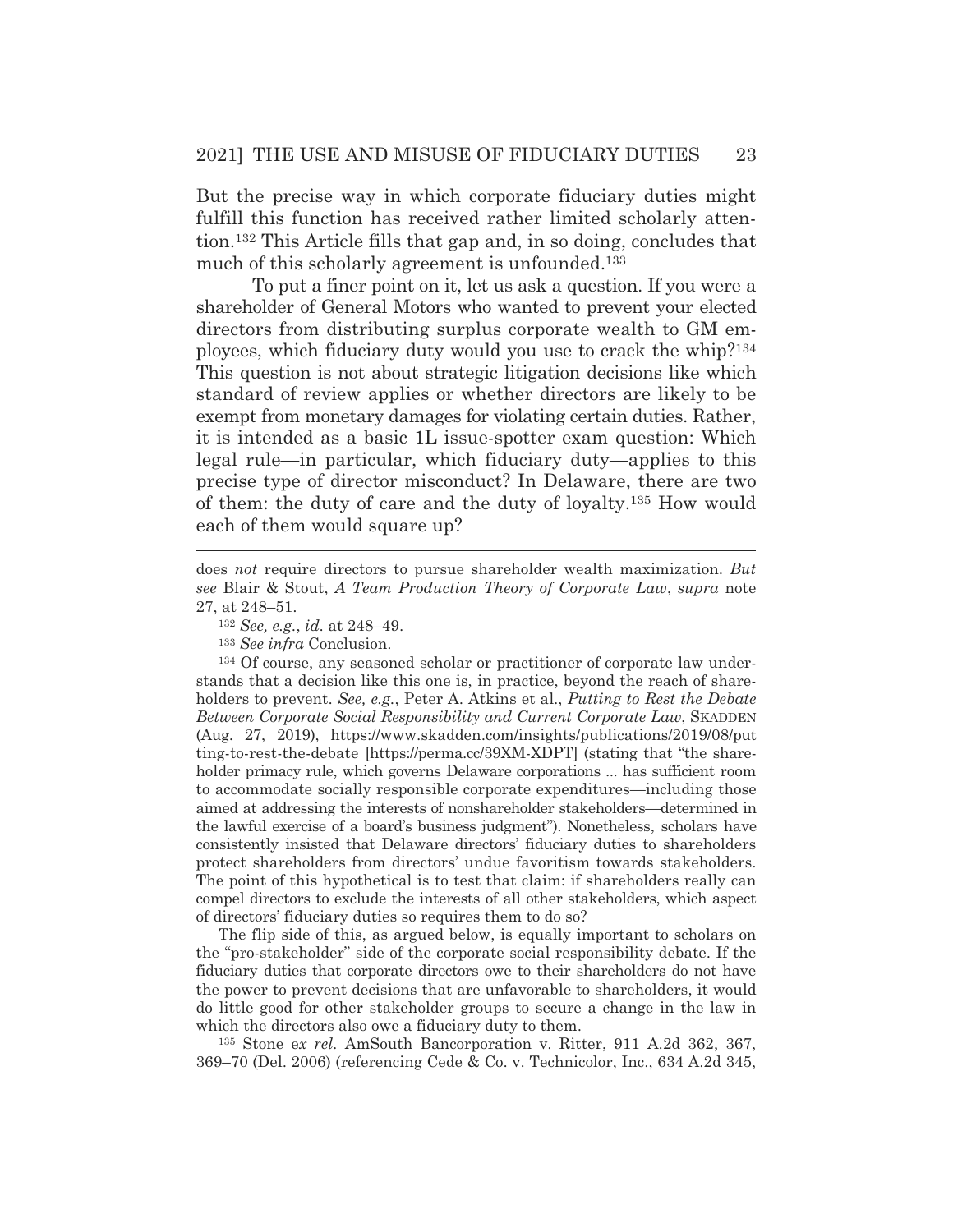The duty of care, for its part, requires corporate directors to act carefully and on an informed basis.136 Note that these are not substantive requirements.137 That is because in Delaware there is no substantive duty of care: "Due care in the decision-making context is *process* due care only."138 This means that when directors make decisions after careful deliberation of all material information that is reasonably available, they have met the standard of conduct, and the standard of review by which Delaware courts will evaluate their conduct is the business judgment rule.139 This is Delaware's most deferential standard of review, as explained in the next Part, under which their "decisions will not be disturbed [by the court] if they can be attributed to any rational business purpose."140

 Even without the business judgment rule's application, though, the duty of care would be of little use to the GM shareholders who wish to prevent the payment of employee bonuses.<sup>141</sup> So long as the directors' decision to pay bonuses is made with all

[A]lthough good faith may be described colloquially as part of a 'triad' of fiduciary duties that includes the duties of care and loyalty, the obligation to act in good faith does not establish an independent fiduciary duty that stands on the same footing as the duties of care and loyalty.

*Id.* at 370; *see also In re* Walt Disney Co., 906 A.2d at 52, 64, 66. Under Delaware law, violations of good faith include acting with "an actual intent to do harm" to the corporation, and a failure to act which amounts to an "intentional dereliction of duty, a conscious disregard for one's responsibilities*." Id*. So long as the decision to pay bonuses is made with the best interests of the corporation in mind—say, to promote employee welfare and morale, and thereby increase productivity—there can be no argument that it was made in bad faith. Because of this, the duty of good faith is not a promising route for shareholders to interfere with corporate directors' decisions to distribute wealth within the corporation.

<sup>136</sup> *See, e.g.*, *In re* Walt Disney Co., 906 A.2d at 64.

137 Brehm v. Eisner, 746 A.2d 244, 264 (Del. 2000).

<sup>138</sup> *Id.* at 264 ("As for the plaintiffs' contention that the directors failed to exercise 'substantive due care,' we should note that such a concept is foreign to the business judgment rule. Courts do not measure, weigh or quantify directors' judgments. We do not even decide if they are reasonable in this context.").

<sup>139</sup> *See id.* at 254–55, 257, 259.

140 Sinclair Oil Corp. v. Levien, 280 A.2d 717, 720 (Del. 1971); *see also infra* Section III.A.

<sup>141</sup> *See infra* Section II.A.

<sup>361 (</sup>Del. 1993)). While older Delaware decisions have treated the duty of good faith as an independent fiduciary duty, *Stone v. Ritter* clarified that: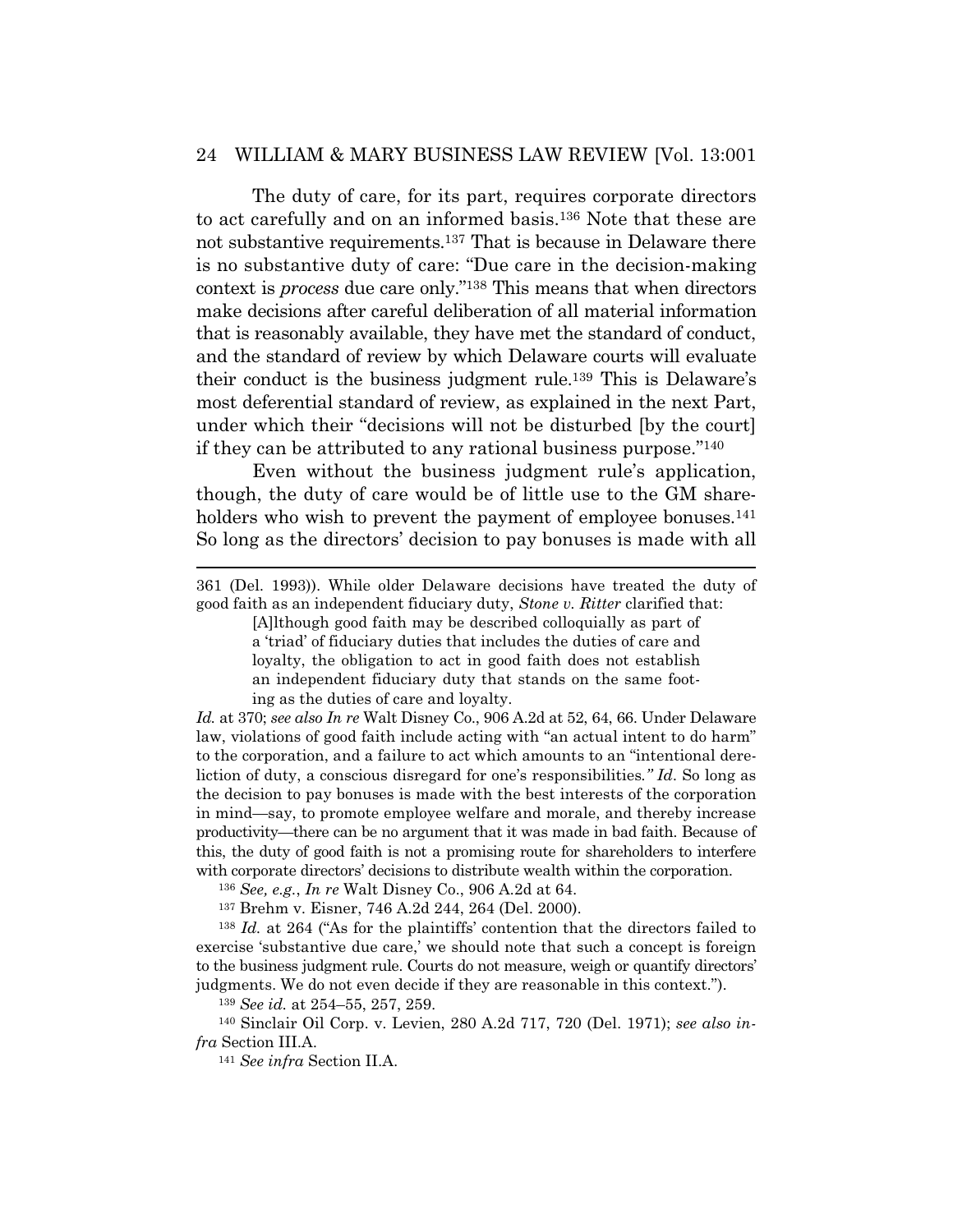due care and consideration—e.g., by reviewing projections of productivity increases, considering the various ways the funds might be used—the duty of care is satisfied.142 The obligation to take care contains no implicit requirement to orient that care toward a specified end, such as maximizing wealth for the shareholders.143

To put it another way, the duty of care is completely "agnostic" about who must benefit from such care.144 The duty of care thus helps maximize shareholder wealth by preventing losses from various types of carelessness and negligence—say, by rushing through a decision without evaluating all the potential consequences it may produce.145 But it does not include any requirement that shareholders are the primary beneficiary of such care, let alone that they can litigate on directors' duty of care to prevent the payment of employee bonuses.146 In short, this obligation is inapposite to directors' distributive decisions that are made carefully and deliberately, whether or not they favor shareholders.<sup>147</sup>

 If shareholders want to block the employee bonuses, then, their only chance is to rely on the duty of loyalty.148 The standard of conduct for corporate directors who owe a duty of loyalty to shareholders is conceptually simple.<sup>149</sup> Corporate directors must act for the "exclusive benefit" of the shareholders, such that they are required to make every decision with the singular goal of maximizing shareholder wealth.150 Understood in this way, a director violates the duty of loyalty not only when she acts in her own selfinterest, but also when she acts in the interest of any nonshareholder group—even if she has no personal interest in that group's benefit.151 As such, this formulation of the duty of loyalty (if Delaware courts were actually to enforce it this way) is a perfect

<sup>142</sup> *See, e.g.*, *Brehm*, 746 A.2d at 264.

<sup>143</sup> *See id.* at 264. 144 *See Sinclair Oil Corp*., 280 A.2d at 720 (Del. 1971).

<sup>145</sup> *See, e.g.*, McMullin v. Beran, 765 A.2d 910, 922 (Del. 2000) ("[B]oards that have 'failed to exercise due care are frequently boards that have been rushed.'").

<sup>146</sup> *See* DEL. CODE ANN. tit. 8, § 251(b) (2020); *see also Brehm*, 746 A.2d at 264. <sup>147</sup> *See, e.g.*, *McMullin*, 765 A.2d at 921.

<sup>148</sup> *See* Daniel Fischel & John H. Langbein, *ERISA's Fundamental Contradiction: The Exclusive Benefit Rule*, 55 U. CHI. L. REV. 1105, 1108 (1988).

<sup>149</sup> *See id.*

<sup>150</sup> *See id.*

<sup>151</sup> *See id.*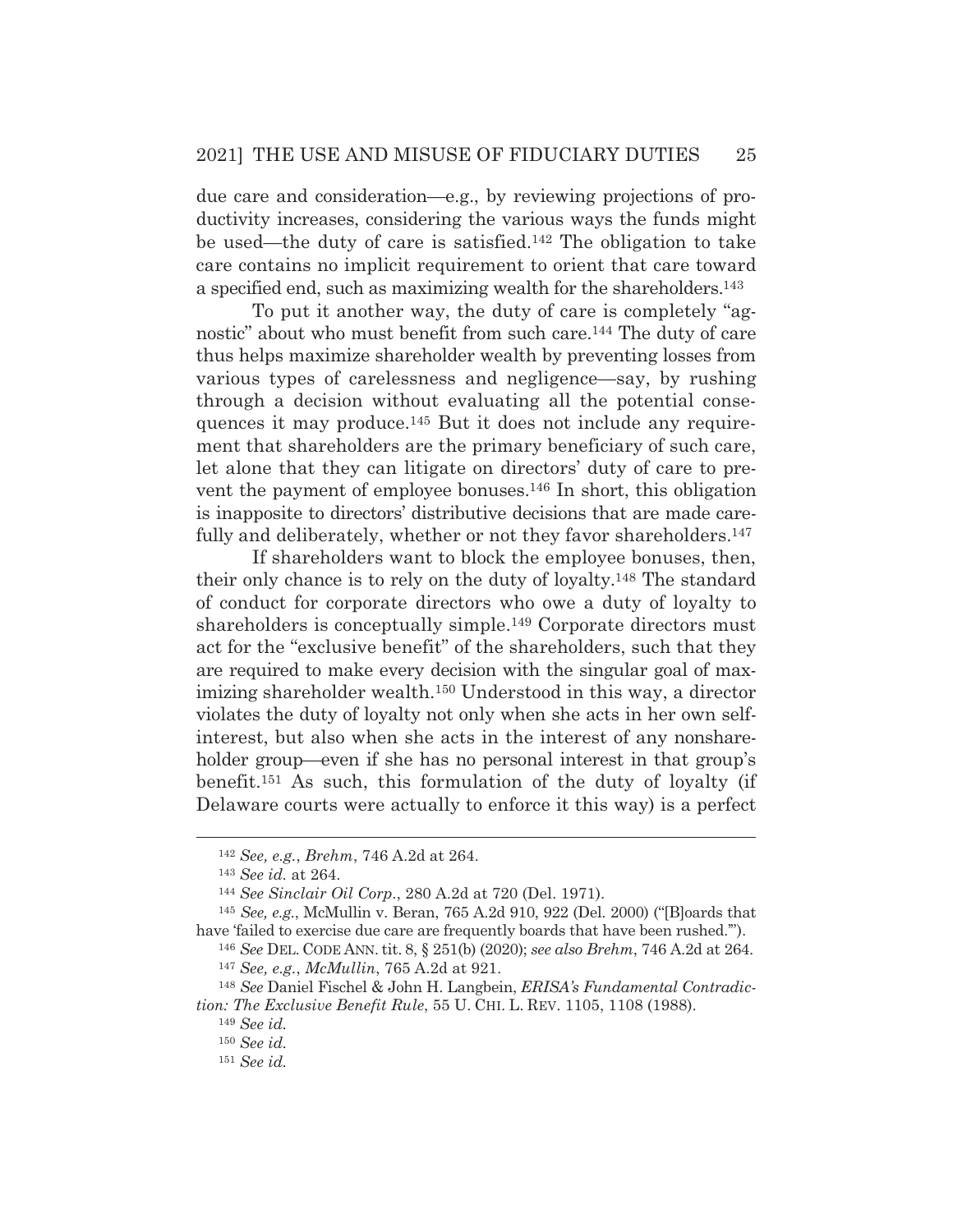match for the GM shareholders' employee bonuses problem.152 If the directors distribute the surplus funds to the employees (or any other stakeholder), a colorable argument can be made that they have not acted for the "exclusive benefit" of shareholders, have thus violated their fiduciary duty of loyalty to shareholders, and are subject to liability for doing so.153

 The only problem with this is that—thanks to the standard of review—the version of the duty of loyalty that is actually enforced by Delaware courts is narrower than this standard of conduct suggests.154

## *B. Two Definitions of Loyalty*

So far, this Article has singled out the duty of loyalty as the sole fiduciary duty with any potential to govern board decisions that distribute wealth within a corporation.155 This Section takes a closer look at the duty of loyalty so as to test how successfully it might be employed toward this end by shareholders.156 It explains that courts and scholars have advanced two distinct

<sup>156</sup> *See infra* Section II.B.

<sup>152</sup> *See id.*

<sup>153</sup> *See id.*

<sup>154</sup> *See infra* Part III.

<sup>155</sup> The duty of loyalty's importance in corporate law comports with its centrality in fiduciary law generally, where scholars have described it as *the* distinctive fiduciary duty. *See, e.g.*, *Fiduciary Relationship*, *supra* note 128, at 1 ("There is little doubt that fiduciary relationships generate at least one distinctive legal duty, the duty of loyalty."); UNIF. TR. CODE § 802, cmt. 1 (Nat'l Conf. Comm'rs on Unif. L. 2010) (stating that the duty of loyalty is "perhaps the most fundamental duty of the trustee"); Gregory S. Alexander, *Cognitive Theory of Fiduciary Relationships*, 85 CORNELL L. REV. 767, 776 (1999) ("Unlike the contractual relationship, undivided loyalty is the heart of the fiduciary relationship, especially for property fiduciaries like trustees and estate executors."); CONAGLEN, *supra* note 127, at 1 (citing *Mothew* and stating that "[t]he concept of loyalty is now well established as the core—indeed the defining—concept of fiduciary doctrine"); J.C. SHEPHERD, THE LAW OF FIDUCIARIES 48 (Carswell Co. Ltd. ed., 1981) ("[T]he terms fiduciary duty and duty of loyalty are so much co-extensive as to be, in effect, alternate descriptions of the same thing."). Some scholars even go so far as to argue it is the only duty that is properly called a fiduciary one. *See, e.g.*, D. Gordon Smith, *The Critical Resource Theory of Fiduciary Duty*, 55 VAND. L. REV. 1399, 1400–11 (2002); FINN, *supra* note 128, at 330–32; FRANKEL, *supra* note 33, at 129.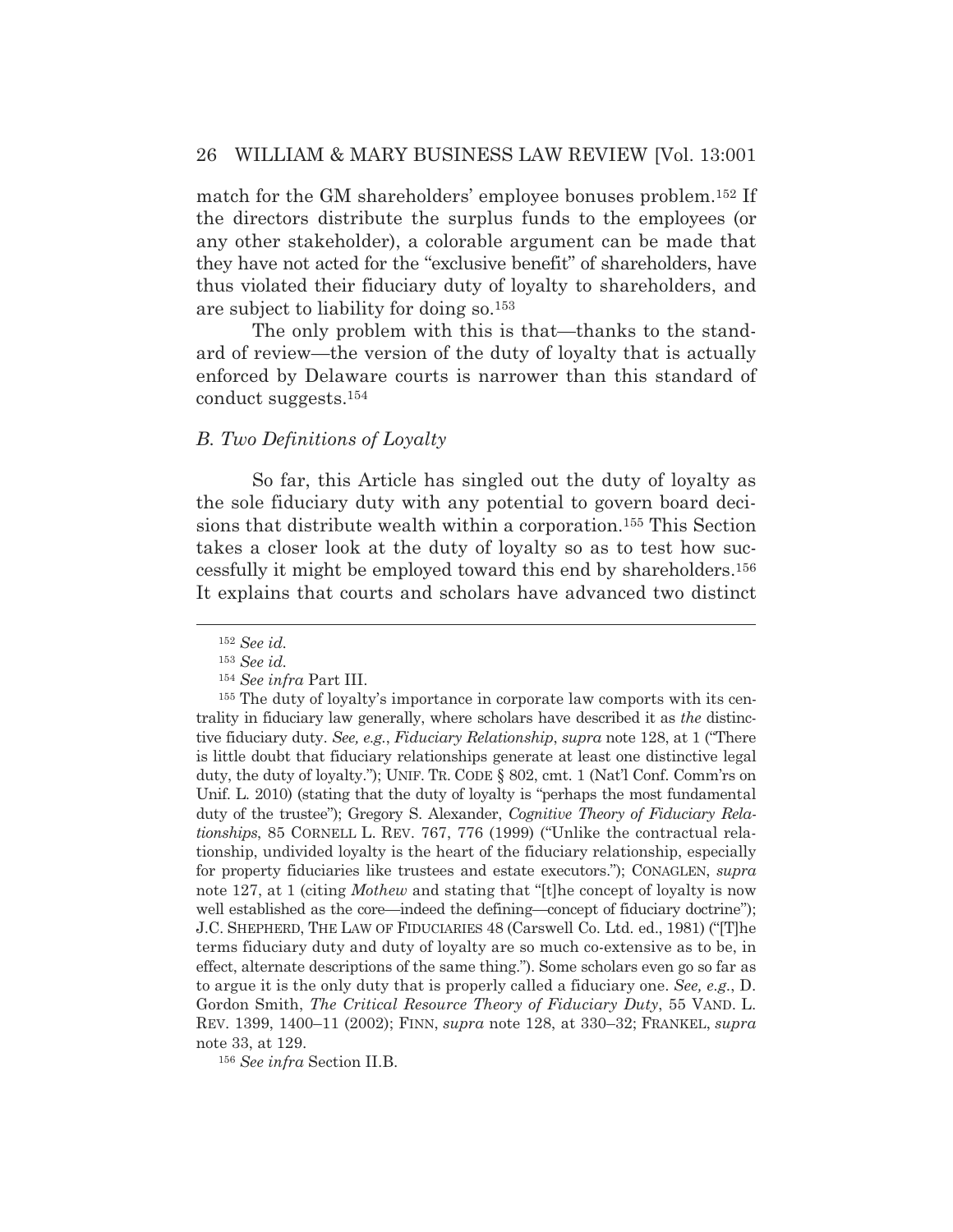definitions of the duty of loyalty—one broad and one narrow—and from this, only the broad definition of loyalty would allow shareholders to prevent directors from favoring nonshareholder constituencies at their expense.157 This matters because, as explained in the next Part, only duty of loyalty claims that fit within the narrow definition are evaluated under a more demanding standard of review.158

 To begin, it is helpful to distinguish between two different types of disloyal conduct by directors: actions that are (a) selfinterested, in that they elevate the director's interests over shareholders' interests, and actions that are (b) stakeholder-interested, in that they elevate the interests of a nonshareholder constituency (like employees or customers) over shareholders' interests.159 With this distinction in mind, it is easier to see the difference between the two definitions of the duty of loyalty that repeatedly show up in legal scholarship, for which the following terms are used as shorthand:

- 1. *Exclusive Benefit*: Directors must act always for the "exclusive benefit" of shareholders.160 *Result*: Directors may not act in their own interests or in the interests of others—including stakeholders like employees, creditors, customers, or communities.161
- 2. *Disinterestedness*: Directors must not act for their own benefit at the expense of the corporation or its shareholders.162 *Result*: Directors may not act to

<sup>157</sup> *See infra* Section II.B

<sup>158</sup> *See infra* Part III.

<sup>159</sup> *See* Smith, *supra* 127, at 1440; *see also* Blair & Stout, *A Team Production Theory of Corporate Law*, *supra* note 27, at 289.

<sup>160</sup> *See, e.g.*, Macey, *supra* note 24, at 23 ("Directors and officers are legally required to manage a corporation for the exclusive benefit of its shareholders, and protection for other sorts of claimants exists only to the extent provided by contract.").

<sup>161</sup> *See* Fischel & Langbein, *supra* note 148, at 1108.

<sup>162</sup> *See, e.g.*, Aronson v. Lewis, 473 A.2d 805, 814 (Del. 1984) (describing the judicial inquiry into "the independence and *disinterestedness* of the directors") (emphasis added)); *see also* Guth v. Loft, Inc., 5 A.2d 503, 510 (Del. 1939) ("The rule that requires an undivided and unselfish loyalty to the corporation demands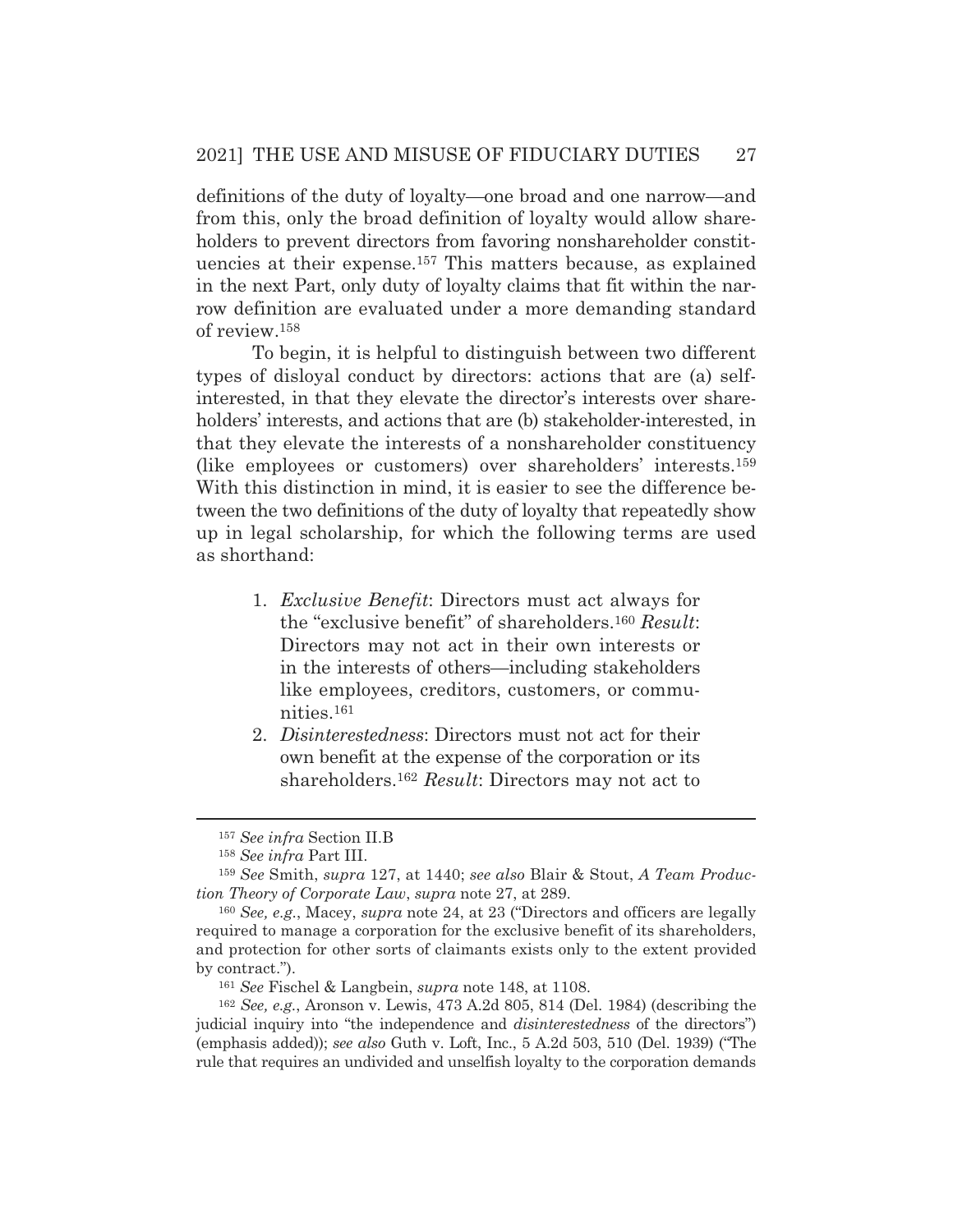benefit their own interests, but they may act to benefit the interests of others, including stakeholders.163

Outside of discussions concerning corporate social responsibility, the difference between these two definitions of loyalty may be insignificant: In most fiduciary relationships, the inherent risk is that the fiduciary has the (tautological) incentive to act in her own self-interest, not that she might use her position to improperly benefit a third party she has absolutely no relationship with and no legal duty to serve.164 Maybe that is why it is commonplace for scholars to treat these two definitions of the duty of loyalty as completely interchangeable.165 But in the corporate social responsibility debate, this minor difference has incredible importance.<sup>166</sup>

<sup>163</sup> *See* ABA Committee on Corporate Laws, *Corporate Director's Guidebook*, 49 BUS. LAW. 1243, 1254–55 (1994).

<sup>164</sup> *See* Fischel & Langbein, *supra* note 148, at 1119 ("[T]he risk always exists that the trustee of an employee benefit plan will take self-interested action (for example, siphoning assets from the pension fund) that will operate to the detriment of the beneficiaries (employers and employees).").

<sup>165</sup> *See, e.g.*, Bodie, *supra* note 2, at 826 ("In particular, agents have the duty of loyalty to the principal—the duty to 'act *solely for the benefit* of the principal in all matters connected with his agency.' This *self-abnegation* is a critical aspect of the agency relationship, because it balances out the agent's power to step into the shoes of the principal and act *on the principal's behalf*." (emphases added)); Blair & Stout, *Trust, Trustworthiness, and the Behavioral Foundations of Corporate Law*, *supra* note 127, at 1782–83 ([T]he keystone of the fiduciary relationship lies in the fiduciary's commitment to abandon self-interest and promote her beneficiary's welfare instead of her own."); ABA Committee on Corporate Laws, *supra* note 163, at 1254–55 ("The duty of loyalty requires directors to exercise their powers *in the interests of the corporation* and not in the directors' *own interest or in the interest of another person* (including a family member) or organization. Simply put, directors should not use their corporate position to make a *personal profit* or gain or for other *personal advantage*." (emphases added)); EASTERBROOK & FISCHEL, *supra* note 107, at 103 (defining the duty of loyalty as an obligation "to maximize the investors' wealth rather than one's own").

<sup>166</sup> *See infra* Section II.C.

that there shall be no conflict between duty and self-interest."); MICHAEL P. DOOLEY, FUNDAMENTALS OF CORPORATION LAW 250 (1995) ("The essence of a loyalty violation is that directors have subverted the decision-making process to benefit themselves or some party to whom they are beholden (such as a controlling shareholder) and that the benefit has come at the expense of the corporation or its shareholders.").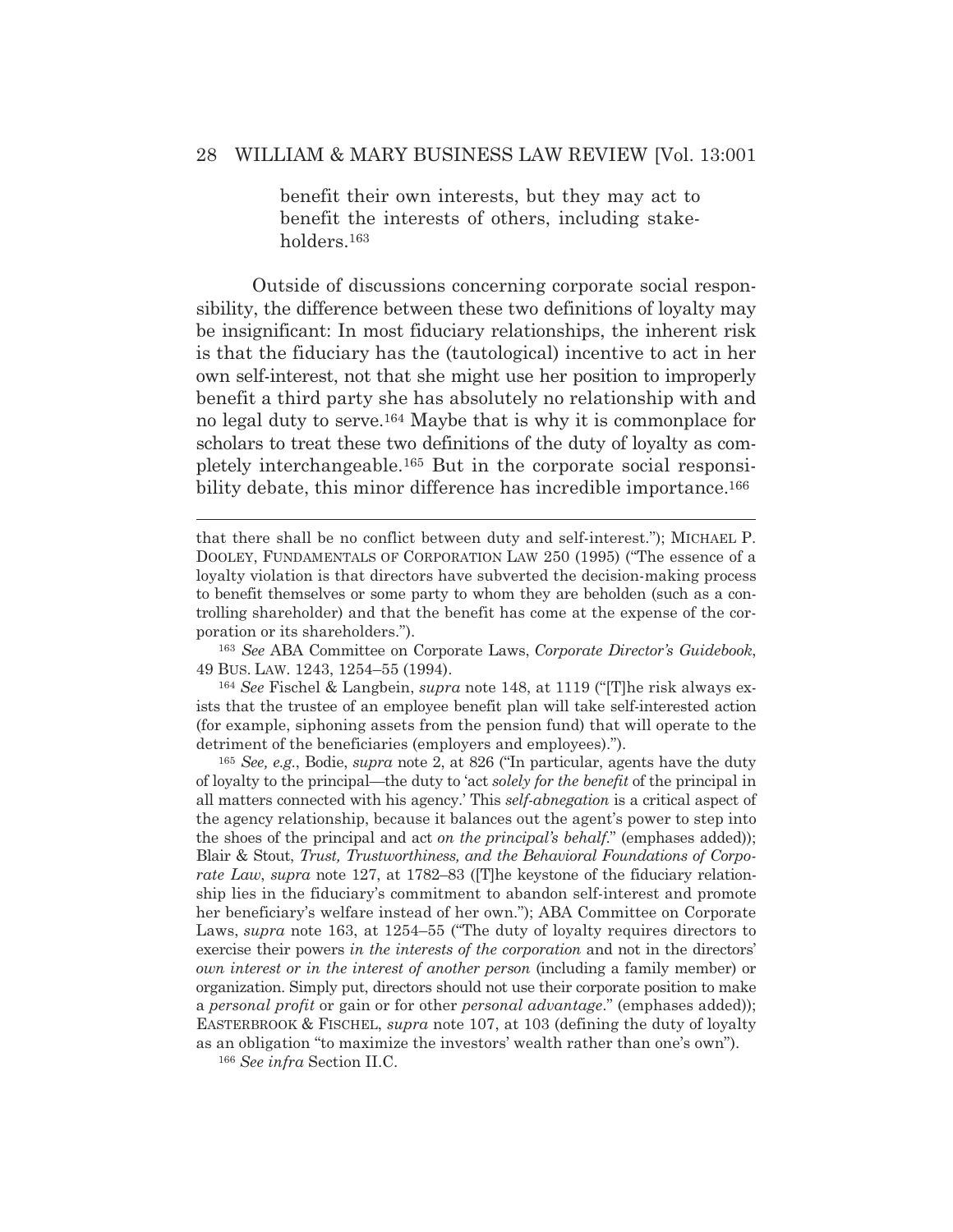Perhaps the best way to demonstrate this is by spatial representation. In the following figure, each definition is represented by a circle, and inside that circle is a description of the types actions that are prohibited by that definition.167 Each circle is inclusive of all within it, including other circles (if any).168



FIGURE 2: WHAT IS PROHIBITED BY EACH DEFINITION OF LOYALTY

As seen above, the exclusive benefit definition contains the disinterestedness definition.169 Accordingly, the exclusive benefit definition prohibits all the actions described within its circle: both actions that benefit nonshareholder constituencies (stakeholderinterested actions) and actions that benefit the director (selfinterested actions).170 The disinterestedness definition, for its part, is the narrower of the two, as it prohibits only those actions that benefit the director.171 Put another way, a definition of disinterestedness fails to expressly prohibit the fiduciary from taking stakeholder interested actions.172

<sup>167</sup> *See infra* Figure 2.

<sup>168</sup> *See id.*

<sup>169</sup> *See supra* Figure 2.

<sup>170</sup> *See id.* 

<sup>171</sup> *See id.*; *see also* DOOLEY, *supra* note 162, at 250.

<sup>172</sup> *See supra* Figure 2; *see also* DOOLEY, *supra* note 162, at 250.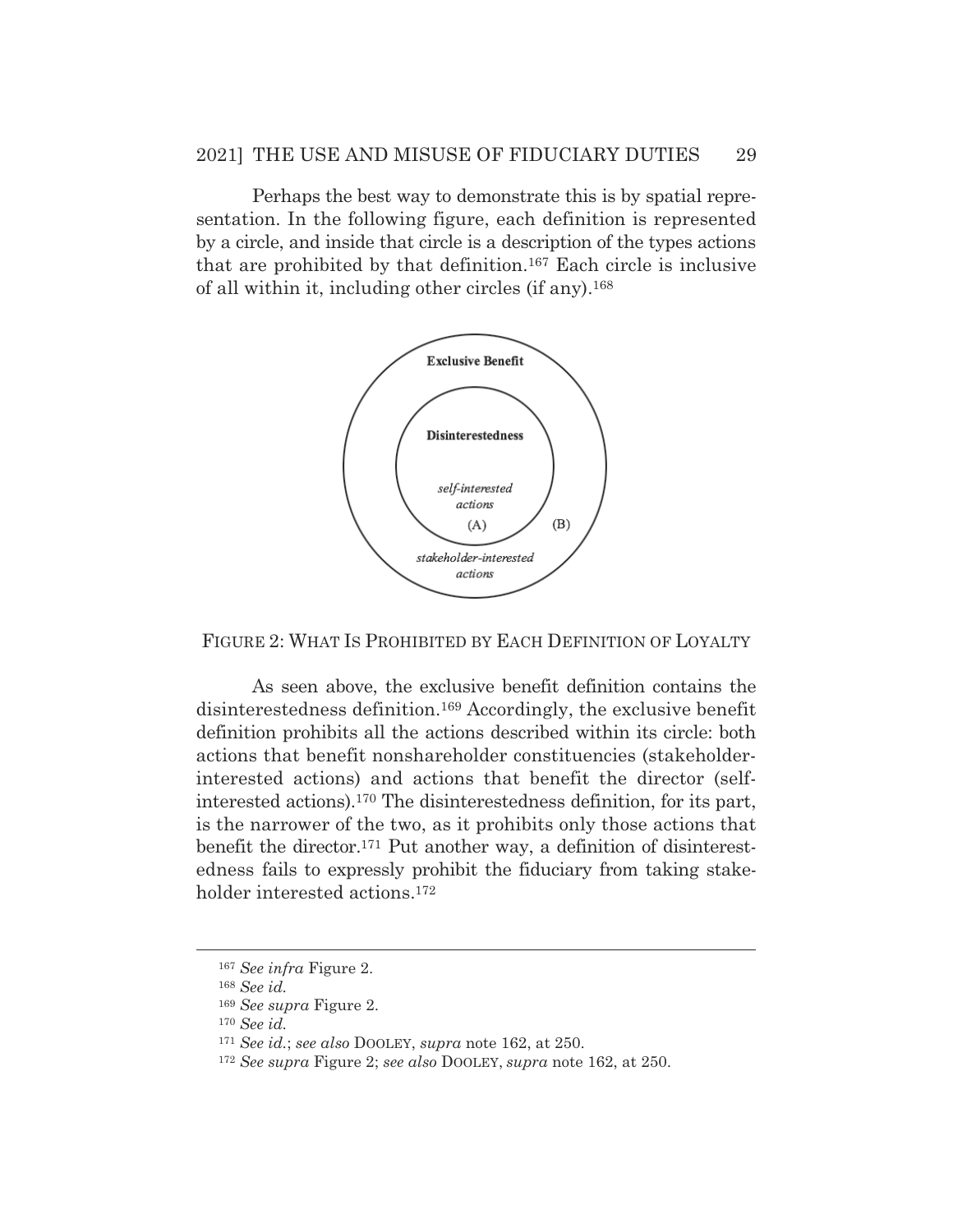It is worth clarifying at this point that these definitions describe the purpose of any corporate action, and not the means of bringing it about or the result that it produces.173 Even strict advocates of what I am calling exclusive benefit agree that directors can cause the corporation to enter contracts with employees or customers that are beneficial to both parties.174 But these two definitions diverge on whether maximizing shareholder wealth must be the directors' exclusive goal, or whether directors are required merely to avoid transactions in which their own self-enrichment is a goal.175

While the definitions of disinterestedness and exclusive benefit overlap in terms of some covered conduct, they are not perfectly coextensive.176 Again, this all reeks of abstraction, so let's get concrete. Imagine a GM director who takes two different actions: (A) causes GM to enter a ten-year contract with a supplier that she, the director, also happens to own a controlling interest in, on terms that are much better than the supplier could otherwise get on the market ("sweetheart self-dealing"); and (B) pays bonuses to GM employees across the board at a much higher level than comparable companies would pay ("outrageous employee bonuses"). These actions are mapped on Figure 2 above.

Accordingly, it can be seen that action (A), the sweetheart self-dealing, violates both exclusive benefit (in that it was not done for the exclusive benefit of the shareholders) and disinterestedness (in that it was done for the director's own benefit).177 By contrast, action (B), the outrageous employee bonuses, violates only the principle of exclusive benefit, in that it was not done for the shareholders' exclusive benefit.178 Action (B) does not violate the principle of disinterestedness because it was not done for the director's own benefit.179

<sup>173</sup> *See supra* Section II.B.

<sup>174</sup> *See* Fischel & Langbein, *supra* note 148, at 1119 ("Moreover, because the employer and the employees continually monitor the performance of the trustee of an employee benefit plan, there may be less need for strict fiduciary duties that limit the discretion of the trustee to engage in conduct that may be mutually beneficial to both groups.").

<sup>175</sup> *See supra* Section II.B.

<sup>176</sup> *See id.* 

<sup>177</sup> *See supra* Figure 2.

<sup>178</sup> *See id.* 

<sup>179</sup> *See id.*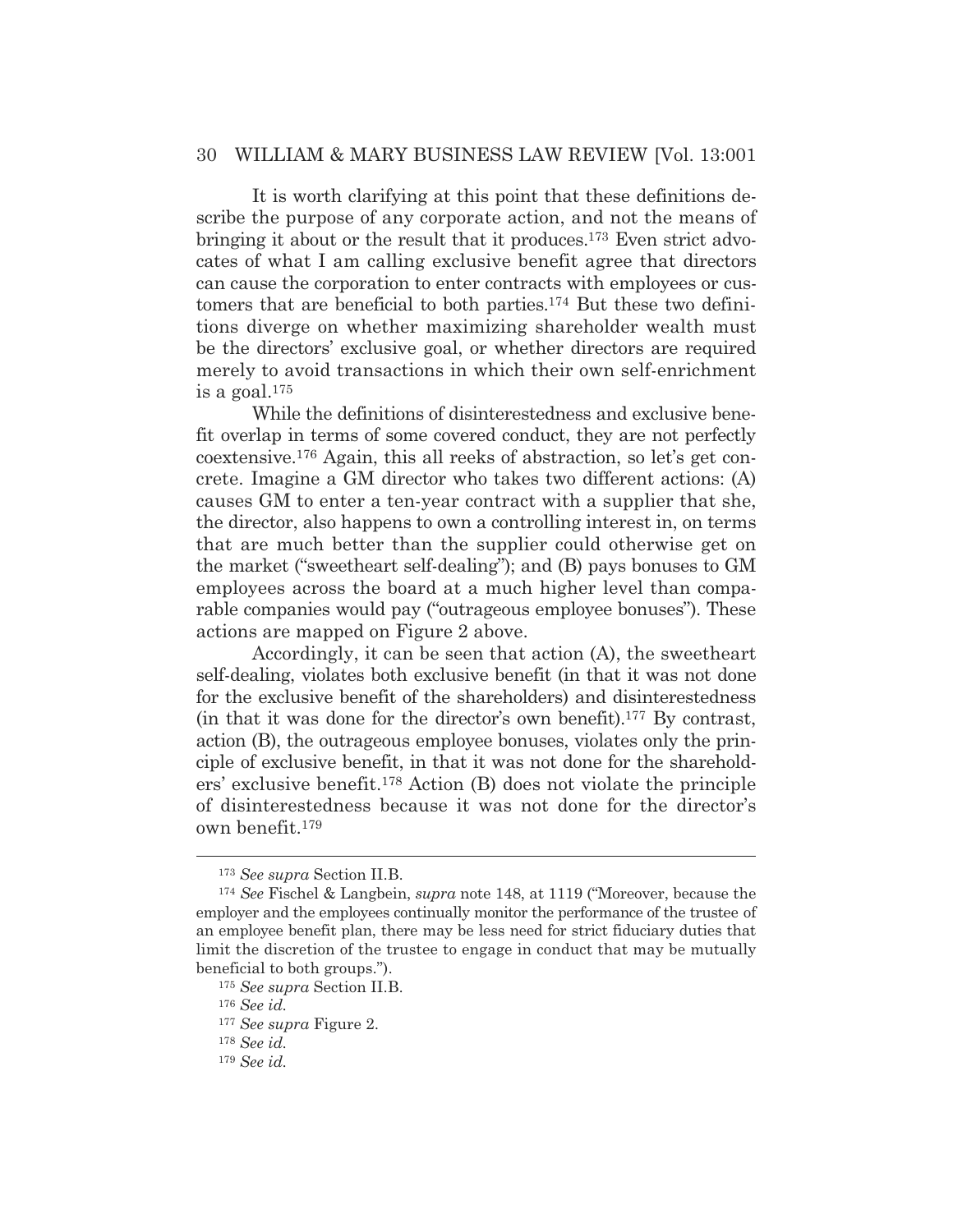## *C. Stakeholder-Interested Conduct*

Here is why this difference matters. Obviously, directors funneling corporate resources into their own pockets is undesirable to shareholders and stakeholders alike, and thus has never been an issue of much concern in the corporate social responsibility debate.180 So, the enforcement of disinterestedness is important, but uncontroversial and irrelevant to the issue at hand.181 Instead, what matters in the corporate social responsibility debate is how directors distribute corporate resources among everyone else, and the corresponding rights of corporate constituencies to challenge those decisions when they find them unfair.182 And unless the duty of loyalty is enforced in its broader definition—exclusive benefit—it will have no relevance to distributive decisions at all.<sup>183</sup>

 For shareholders to effectively challenge directors' stakeholder interested conduct on a theory of a violation of fiduciary duty, Delaware law must enforce the broader principle of exclusive benefit.184 Otherwise—if the duty of loyalty were enforced merely as disinterestedness—directors could not be punished for providing benefits to employees or customers at the shareholders' expense.185 But, as the following Part explains, in shareholder plaintiff suits against corporate directors, the standard of review in Delaware courts results in the enforcement of only the narrow definition of the duty of loyalty.186

<sup>184</sup> *See, e.g.*, Fischel & Langbein, *supra* note 148, at 1108.

<sup>180</sup> *See* Guth v. Loft Inc., 5 A.2d 503, 510 (Del. 1939).

<sup>181</sup> *See id.* 

<sup>182</sup> *See, e.g.*, Macey, *supra* note 24, at 23 ("Directors and officers are legally required to manage a corporation for the exclusive benefit of its shareholders, and protection for other sorts of claimants exists only to the extent provided by contract.").

<sup>183</sup> *See supra* Section II.B. To put it another way, the entire focus of the corporate social responsibility debate concerns director conduct that falls in the outer ring of Figure 2—a director's actions that seek to benefit stakeholders but do not benefit the director herself. *See supra* Figure 2. Such stakeholder-interested conduct includes all corporate transactions in which a director does not have a material self-interest (beyond her role as a director) and with which she provides a benefit for a nonshareholder corporate constituency like employees or customers. *See supra* Section II.B.

<sup>185</sup> *See supra* Section II.B.

<sup>186</sup> *See infra* Part III.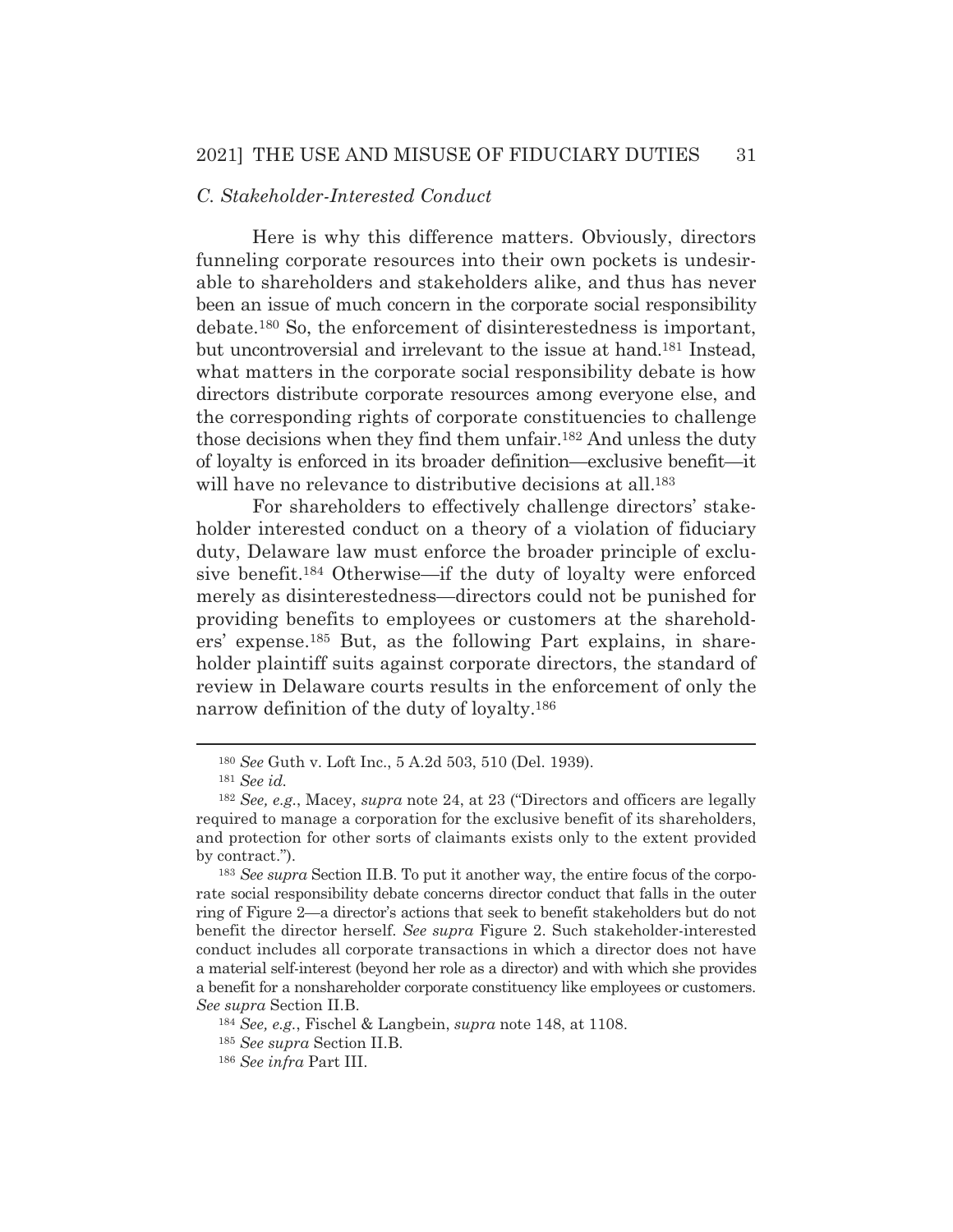#### III. FIDUCIARY DUTIES AND THE STANDARD OF REVIEW

Debates about fiduciary duties in the context of corporate social responsibility are based on the shared descriptive premise that shareholders currently have the legal power to root out stakeholder interested conduct by holding directors accountable to the exclusive benefit principle.187 But, as this Article argues next, this descriptive premise is mistaken.188 The reason for this is because of the enormous difference in Delaware corporate law between the standard of conduct governing corporate directors' behavior and the standard of review with which a Delaware court will evaluate such conduct and determine whether to impose liability or grant relief.189 To be clear, this Article does not dispute that exclusive benefit is the standard of conduct that Delaware directors are required to follow.190 Instead, this Article shows that the standard of review for shareholder claims of directors' fiduciary violations remains the default rule of absolute deference to directors, except in rare circumstances.191 For all practical purposes, then, this limits the duty of loyalty in Delaware to the principle of disinterestedness.192

 The vast difference between the standard of conduct and standard of review in Delaware has received much attention from scholars and courts,<sup>193</sup> but there has yet to be a thorough explanation of the implications of this disparity for the fight over fiduciary duties—a gap this Article fills.194 For example, the Supreme Court of Delaware has not been shy in admitting that "[b]ecause the effect of the proper invocation of the business judgment rule is so powerful and the standard of entire fairness so exacting,

<sup>187</sup> *See* FRANKEL, *supra* note 33, at 124–25.

<sup>188</sup> *See infra* Section III.A.

<sup>189</sup> *See* Melvin Aron Eisenberg, *The Divergence of Standards of Conduct and Standards of Review in Corporate Law*, 62 FORDHAM L. REV. 437, 438 (1993) ("In the real world ... the standards of review in corporate law pervasively diverge from the standards of conduct.").

<sup>190</sup> *In Defense of the Shareholder*, *supra* note 10, at 1424 ("As it has long done, Delaware law still requires directors to put shareholder interests ahead of those of nonshareholders.").

<sup>191</sup> *See* Eisenberg, *supra* note 189, at 442–43.

<sup>192</sup> *See id.* at 452.

<sup>193</sup> *See id.* at 438, 442–43.

<sup>194</sup> *See supra* note 133 and accompanying text.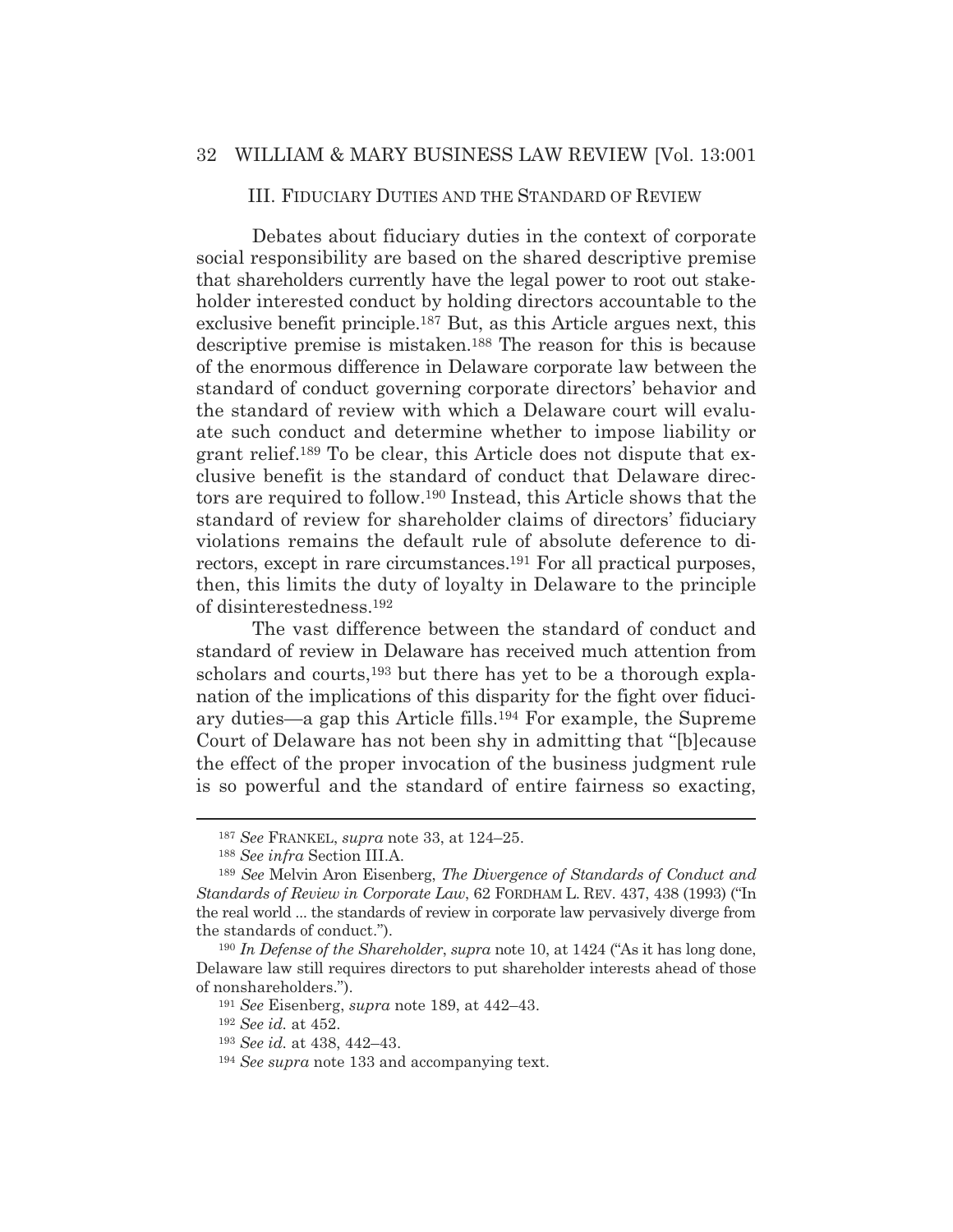the determination of the appropriate standard of judicial review frequently is determinative of the outcome of derivative litigation."195 As explained below, courts and scholars have provided various rationales in support of each applicable standard of review: the business judgment rule, enhanced scrutiny, and entire fairness.196 And, importantly, the business judgment rule applies in all but highly unusual circumstances.197

 In general, there are not a lot of corporate law cases, in Delaware or elsewhere, involving directors who have given away corporate resources to employees or customers simply because they believed there were moral or charitable reasons for doing so.198 To the contrary, when directors attempt to justify their decisions with regard to nonshareholder interests, courts are much more likely to see through those attempts as pretext for self-interest.199 Obviously, it is little more than a tautology to say that directors are likely to act in their own self-interest.200 Conversely, it is not surprising that very few directors would choose to direct resources to nonshareholders in cases where they have no self-interest in doing so, and furthermore have a legal duty not to do so.201 It should not be surprising, then, that cases involving stakeholderinterested conduct—when done for the sole purpose of enriching stakeholders—are few and far between.202

 Of course, this is precisely why pro-stakeholder theorists have argued that directors should owe fiduciary duties to nonshareholders: to give directors the proper incentives to protect the interests of constituencies that are particularly vulnerable.203 Yet, the point of this Article is that even if the law were to impose on

<sup>195</sup> Mills Acquisition Co. v. Macmillan, Inc., 559 A.2d 1261, 1279 (Del. 1989) (quoting AC Acquisitions v. Anderson, Clayton & Co., 519 A.2d 103, 111 (Del. Ch. 1986)).

<sup>196</sup> Reis v. Hazelett Strip-Casting Corp., 28 A.3d 442, 457 (Del. Ch. 2011) ("Delaware has three tiers of review for evaluating director decision-making: the business judgment rule, enhanced scrutiny, and entire fairness.").

<sup>197</sup> *See* Stephen M. Bainbridge, *Interpreting Nonshareholder Constituency Statutes*, 19 PEPP. L. REV. 971, 998 (2002) [hereinafter *Interpreting Nonshareholder*].

<sup>198</sup> *See In Defense of the Shareholder*, *supra* note 10, at 1424, 1427–28.

<sup>199</sup> *See* Eisenberg, *supra* note 189, at 453.

<sup>200</sup> *See In Defense of the Shareholder*, *supra* note 10, at 1445.

<sup>201</sup> *See id.* at 1424, 1427–28.

<sup>202</sup> *See id.*

<sup>203</sup> *See Business Judgment Rule*, *supra* note 38, at 93–94.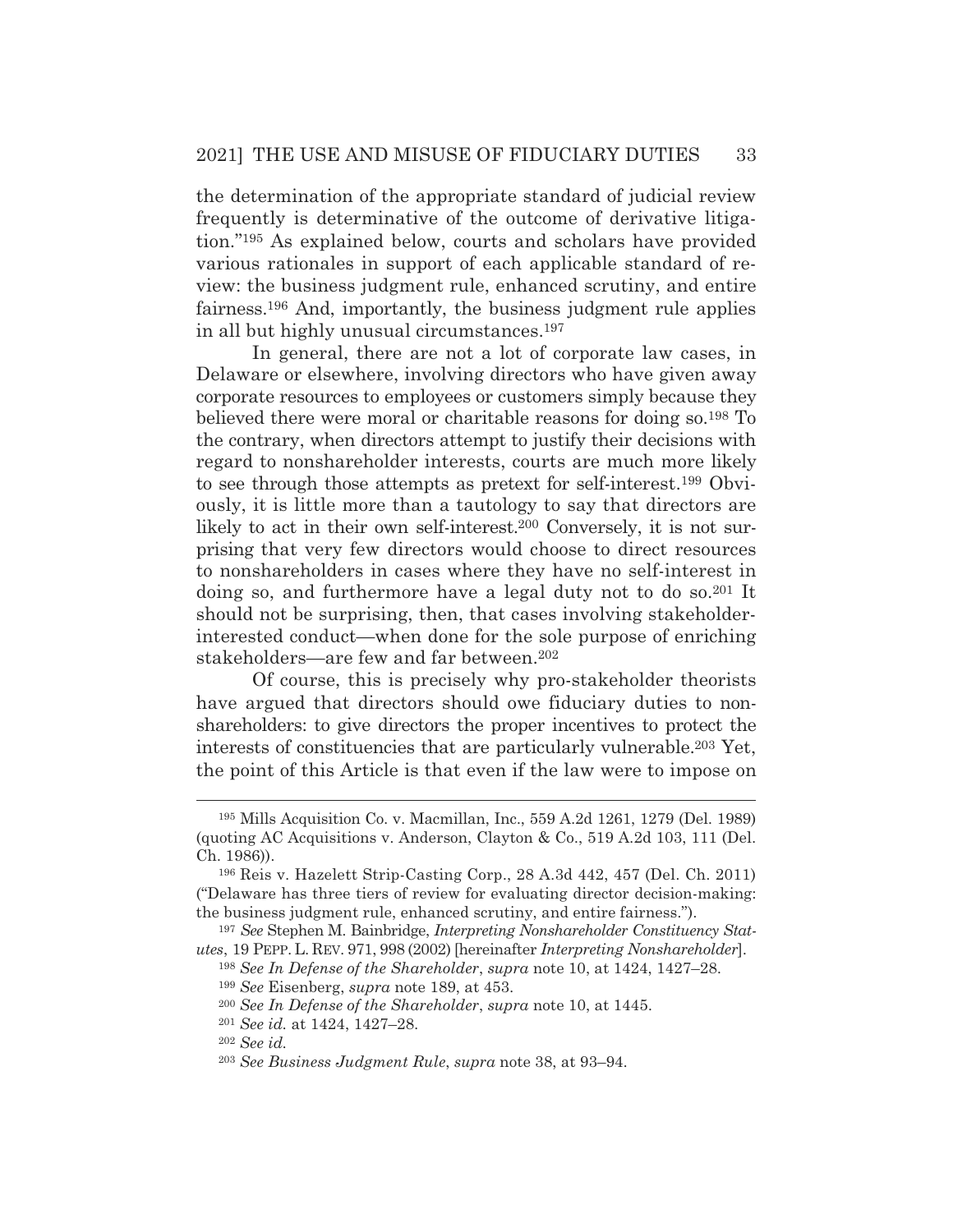directors a fiduciary duty to nonshareholder groups, like employees, whatever vulnerabilities that currently exist would continue without remediation.204

## *A. The Duty of Loyalty and the Business Judgment Rule*

 The ultimate culprit for why Delaware shareholders cannot hold directors to an exclusive benefit principle is the business judgment rule.205 Despite the widespread agreement that Delaware law requires corporate directors to pursue the exclusive benefit of shareholders,206 it is no secret that Delaware courts nonetheless tolerate almost all director decisions that favor nonshareholder constituencies—or what this Article calls stakeholder interested conduct—even when they appear to do so at shareholders' expense.207 To explain this tolerance, scholars routinely point to the standard of review in Delaware that is both the default rule and the most deferential to corporate directors, the so-called business judgment rule.208 But no scholar has yet addressed how this deferential standard of review impacts the fight over fiduciary duties in the corporate social responsibility debate.209

 In its simplest formulation, the business judgment rule is "a presumption that in making a business decision the directors of a corporation acted on an informed basis, in good faith and in the honest belief that the action taken was in the best interests of the company."210 This is "Delaware's default standard of review" that applies when a shareholder plaintiff sues directors to challenge a decision directors have made.211 To rebut the business judgment rule's presumption, the plaintiffs' complaint:

> must support a reasonable inference that in making the challenged decision, the board of directors breached either its duty of loyalty or its duty of care. If the plaintiff fails to satisfy that

<sup>204</sup> *See supra* note 138 and accompanying text.

<sup>205</sup> *See* Eisenberg, *supra* note 189, at 441, 443.

<sup>206</sup> *See In Defense of the Shareholder*, *supra* note 10, at 1424.

<sup>207</sup> *See* Alces, *supra* note 15, at 246, 248.

<sup>208</sup> *See* Eisenberg, *supra* note 189, at 441, 443.

<sup>209</sup> *See id.* at 437–38.

<sup>210</sup> Aronson v. Lewis, 473 A.2d 805, 812 (Del. 1984), *overruled on other grounds by* Brehm v. Eisner, 746 A.2d 244 (Del. 2000).

<sup>211</sup> *In re* Trados Inc. S'holder Litig., 73 A.3d 17, 43 (Del. Ch. 2013).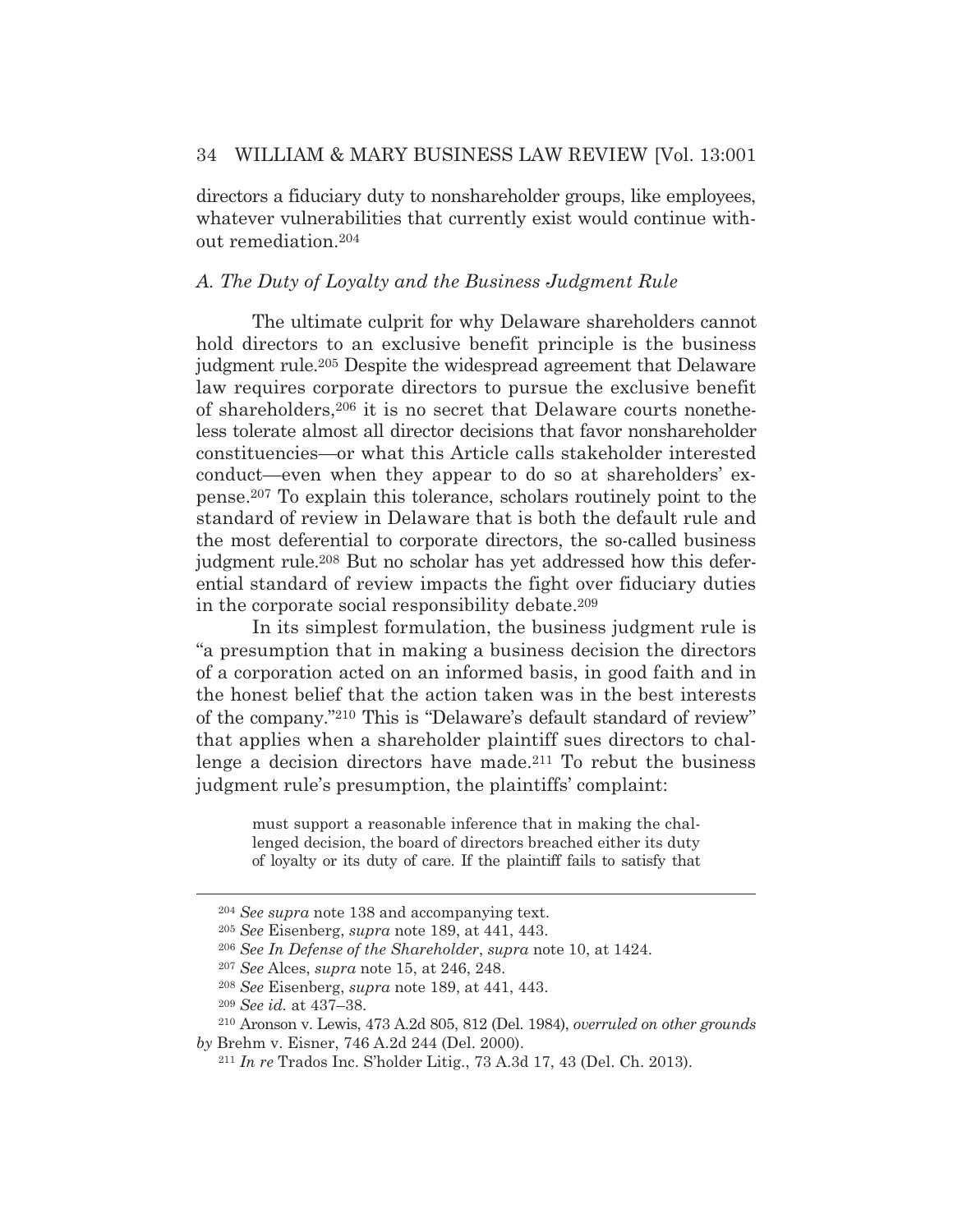burden, a court will not substitute its judgment for that of the board if the decision can be attributed to any rational business purpose.212

In short, Delaware courts refuse to scrutinize the substance of a corporate decision unless the shareholder plaintiff adequately alleges that the decision-making directors violated one of their fiduciary duties.213

In such cases, the business judgment rule applies.<sup>214</sup> Assuming the directors were disinterested and exercised due care in reaching a decision, as this Article has throughout, the remainder of the rule requires that the court determine whether the decision was made in good faith.215 And because the burden of proof rests with the shareholder plaintiffs (as in any litigation), the directors' decision will not be overturned unless the shareholders can establish that the director acted in bad faith.216 However, as the following Part explains, this task is exceedingly difficult for shareholders due to the nature of corporate decision-making.<sup>217</sup> That is, for every action that can be characterized as stakeholder interested, there are several plausible explanations for how that action will likely redound to the benefit of shareholders in the long run.<sup>218</sup> As a result, the number of instances in which it can be established that directors did not have a good faith belief that

<sup>212</sup> Gantler v. Stephens, 965 A.2d 695, 706 (Del. 2009) (footnotes and internal quotations omitted).

<sup>213</sup> *Id.* at 705–06. 214 *Id.*

<sup>215</sup> *See, e.g.*, *In re* RJR Nabisco, Inc. S'holders Litig., No. 10389, 1989 WL 7036, at \*13 (Del. Ch. 1989) ("The business judgment form of judicial review encompasses three elements: a threshold review of the objective financial interests of the board whose decision is under attack (*i.e.*, independence), a review of the board's subjective motivation (*i.e.*, good faith), and an objective review of the process by which it reached the decision under review (*i.e.*, due care).") (citations omitted).

<sup>216</sup> *Id.* ("If [the] plaintiff cannot show a prima facie case of, or, if such a case is made out, the balance of the evidence does not establish, bad faith or gross negligence[,] then there is, in my opinion, no basis to issue an injunction or to impose liability.").

<sup>217</sup> *Id.* at 1156–58.

<sup>218</sup> *See Interpreting Nonshareholder*, *supra* note 197, at 999–1000; *see also supra* Section IV.A.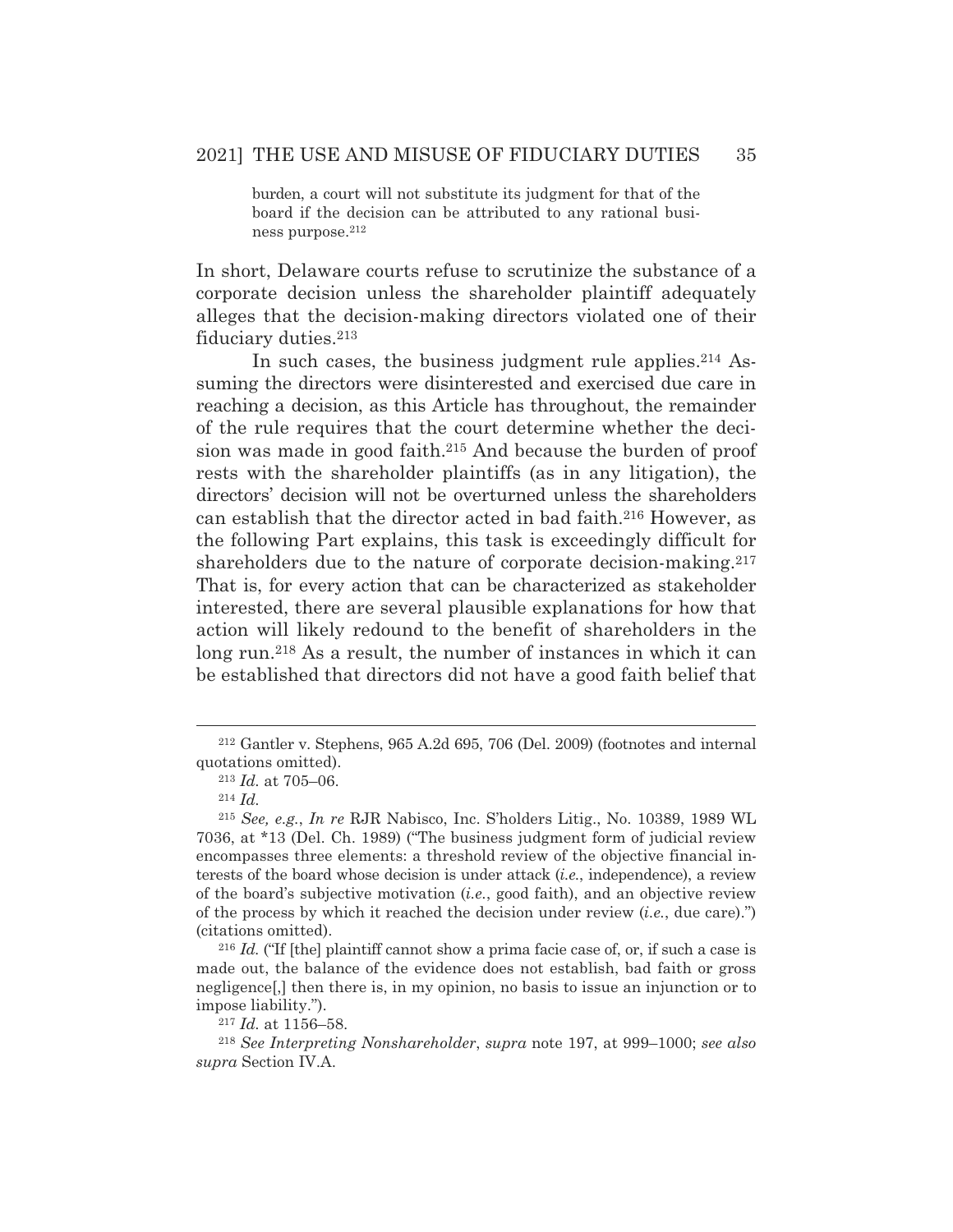their actions would ultimately redound to the benefit of shareholders is vanishingly small.<sup>219</sup>

 The reasons behind the rule are motivated not by concerns about corporate social responsibility, but rather by something more foundational to corporate law: the balance between director authority and accountability.220 "Under Delaware law, the business judgment rule is the offspring of the fundamental principle, codified in 8 Del.C. § 141(a), that the business and affairs of a Delaware corporation are managed by or under its board of directors."221 As such, "[t]he business judgment rule exists to protect and promote the full and free exercise of the managerial power granted to Delaware directors."222 Conceptually speaking, if the Court of Chancery could overrule every corporate decision no matter how small or inconsequential, then it would not be directors who have the ultimate authority over the business and affairs of a Delaware corporation, but instead Delaware judges.223 The business judgment rule therefore reflects the rather sensible policy that judges—who do not have the experience, knowledge, and expertise of corporate management—should not override the decisions of those who do.224 One court put it well:

> The rule was developed to protect directors' judgments on questions of corporate governance. Questions like "should we buy a

[a] stockholder may not pursue a derivative suit to assert a claim of the corporation unless the stockholder: (a) has first demanded that the directors pursue the corporate claim and the directors have wrongfully refused to do so; or (b) establishes that pre-suit demand is excused because the directors are deemed incapable of making an impartial decision regarding the pursuit of the litigation.

Wood v. Baum, 953 A.2d 136, 140 (Del. 2008) (citations omitted). And the only grounds for successfully arguing demand futility are the same as those for preventing application of the business judgment rule: improper director self-interest. *Id.*

<sup>220</sup> *See Business Judgment Rule*, *supra* note 38 at 102–09. 221 Smith v. Van Gorkom, 488 A.2d 858, 872 (Del. 1985), *overruled on other grounds by* Gantler v. Stephens, 965 A.2d 695 (Del. 2009). 222 *Id.* at 872.

<sup>219</sup> *See Interpreting Nonshareholder*, *supra* note 197, at 995–96. In practice, the conduct of Delaware directors is often even more shielded from judicial review thanks to the demand requirement in shareholder derivative suits. In Delaware,

<sup>223</sup> *See Business Judgment Rule*, *supra* note 38, at 122. 224 *See* Eisenberg, *supra* note 189, at 444.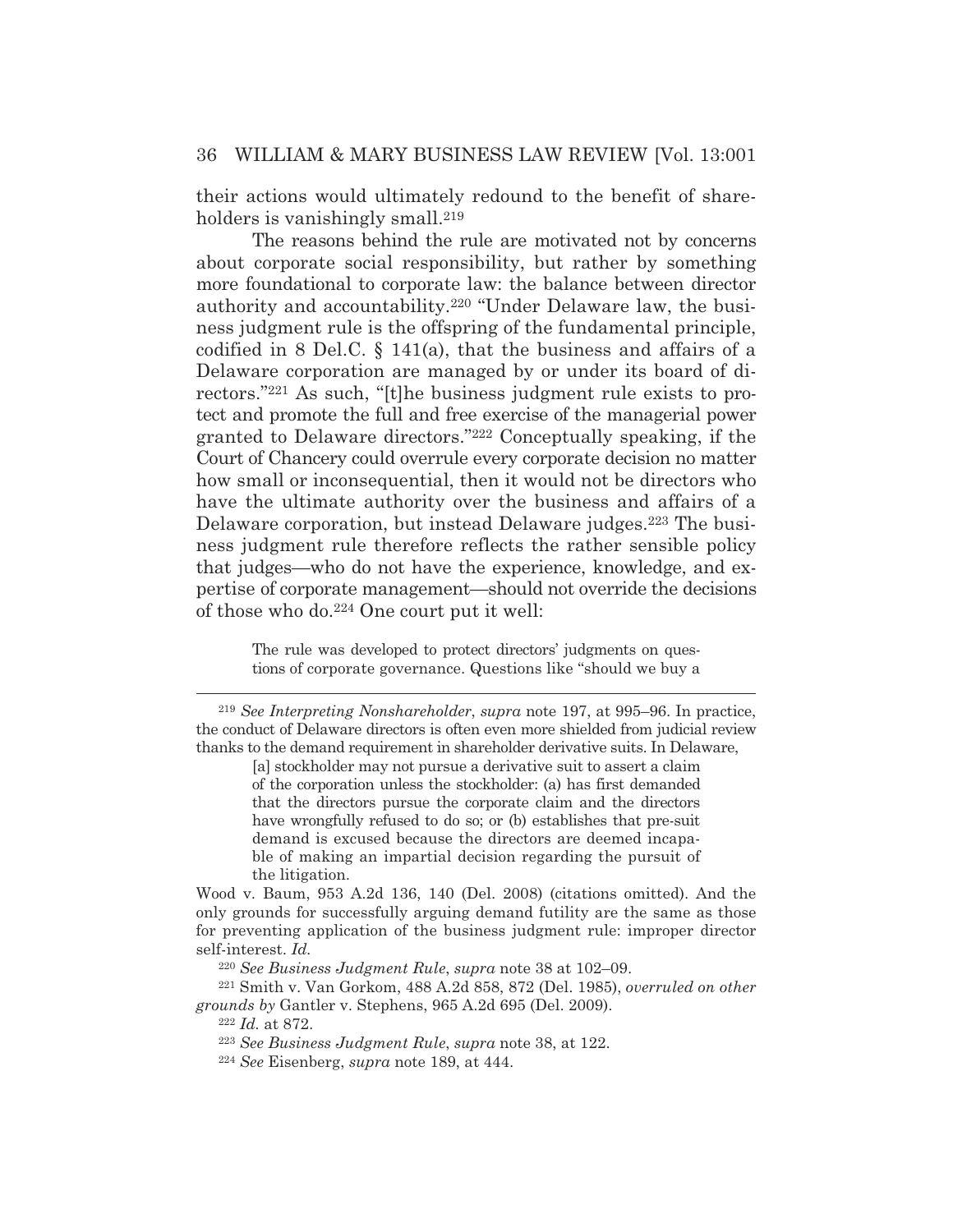new truck today?" or "should we give Joe a raise?" are simplistically, types of business judgments which the rule was developed to protect. Courts have no place substituting their judgments for that of the directors.225

 In other words, the business judgment rule is not a tangential or accidental component of Delaware corporate law.226 Rather, it reflects a crucial and central policy about the allocation of decision-making authority in the modern corporation.227 If courts do not give some level of deference to corporate directors but are instead required (or even permitted) to evaluate the substantive merits of their every decision, judges become the ultimate decision-makers of corporate law.228 Giving the Delaware judiciary the ability to regularly override board decisions would effectively install it as a kind of "uber" board over nearly every public company in the United States.229 The business judgment rule thus ensures that does not happen, and instead allows duly elected directors to retain the ultimate authority over the corporation's resources.230 Eliminating or limiting the business judgment rule, then, would have drastic implications not just for the corporate social responsibility debate, but for the whole of corporate law.231

 While a full defense of the business judgment rule is outside the scope of this Article, based on the discussion above it is sufficient to say that any decision to eliminate or restrict the rule's application should not be made lightly.232 And when it comes to the debate on corporate social responsibility, the consequences are profound.233 When the business judgment rule applies to a

<sup>225</sup> Minstar Acquiring Corp. v. AMF Inc., 621 F. Supp. 1252, 1259 (S.D.N.Y. 1985); s*ee also* Unitrin, Inc. v. Am. Gen. Corp., 651 A.2d 1361, 1374 (Del. 1995) ("The business judgment rule has traditionally operated to shield directors from personal liability arising out of completed actions involving operational issues" so long as they are "acting without self-interest and in good faith.").

<sup>226</sup> *See Business Judgment Rule*, *supra* note 38, at 83–84.

<sup>227</sup> *See id.* at 87 ("[T]he business judgment rule is the principal mechanism by which corporate law resolves th[e] tension [between director authority and accountability].").

<sup>228</sup> *See id.* at 122.

<sup>229</sup> *See In Defense of the Shareholder*, *supra* note 10, at 1424.

<sup>230</sup> *See Business Judgment Rule*, *supra* note 38, at 87.

<sup>231</sup> *See In Defense of the Shareholder*, *supra* note 10, at 1424.

<sup>232</sup> *See supra* Section III.A.

<sup>233</sup> *See supra* notes 54–57 and accompanying text.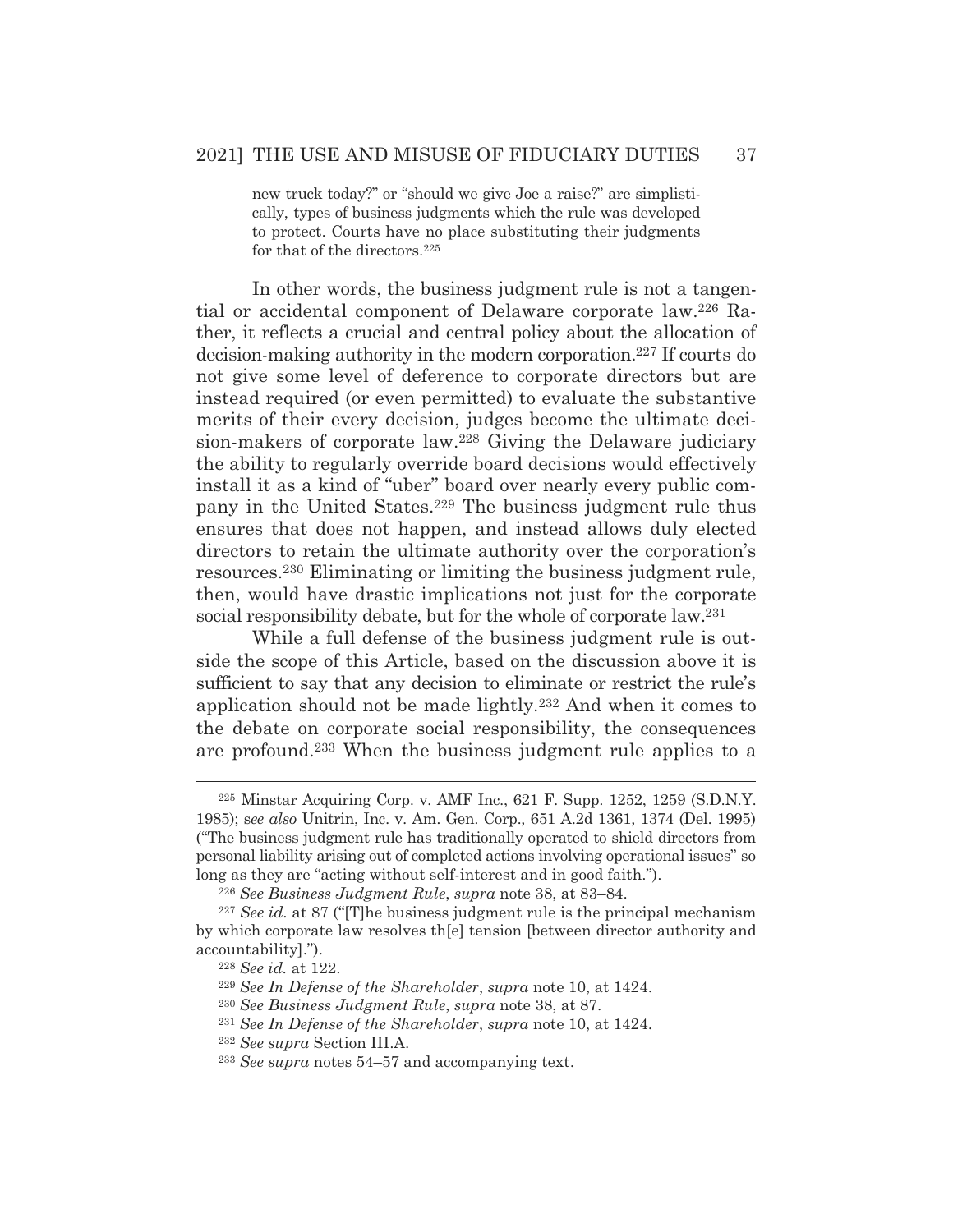particular corporate decision, shareholders cannot hold directors to any substantive standard of conduct at all, whether it be exclusive benefit or otherwise.234 This affords directors wide latitude to engage in stakeholder interested conduct of various kinds.235 Thus, for shareholder plaintiffs who hope to prevent such conduct by enforcing the exclusive benefit principle, what matters are the circumstances under which the protections of the business judgment rule are removed.236 There are two distinct scenarios in which a Delaware court will refuse to apply the business judgment rule and instead apply a heightened standard of review.237

The first scenario under which a heightened standard of review is triggered has been characterized as "structural" or "ownership claim" issues—that is, decisions involving contested changes over corporate ownership.238 While the following Section addresses these types of claims more thoroughly, it is worth pausing here to draw attention to the other half of the equation: Anytime a corporate decision does not involve a change in corporate ownership—which, unsurprisingly, describes the vast majority of corporate decisions—the business judgment rule applies and Delaware courts will not substitute their judgment for the judgment of directors.239 Leading corporate legal scholars like Stephen Bainbridge and Bayless Manning have respectively referred to these matters as a company's "operational"240 or "enterprise"241 issues. But just

<sup>234</sup> *See Business Judgment Rule, supra* note 38, at 97 (describing with approval application of the business judgment rule in *Shlensky v. Wrigley*, 237 N.E.2d 776 (Ill. App. 1968), and noting "the court did not require [the director defendants] to show either that such considerations [of potential legitimate business reasons] motivated their decisions or that the decision otherwise redounded to the corporation's benefit.").

<sup>235</sup> *See* Eisenberg, *supra* note 189, at 444.

<sup>236</sup> *See* Celia R. Taylor, *The Inadequacy of Fiduciary Duty Doctrine: Why Corporate Managers Have Little to Fear and What Might Be Done About It*, 85 OR. L. REV. 993, 1017 (2006).

<sup>237</sup> *See infra* notes 238–56 and accompanying text.

<sup>238</sup> *See supra* Part I.

<sup>239</sup> *See id.* 

<sup>240</sup> *Interpreting Nonshareholder*, *supra* note 197, at 976 ("[O]ne thing can be said with considerable confidence: shareholder challenges to operational decisions usually fail."). 241 Bayless Manning, *Reflections and Practical Tips on Life in the Boardroom* 

*after* Van Gorkom, 41 BUS. LAW. 1, 5 (1985).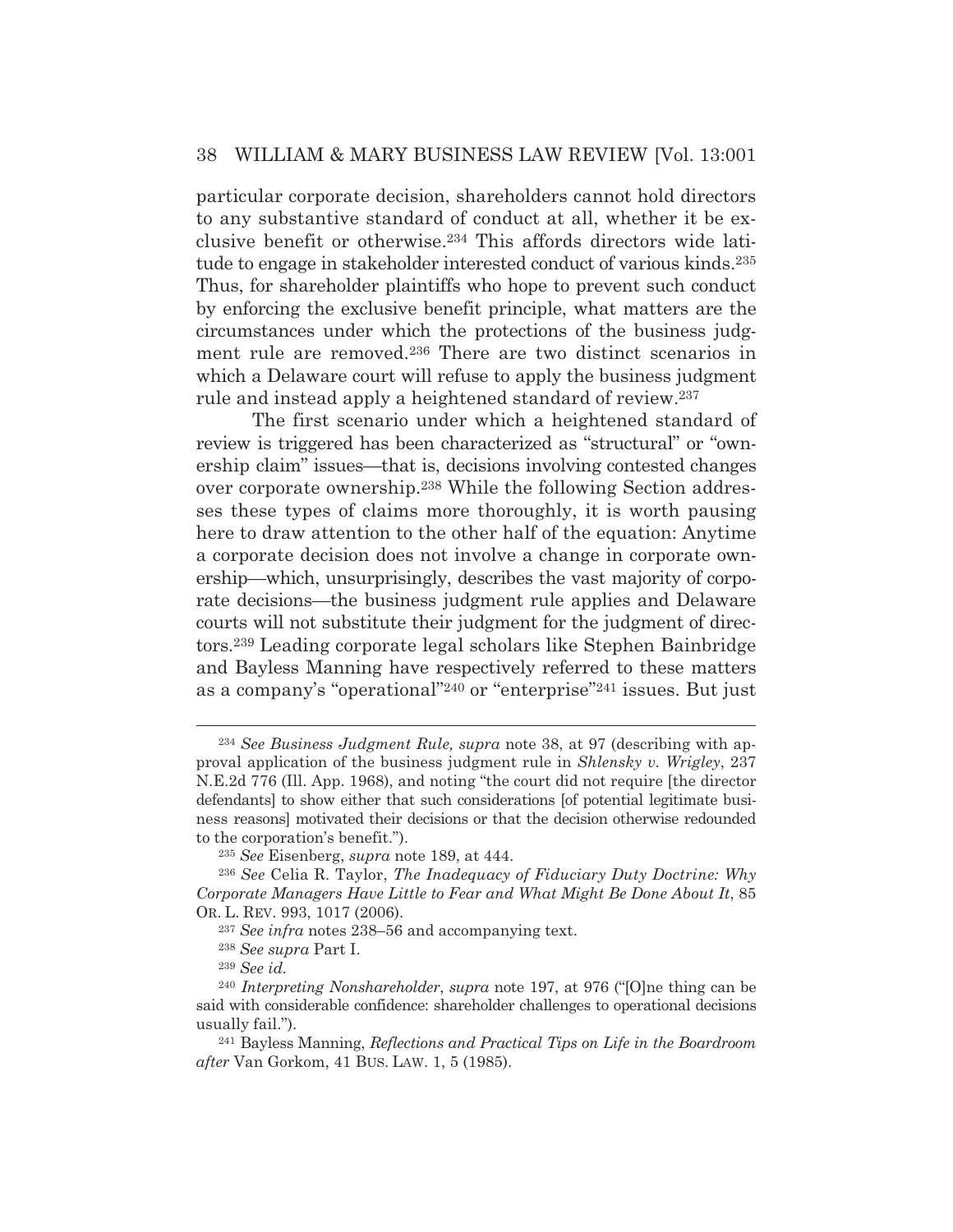because these issues do not involve changes in corporate ownership, does not mean they are not incredibly important for the corporation as a whole.242 As Manning provides:

An example of an enterprise issue would be a decision by the board to expand or contract the company's steel operations in the United States .... A shareholder has an economic stake in major enterprise issues, of course. If a slide rule manufacturer expands its traditional business just as electronic calculators sweep the market, the company will go broke; the result of the board's decision on that enterprise issue will be that shareholders (or some later generation of shareholders) will lose their investment.243

Despite the potential for enterprise or operational issues to have major economic impact, in other words, they will nonetheless be evaluated under the business judgment rule.<sup>244</sup>

The second scenario is alleged duty of loyalty violations.<sup>245</sup> To be sure, it is often said that the business judgment rule protects directors against alleged violations of the duty of care and not against alleged violations of the duty of loyalty.246 According to this shorthand, corporate directors who violate their duty of loyalty to shareholders will be reviewed with the strictest standard of

<sup>242</sup> *See id*.

<sup>243</sup> *See id.*

<sup>244</sup> *Id.* at 6 ("Our corporation laws grant to directors exclusive power, or primary power, or shared power to decide most enterprise issues and many ownership claim issues.").

<sup>245</sup> *See supra* Part I.

<sup>246</sup> *See, e.g.*, Easterbrook & Fischel, *supra* note 129, at 433 ("To equity investors, the duty of loyalty is strong but the duty of care is weak (the 'business judgment rule' blocks inquiry, and negligent management is not actionable)."); Ronald J. Gilson, *Unocal Fifteen Years Later (And What We Can Do About It)*, 26 DEL. J. CORP. L. 491, 495 (2001) (explaining that prior to Unocal v. Mesa Petroleum Co., 493 A.2d 946 (Del. 1985), which is discussed in greater detail below, "[c]orporate law provided two general standards of review of management conduct: the business judgment rule, applicable to claims that management violated its duty of care; and the intrinsic fairness test, applicable to claims that management violated its duty of loyalty."); Stephen M. Bainbridge, *The Geography of*  Revlon*-Land*, 81 FORDHAM L. REV. 3277, 3293–94 (2013) [hereinafter *Geography of* Revlon-*Land*]; *see also* Bayer v. Beran, 49 N.Y.S.2d 2, 6 (Sup. Ct. 1944) ("The 'business judgment rule,' however, yields to the rule of undivided loyalty. This great rule of law is designed 'to avoid the possibility of fraud and to avoid the temptation of self-interest.'" (internal quotations omitted)).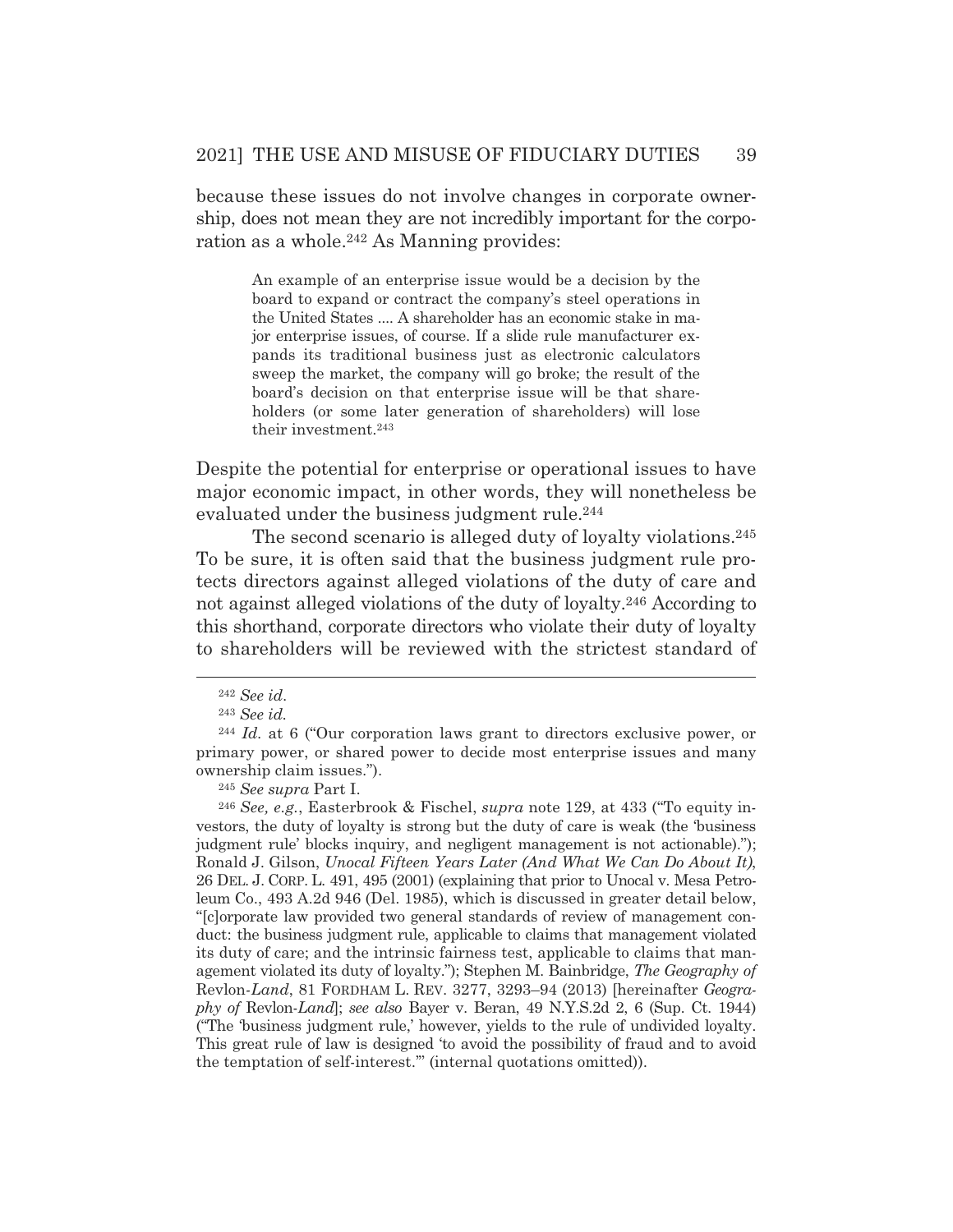review under Delaware law: the entire fairness standard.247 But, as we have seen, the precise definition of the duty of loyalty makes all the difference.248 And as explained below, the duty of loyalty violations that trigger the entire fairness standard are limited to violations of its narrower formulation, what this Article has called "disinterestedness".249 Disinterested directors who allegedly violate only the exclusive benefit principle will thus remain protected by the highly deferential business judgment rule.250 The result, as explained in the following Section, is that directors have an enormous amount of freedom to provide benefits to nonshareholder constituencies, and because these decisions are "nonreviewable,"251 there is nothing shareholders can do about it.252

## *B. The Duty of Loyalty and Enhanced Scrutiny*

Shareholders have more power to hold directors to the exclusive benefit principle when their decisions are reviewed under Delaware's intermediate standard of review: enhanced scrutiny.253 Delaware courts developed this standard in response to the takeover boom of the 1980s, and it is seen as a middle ground between the highly deferential business judgment rule and the exacting standard of entire fairness (discussed in the following Section).254

<sup>247</sup> *See, e.g.*, Eisenberg, *supra* note 189, at 438 ("The duty of loyalty concerns the standards of conduct and review applicable to a director or officer in taking action, or failing to act, in a matter that does involve his own self-interest.").

<sup>248</sup> *See id.*

<sup>249</sup> *See id.*; *see also* Section III.B.

<sup>250</sup> *See* Eisenberg, *supra* note 189, at 438*.*

<sup>251</sup> *See, e.g.*, Michael P. Dooley & E. Norman Veasey, *The Role of the Board in Derivative Litigation: Delaware Law and the Current ALI Proposals Compared*, 44 BUS. LAW. 503, 521 (1988) ("It is hard to find reported examples of these "nonreviewable" decisions precisely because it is so well understood that they cannot profitably be made the subject of lawsuits. A dividend may be illegal because it exceeds the amount permissible under the statute, but we have no concept of a "negligent" dividend policy even though hindsight indicates that a different allocation between retention and payout of earnings may have been wiser." Similarly, courts will not entertain stockholder complaints that the board should have directed management to devote more effort to research and development or to manufacture this, rather than that, product or that X would have made a better chief financial officer than Y.").

<sup>252</sup> *See id.* at 521.

<sup>253</sup> eBay Domestic Holdings, Inc. v. Newmark, 16 A.3d 1, 28 (Del. Ch. 2010).

<sup>254</sup> *See* Bebchuk & Tallarita, *supra* note 12, at 106.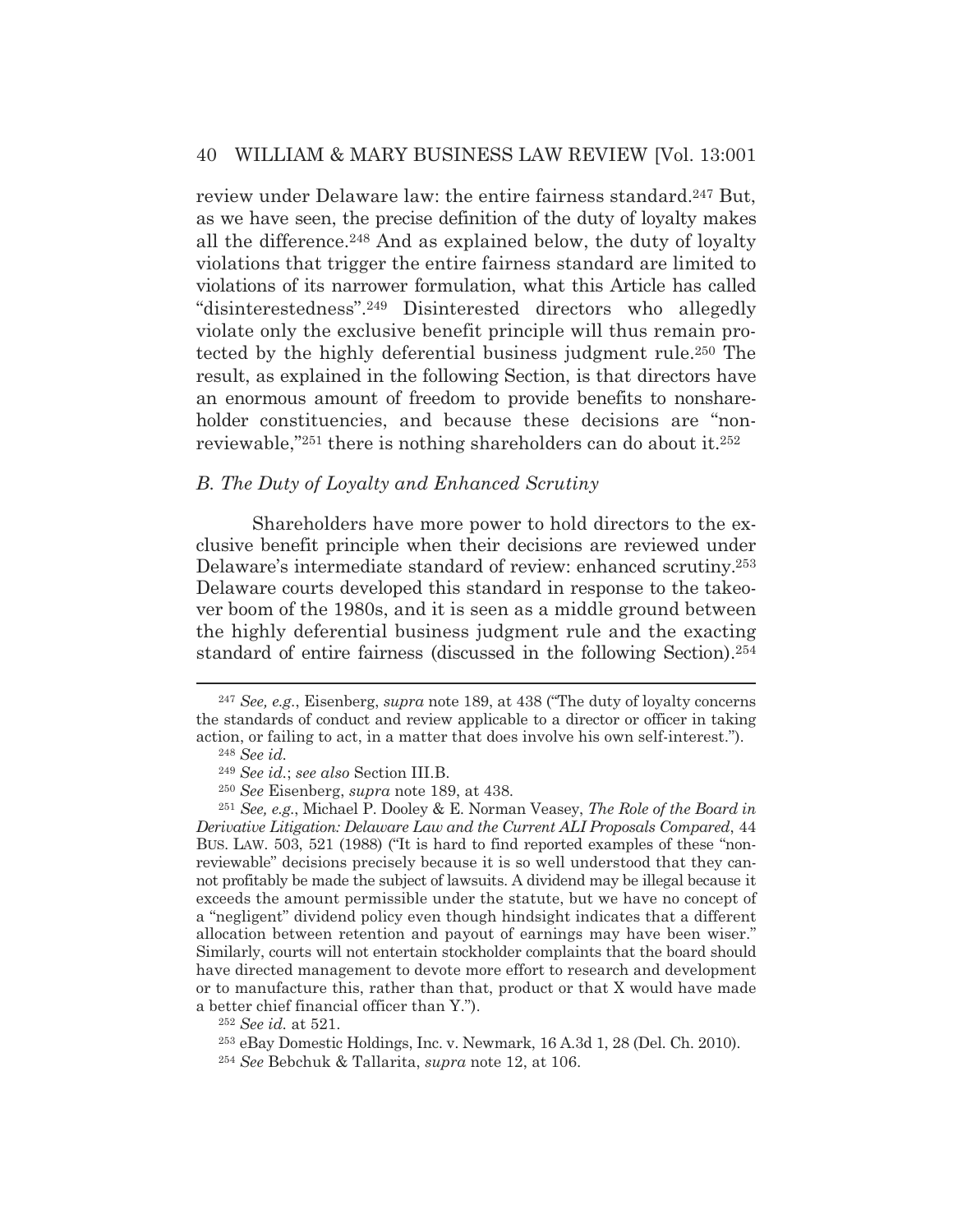The problem, however, is that Delaware courts apply enhanced scrutiny only to a very limited subset of corporate actions that involve contested claims to the corporation's ownership.255 For everything else, the default is still the business judgment rule, including for most of the decisions that animate the corporate social responsibility debate: the compensation and treatment of employees, the welfare and safety of customers, the protection of the environment and the community, etc.256 Corporate policies and decisions in all of these categories are never subjected to enhanced judicial scrutiny—but because the cases applying this standard are often discussed in debates about corporate social responsibility, this Article addresses them below.257

#### *1. Defensive Measures*

The first type of corporate action that receives enhanced scrutiny in Delaware courts is directors' responses to unsolicited or hostile takeover attempts by third parties, which are evaluated under the 1985 case of *Unocal v. Mesa Petroleum Co*.258 In *Unocal*, Unocal directors adopted a selective share repurchase (a predecessor of the "poison pill" defense) that made it much more difficult for the prospective acquirer to complete his tender offer successfully.259 The court reviewed the rationale of the business judgment rule and concluded that nothing about an unsolicited tender offer changes Delaware directors' standard of conduct or the "basic principle that directors have a fiduciary duty to act in the best interests of the corporation's stockholders."260 Instead, it is the presence of the inherent conflict of interest—"that the directors may ... have acted solely or primarily out of a desire to perpetuate themselves in office"—that justifies a heightened standard of review.261

Enhanced scrutiny thus imposes a check on directors' discretion, at least when compared to the discretion they command

<sup>256</sup> *Id.*

<sup>255</sup> *Interpreting Nonshareholder*, *supra* note 197, at 981.

<sup>257</sup> *See, e.g.*, *id.* at 981–84, *supra* Section III.B.1.

<sup>258 493</sup> A.2d 946, 949 (Del. 1985).

<sup>259</sup> *Id.*

<sup>260</sup> *Id.* at 955.

<sup>261</sup> *Id.* (citing Cheff v. Mathes, 199 A.2d 548, 556 (Del. 1964)).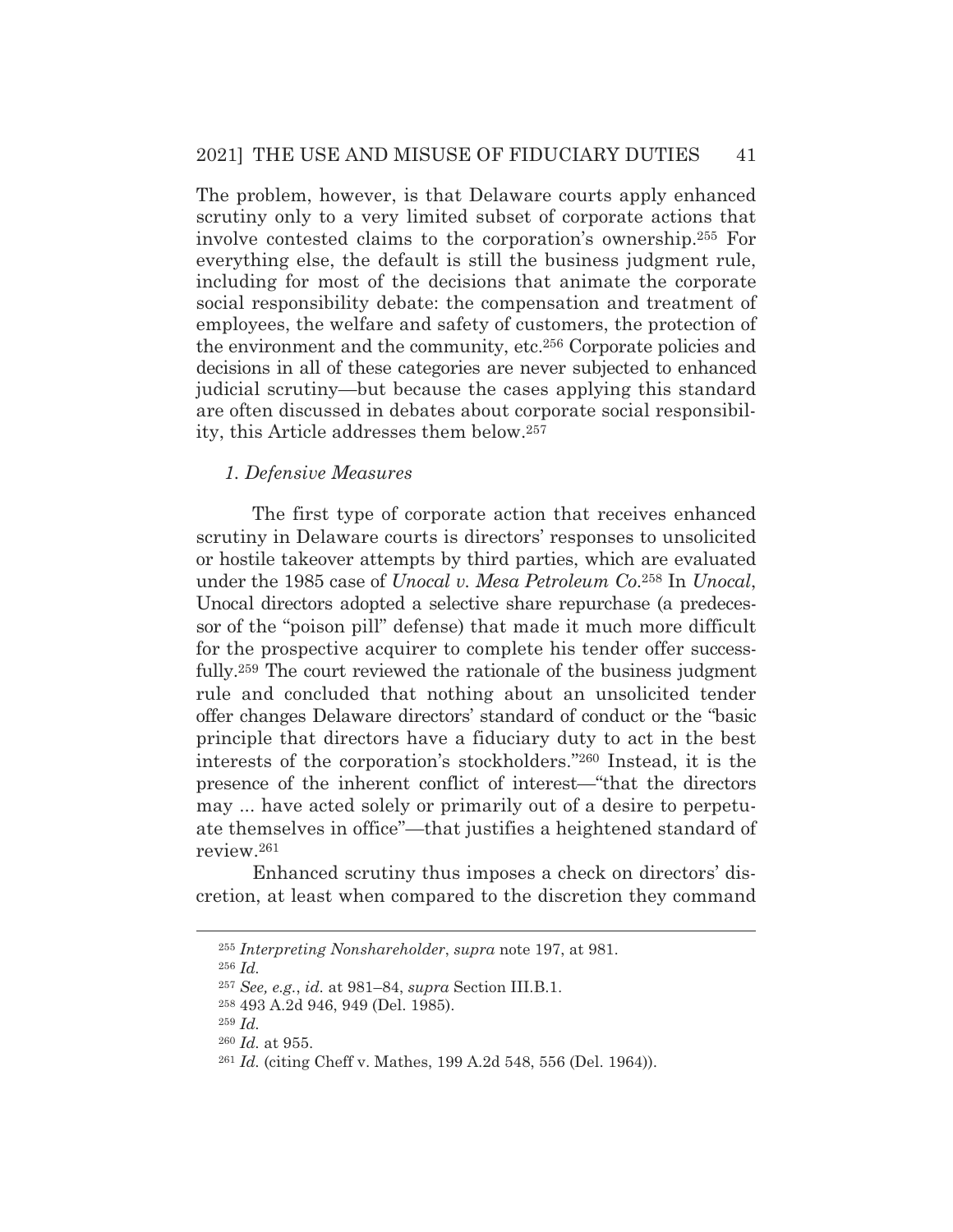in the operational context.262 When implementing defensive measures, this discretion is subject to two tests.263 First, directors may not respond to "any perceived threat by any Draconian means available."264 And second, it is required that any defensive measures be reasonable:

> [A] defensive measure [will] come within the ambit of the business judgment rule [if it is] *reasonable in relation* to the threat posed. This entails an analysis by the directors of the nature of the takeover bid and its effect on the corporate enterprise. Examples of such concerns may include: inadequacy of the price offered, nature and timing of the offer, questions of illegality, the impact on "constituencies" other than shareholders (i.e., creditors, customers, employees, and perhaps even the community generally), the risk of nonconsummation, and the quality of securities being offered in the exchange.265

Notice, though, that this application of enhanced scrutiny by Delaware courts still does not mean that the standard of review is equivalent to the standard of conduct.266 Rather than asking if directors acted for the Exclusive Benefit of shareholders (the standard of conduct), Delaware courts ask if directors' defensive measures were draconian or unreasonable (the standard of review).267 In other words, *Unocal* is basically a reasonableness (or negligence) standard—the court expressly held that consideration of the effects of the takeover threat on nonshareholder constituencies was reasonable.<sup>268</sup>

Cases since *Unocal* have only confirmed this conclusion.269 For example, in *Paramount Communications v. Time*, the Time

<sup>262</sup> *See Cheff*, 199 A.2d at 556.

<sup>263</sup> *See Unocal*, 493 A.2d at 556.

<sup>264</sup> *Id.*

<sup>265</sup> *See id.* at 955.

<sup>266</sup> *See In re* Trados Inc*.*, 73 A.2d 17, 36 (Del. Ch. 2013).

<sup>267</sup> *Id.*; *see also* Unitrin, Inc. v. Am. Gen. Corp., 651 A.2d 1361, 1367 (Del. 1995) (describing *Unocal*'s enhanced scrutiny analysis as "first, upon whether the [defensive measure] implemented was *draconian, by being either preclusive or coercive* and; second, if it was not draconian, upon whether it was within a *range of reasonable responses* to the threat [the tender offer] posed." (first and second emphasis added)).

<sup>268</sup> *See supra* Part I.

<sup>269</sup> *See* Paramount Commc'ns, Inc. v. Time Inc.*,* 571 A.2d 1140, 1142 (Del. 1989).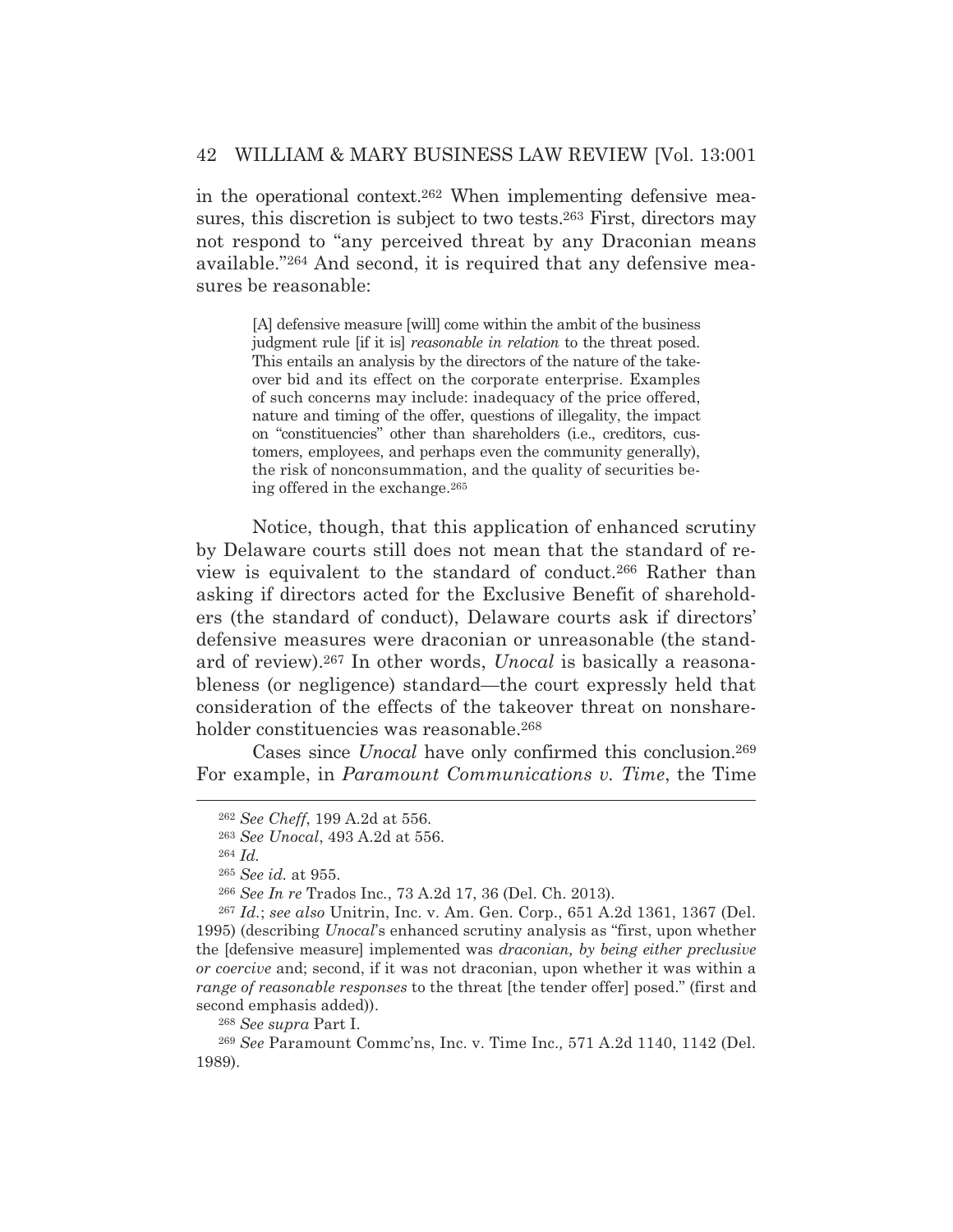directors rejected a tender offer made by Paramount shortly after Time had entered into agreements to merge with Warner.270 The court held that the Time directors' actions were reasonable because after an informed investigation they concluded in good faith that Warner was the "best 'fit' for Time to achieve its strategic objectives" and allowed for "the preservation of Time's 'culture,' i.e., its perceived editorial integrity in journalism."271 Further, the court held that the Time board satisfied *Unocal*'s other prong because Time's response was not "coercive in nature" in the sense that it "was not aimed at 'cramming down' on its shareholders a management-sponsored alternative, but rather had as its goal the carrying forward of a pre-existing transaction in an altered form."272

To be clear, the argument is not that decisions like *Unocal* and *Paramount* give directors free reign to serve other constituencies to the detriment of shareholder value—dicta in those decisions (and in subsequent ones) expressly reject this position.273 The fact that Delaware courts apply enhanced scrutiny in the hostile takeover context does not change anything about shareholders' ability to enforce the exclusive benefit principle for every other corporate decision outside of that context, no matter how important it may be for shareholders or stakeholders alike.274

This is also true about the more recent decision of *eBay Domestic Holdings, Inc. v. Newmark*,275 a decision in the *Unocal* line of cases that commentators often cite as evidence of the willingness of Delaware courts to enforce the interests of shareholders over those of all other groups.276 A closer look at the decision

<sup>273</sup> *Id.* at 1140; *see also* Unocal v. Mesa Petroleum, 493 A.2d 946, 946 (Del. 1985).

<sup>274</sup> *See* Unitrin, Inc. v. Am. Gen. Corp., 651 A.2d 1361, 1363 (Del. 1995).

275 16 A.3d 1 (Del. Ch. 2010).

<sup>276</sup> *See, e.g.*, David G. Yosifon, *The Law of Corporate Purpose*, 10 BERKELEY BUS. L.J. 181, 224 [hereinafter *The Law of Corporate Purpose*] (referring to

<sup>270</sup> *Id.*

<sup>271</sup> *Id.* at 1152.

<sup>272</sup> *Id.* at 1154–55. Further, the *Paramount* court held that Time's response was "proportionate" to the threat posed by Paramount's offer because "the revised agreement and its accompanying safety devices did not preclude Paramount from making an offer for the combined Time-Warner company or from changing the conditions of its offer so as not to make the offer dependent upon the nullification of the Time-Warner agreement." *Id.* at 1155.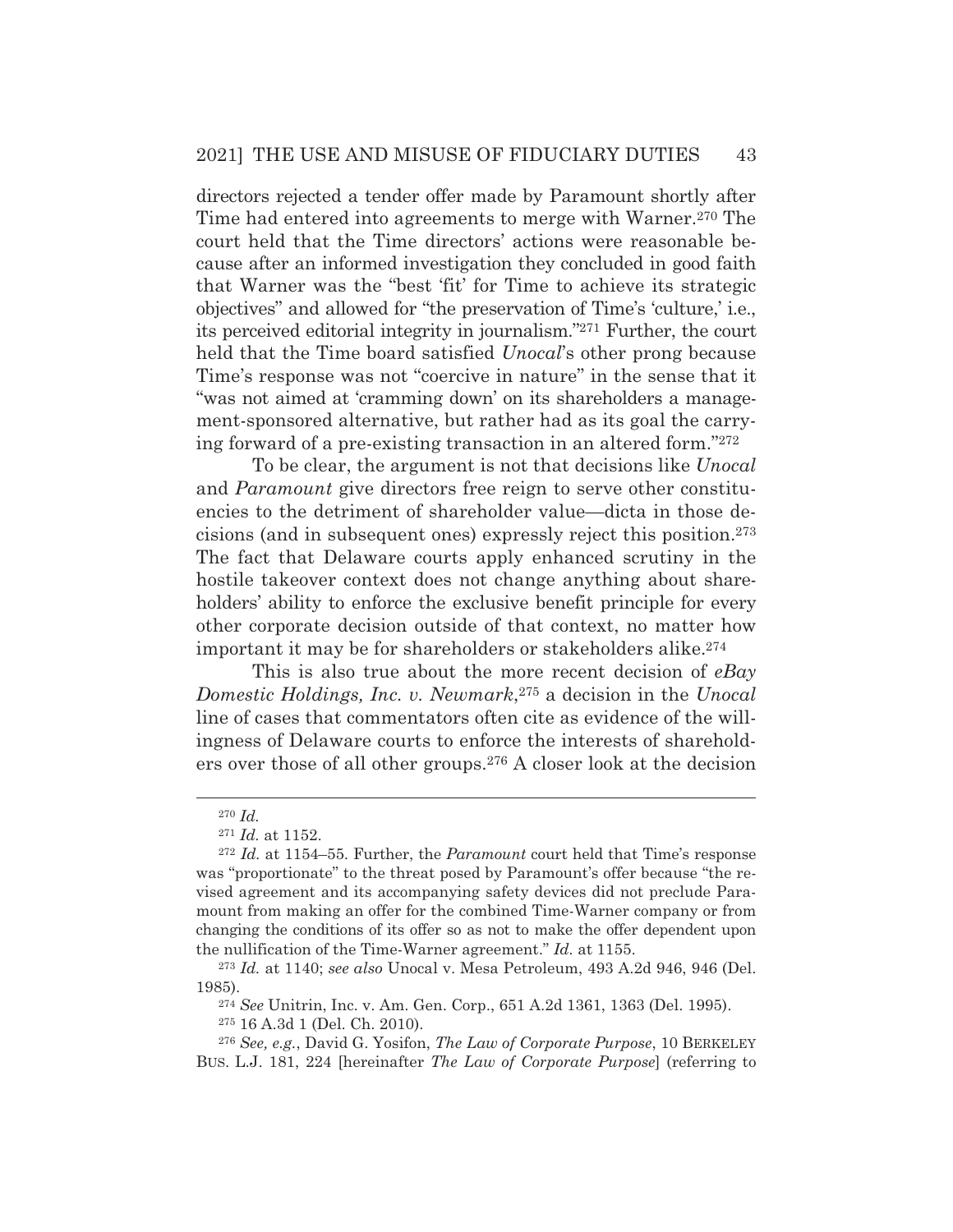reveals how little relevance it has, as a practical matter, for the corporate social responsibility debate.277

In *eBay*, one of the three founders of the classified ads site craigslist, Inc. had sold his interest in craigslist to eBay under certain conditions agreed to by the other two craigslist founders.278 But after eBay began another venture that competed with craigslist, the two remaining founders, Jim and Craig, made changes to craigslist's governance structure that sought to block eBay's ongoing influence on craigslist, including "the indefinite implementation of a poison pill," or "Rights Plan."279 In defending this move at trial, Jim and Craig "advisedly described craigslist's business using the language of 'culture' because that was what carried the day in *Time*."280 But the Court of Chancery did not buy it, finding that "there is nothing about craigslist's corporate culture that *Time* or *Unocal* protects. The existence of a distinctive craigslist 'culture' was not proven at trial. It is a fiction, invoked almost talismanically for purposes of this trial in order to find deference under *Time*'*s* dicta."281

On its face, *eBay* demonstrates the limits of Delaware's authorization in *Time* for directors to consider nonshareholder interests in the implementation of defensive measures.282 But a closer look reveals just how extraordinary the *eBay* case was. The court explained that no evidence had been introduced to show that Jim and Craig had even *considered* whether the protection of craigslist "culture" via the Rights Plan would redound in some way to increased shareholder value.283 Instead,

> Jim and Craig simply disliked the possibility that the Grim Reaper someday will catch up with them and that a company like eBay might, in the future, purchase a controlling interest in craigslist. They considered this possible future state unpalatable, not because of how it affects the value of the entity for its stockholders, but rather *because of their own personal preferences*.

*eBay* as a case "where Delaware does enforce the shareholder primacy obligation.").

<sup>277</sup> *See id*. *See eBay*, 16 A.3d at 6. *Id.* at 32–33. *Id.* at 33. <sup>281</sup> *Id. Id.* at 30. *Id.* at 34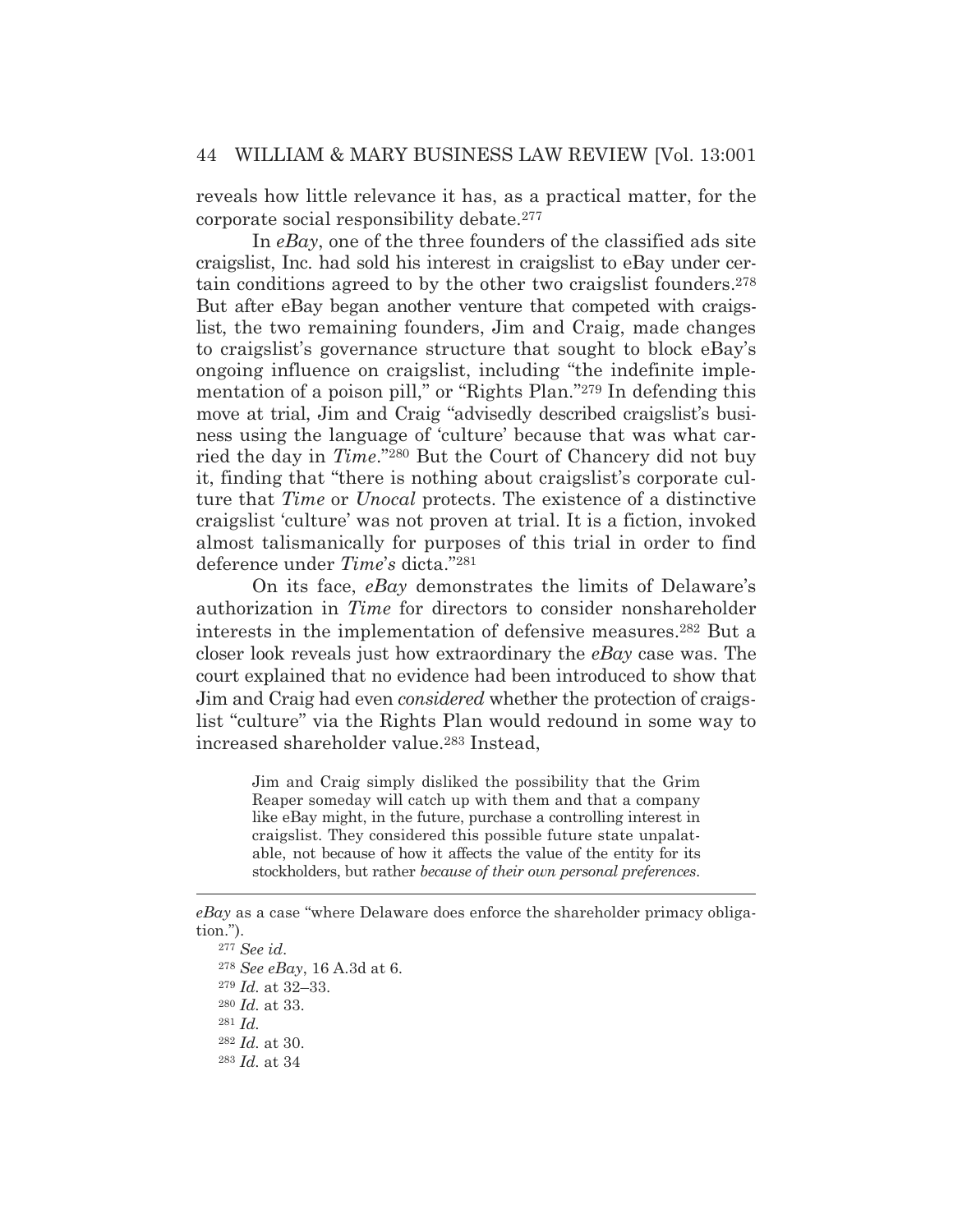Jim and Craig therefore failed to prove at trial that they acted in the good faith pursuit of a proper *corporate* purpose when they deployed the Rights Plan. Based on all of the evidence, I find instead that Jim and Craig resented eBay's decision to compete with craigslist and adopted the Rights Plan as a punitive response. They then cloaked this decision in the language of culture and *post mortem* corporate benefit. Although Jim and Craig (and the psychological culture they embrace) were the only known beneficiaries of the Rights Plan, such a motive is no substitute for their fiduciary duty to craigslist stockholders.<sup>284</sup>

In other words, the facts upon which the court based its decision were particularly unusual and unfavorable for the director defendants.285 At bottom, *eBay* is not a case about directors choosing in good faith to benefit other stakeholders at the expense of shareholders.<sup>286</sup> It is a case about directors attempting to restrict the power of a particular shareholder over the corporate enterprise, and subsequently trying to cover up that attempt with the pretext of stakeholder benefit.287

 The lesson here is an important one. A case like *eBay* shows that Delaware courts have occasionally, in the hostile takeover context and on extraordinary facts, allowed shareholders to overturn directors' decisions that were justified by their benefits to stakeholders.288 But when read in conjunction with *Unocal* and *Time*, *eBay* demonstrates how rare such decisions actually are.289 As the Article explains, the extent to which *eBay* would apply to directors' decisions that were made in good faith is highly doubtful, and for decisions that do not involve defensive measures, it would not apply at all.290

#### *2. Changes of Control*

 The other type of corporate action that Delaware courts review with enhanced scrutiny is the directors' decision to sell a

<sup>284</sup> *See id.*

<sup>285</sup> *See id.*

<sup>286</sup> *See id.* at 32.

<sup>287</sup> *See id.*

<sup>288</sup> *See id* at 46.

<sup>289</sup> *Compare id.*, *and* Unocal Corp. v. Mesa Petroleum Co., 493 A.2d 946, 958– 59 (Del. 1985), *with* Paramount Commc'ns, Inc. v. Time Inc., 571 A.2d 1140, 1154–55 (Del. 1990).

<sup>290</sup> *See eBay*, 16 A.3d at 35.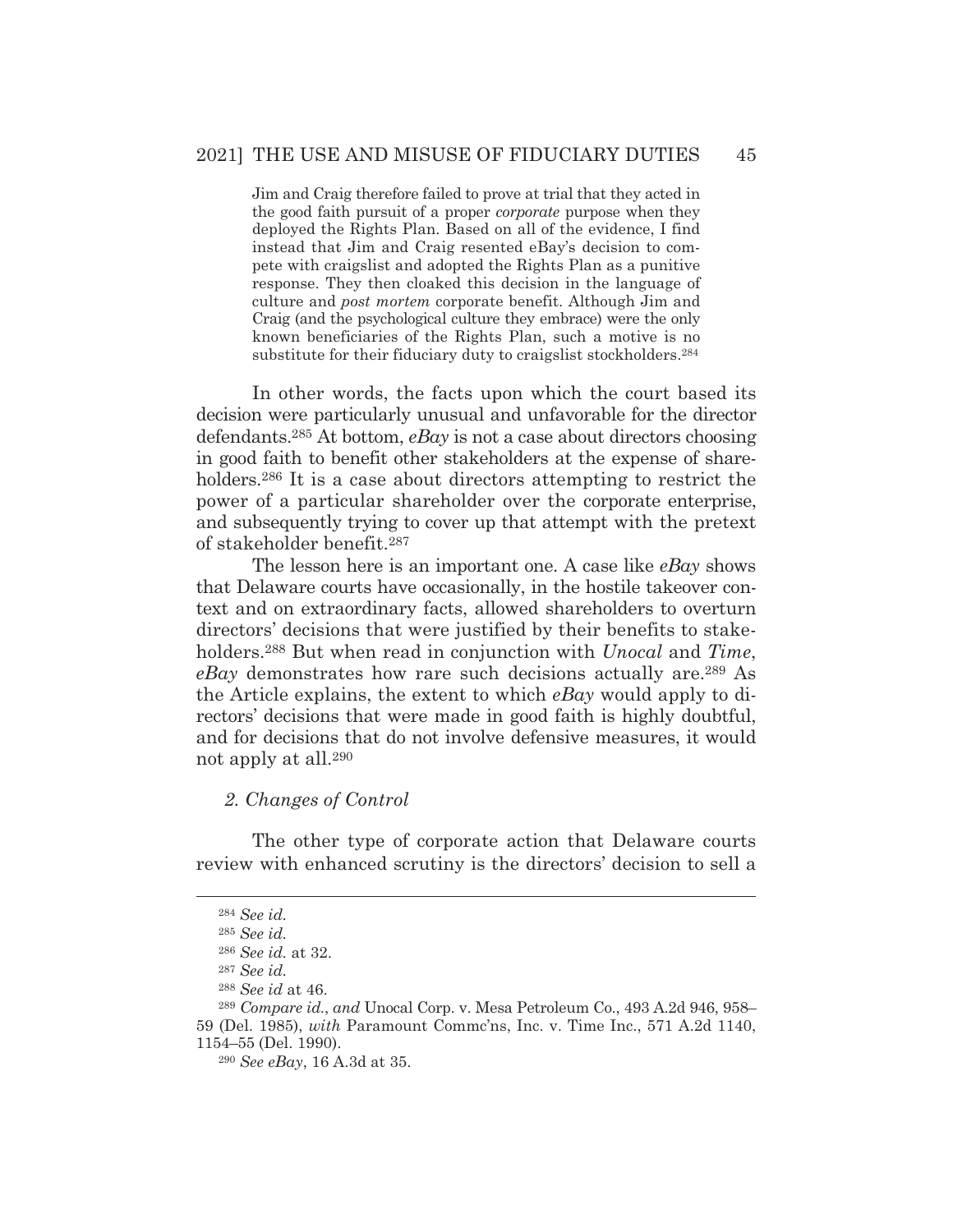controlling stake of the corporation.291 Less than a year after *Unocal*, the Supreme Court of Delaware issued its seminal *Revlon* opinion, which confined *Unocal* in important respects.292 *Revlon* began much like *Unocal*, with the Revlon board attempting to thwart an unwelcomed tender offer that had been made by a company called Pantry Pride.293 Pantry Pride made several offers to acquire a majority of Revlon's shares, each of which the Revlon board determined were inadequate.294 In response, Revlon began negotiations with an investment firm called Forstmann Little & Co. in hopes of a friendly acquisition and a bidding war ensued.295 Eventually, the Revlon board rejected Pantry Pride's offer and agreed to an offer by Forstmann.296 Pantry Pride sought to enjoin this transaction in the Delaware Court of Chancery, and raised its offer so that it again beat Forstmann's.297

 Importantly for this discussion, the Revlon board justified its selection of Forstmann's offer over Pantry Pride's offer on the grounds that it afforded better treatment to the holders of outstanding Revlon notes, who were threatening litigation after the notes had dropped in market value during the bidding war.298 And even though bondholders are not typically featured prominently in the corporate social responsibility debate, they are similar to employees and customers in that their rights are fixed by contract and they are not owed fiduciary duties by directors.299

 The Delaware Supreme Court began its analysis under the *Unocal* framework, but then explained how the difference in circumstances required a difference in the directors' duties:

The Revlon board's authorization permitting management to negotiate a merger or buyout with a third party was a recognition that the company was for sale. The duty of the board had

<sup>291</sup> *See Unocal Corp.*, 493 A.2d at 954.

<sup>292</sup> *See* Revlon, Inc. v. MacAndrews & Forbes Holdings, 506 A.2d 173, 176 (Del. 1986).

<sup>293</sup> *Compare Revlon,* 506 A.2d at 175, *with Unocal*, 493 A.2d at 949–53. <sup>294</sup> *See Revlon*, 506 A.2d at 176–77.

<sup>295</sup> *See id*. at 178.

<sup>296</sup> *See id*.

<sup>297</sup> *See id*. at 179.

<sup>298</sup> *See id*. at 183–84.

<sup>299</sup> *See id.* at 182.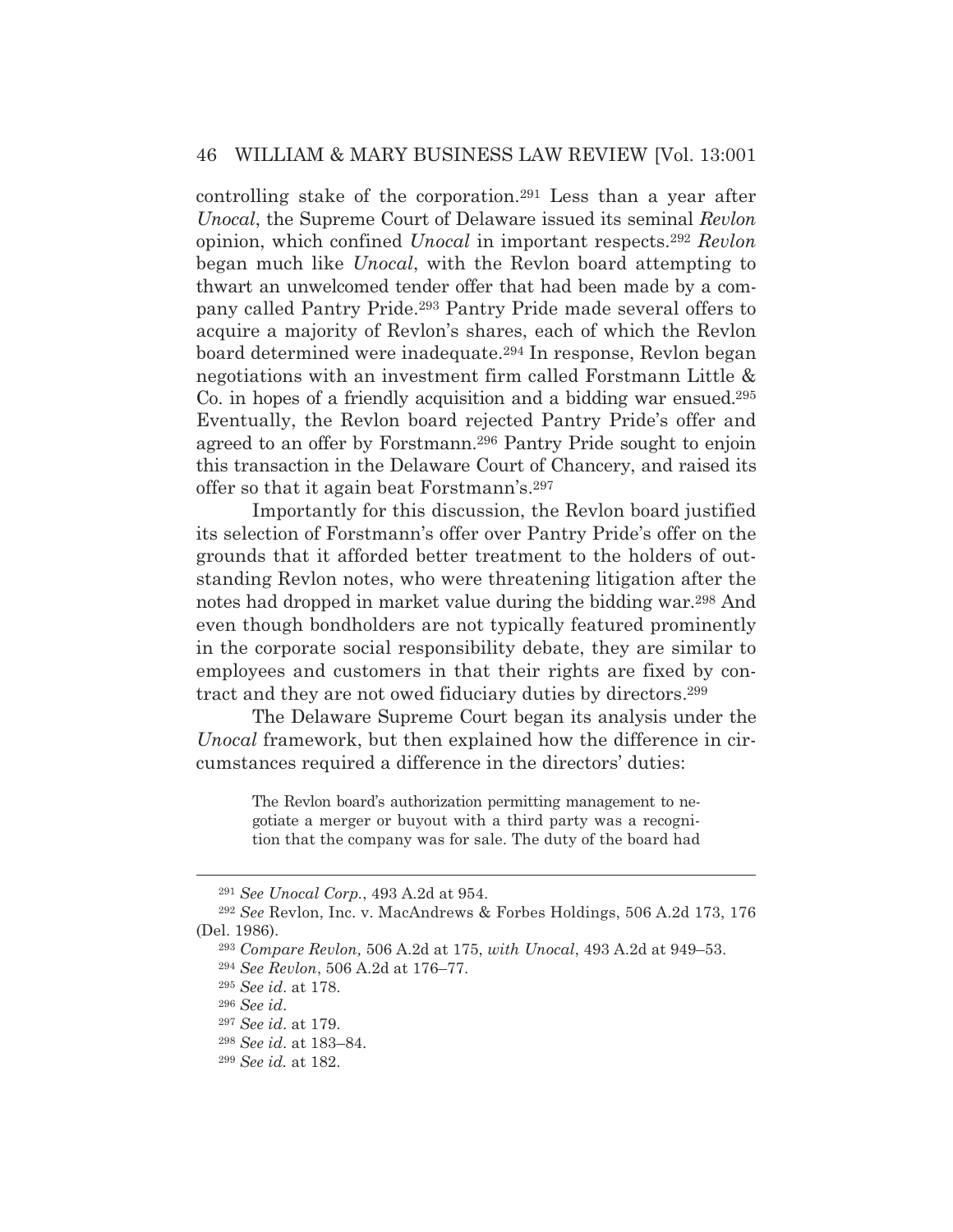thus changed from the preservation of Revlon as a corporate entity to the maximization of the company's value at a sale for the stockholders' benefit. This significantly altered the board's responsibilities under the *Unocal* standards. It no longer faced threats to corporate policy and effectiveness, or to the stockholders' interests, from a grossly inadequate bid. The whole question of defensive measures became moot. The directors' role changed from defenders of the corporate bastion to auctioneers charged with getting the best price for the stockholders at a sale of the company.300

In short, once the board has decided to sell control of the company, directors' fulfillment of their fiduciary duties becomes unusually simple: obtain the highest price for the shareholders.<sup>301</sup>

 The *Revlon* court also clarified that while *Unocal* expressly permitted directors to consider nonshareholder constituencies like the noteholders, "there are fundamental limitations upon that prerogative. A board may have regard for various constituencies in discharging its responsibilities, *provided there are rationally related benefits accruing to the stockholders*."302 Further, the court explained that "such concern for non-stockholder interests is inappropriate when an auction among active bidders is in progress, and the object no longer is to protect or maintain the corporate enterprise but to sell it to the highest bidder."303 Accordingly, the Delaware Supreme Court held that:

> the Revlon board could not make the requisite showing of good faith by preferring the noteholders and ignoring its duty of loyalty to the shareholders. The rights of the former already were fixed by contract. The noteholders required no further protection, and when the Revlon board entered into an auction-ending lock-up agreement with Forstmann on the basis of impermissible considerations at the expense of the shareholders, the directors breached their primary duty of loyalty.304

 Thus, *Revlon* sets forth another set of circumstances under which shareholders are able to enforce the exclusive benefit

<sup>300</sup> *Id.*

<sup>301</sup> *See id*.

<sup>302</sup> *Id.* (citing *Unocal*, 493 A.2d at 955) (emphasis added).

<sup>303</sup> *Revlon*, 506 A.2d at 182.

<sup>304</sup> *Id*. (citations omitted).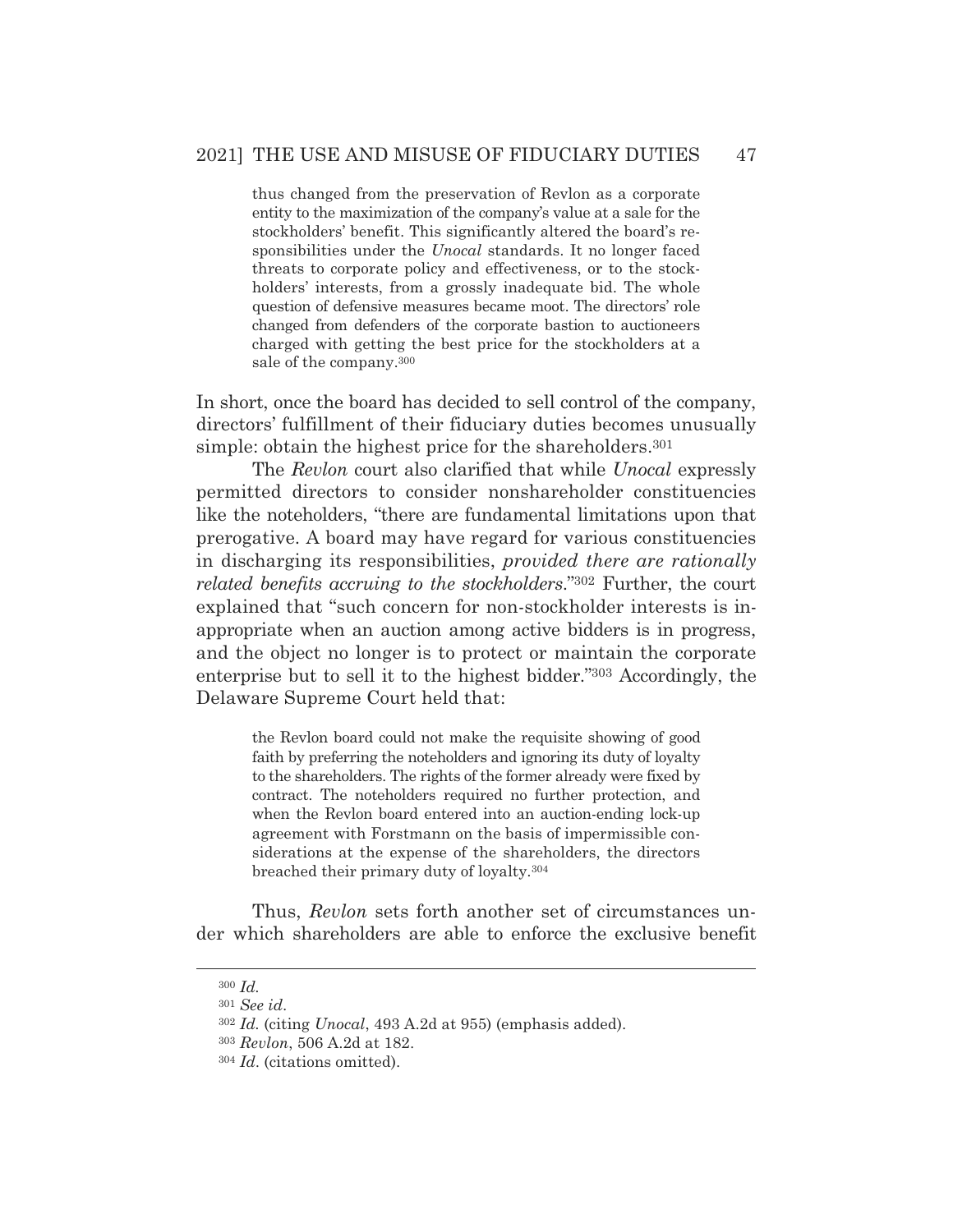principle against Delaware directors.305 As scholars and courts have noted, *Revlon* does not change directors' standard of conduct but instead provides a specific application of it in the saleof-control context: Because directors must act for the exclusive benefit of shareholders, it follows naturally that when the company is for sale, directors are obligated to seek the best deal for the shareholders, without regard for other constituencies.<sup>306</sup> But when Delaware courts review such decisions, they do not ask simply whether directors obtained the best price for shareholders, but instead ask whether the board took reasonable steps to get the best price reasonably available.307

#### *3. The Limits of Enhanced Scrutiny*

 Enhanced scrutiny thus applies in two different but related scenarios involving contested claims of ownership.<sup>308</sup> As long as a corporation has long-term prospects, as in *Unocal* (and *eBay*), Delaware courts prohibit directors from implementing defensive measures that are coercive or preclusive (i.e., "draconian"), while nonetheless granting them a meaningful amount of discretion to consider a tender offer's potential impact on various constituencies, so long as the measures they implement are within the range of reasonableness.309 But, once the directors have decided that control of the company is up for sale, under *Revlon*, directors' fiduciary duties are simplified into an obligation to obtain the best price reasonably available for the shareholders, lest any

<sup>308</sup> *See Interpreting Nonshareholder*, *supra* note 197, at 980–84.

309 Unitrin, Inc. v. Am. Gen. Corp., 651 A.2d 1361, 1367, 1389 (Del. 1995).

<sup>305</sup> *Id*. at 184.

<sup>306</sup> *Id*. at 181.

<sup>307</sup> Paramount Commc'ns, Inc. v. QVC Network, Inc., 637 A.2d 34, 45 (Del. 1994) ("Although an enhanced scrutiny test involves a review of the reasonableness of the substantive merits of a board's actions, a court should not ignore the complexity of the directors' task in a sale of control. There are many business and financial considerations implicated in investigating and selecting the best value reasonably available. The board of directors is the corporate decisionmaking body best equipped to make these judgments. Accordingly, a court applying enhanced judicial scrutiny should be deciding whether the directors made a reasonable decision, not a perfect decision.").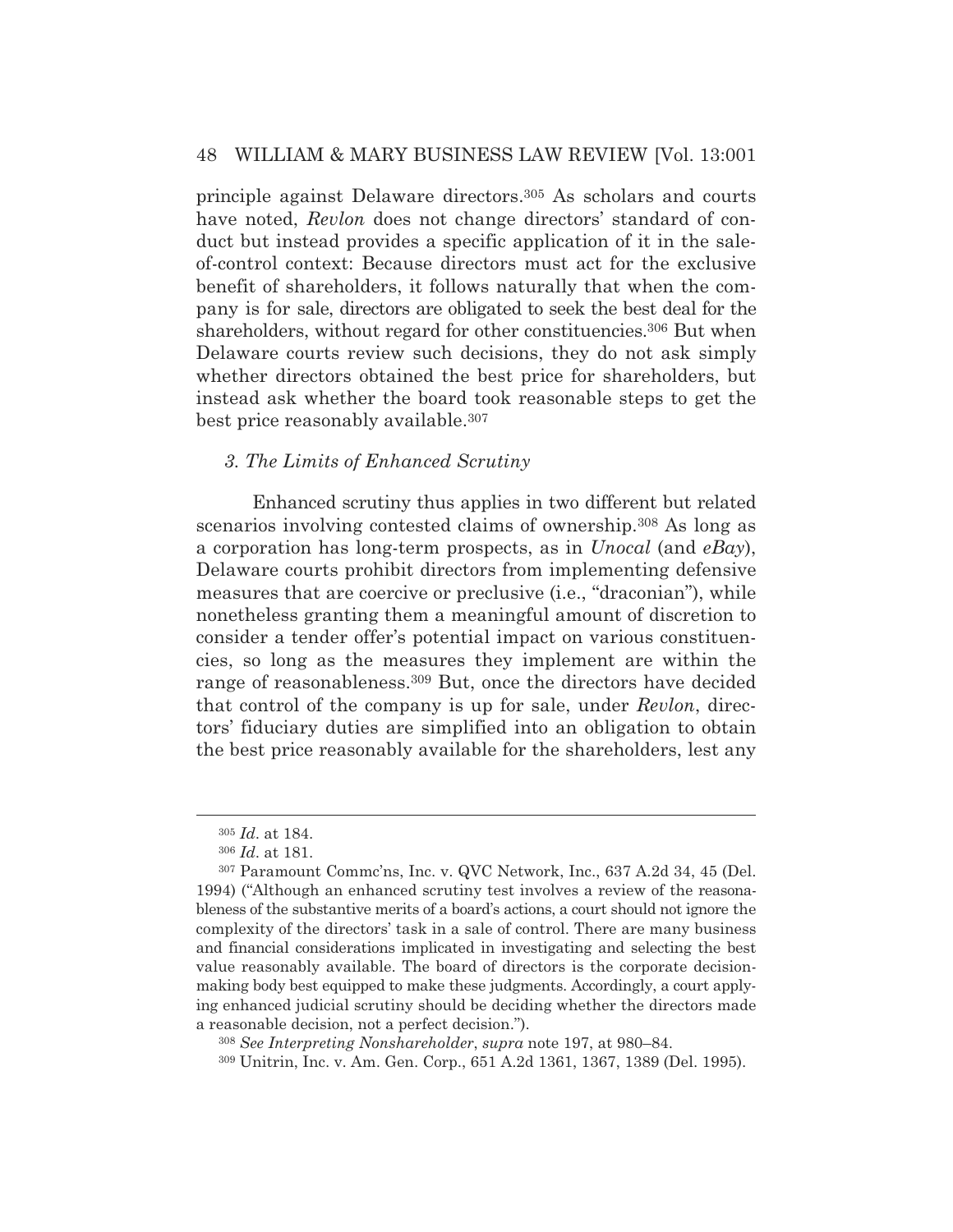favoritism towards nonshareholders be used as pretext for improper self-interest.310

 Undoubtedly, cases like *eBay* and *Revlon* stand as promising examples for shareholders looking to enforce the exclusive benefit principle and root out stakeholder interested conduct, at least when compared to cases that are decided under the business judgment rule.311 But it would be unwise to overstate their importance to the corporate social responsibility debate.

 First of all, it is directors who retain the ultimate decisionmaking authority as to whether a controlling stake in the company is for sale, as subsequent decisions have declined "to extend *Revlon*'s application to corporate transactions simply because they might be construed as putting a corporation either 'in play' or 'up for sale.'"312 This has led to the emergence of new terms of art, such as "*Revlon*-land,"313 the (metaphorical) place in which corporate directors find themselves after "*Revlon* duties" are "triggered" but the short of it is that directors have considerable discretion over whether they will ever be governed by *Revlon* at all.314

 In sum, shareholders looking to enforce a strict principle of exclusive benefit against directors would likely have better luck under enhanced scrutiny than under the business judgment rule, 315 given that courts applying *Unocal* or *Revlon* will ask whether directors took reasonable steps in the interests of shareholders, 316 both of which leave little room for directors to get away with serving the interests of nonshareholder constituencies.<sup>317</sup> But, as a practical matter, these cases are so limited in their application that they do virtually nothing to empower shareholders to root

<sup>310</sup> *Revlon,* 506 A.2d at 182.

<sup>311</sup> *Compare* eBay Domestic Holdings, Inc. v. Newmark, 16 A.3d 1, 46 (Del. Ch. 2010), *with Revlon,* 506 A.2d 173, 184.

<sup>312</sup> *Paramount*, 571 A.2d at 1151 (holding that *Revlon* duties were not triggered by the board of directors' decision to enter a merger agreement).

<sup>313</sup> *See, e.g.*, *Geography of* Revlon-*Land*, *supra* note 246, at 3280 n.7 (2013). <sup>314</sup> *See Interpreting Nonshareholder*, *supra* note 197, at 987.

<sup>315</sup> *In re* Rural Metro Corp., 88 A.3d 54, 82 (Del. Ch. 2014) (citing *Revlon*, 506 A.2d at 180–82).

<sup>316</sup> *Compare* Unocal Corp. v. Mesa Petroleum Co., 493 A.2d 946, 955 (Del. 1985), *with Revlon*, 506 A.2d at 179, 182.

<sup>317</sup> *See Interpreting Nonshareholder*, *supra* note 197, at 982–83.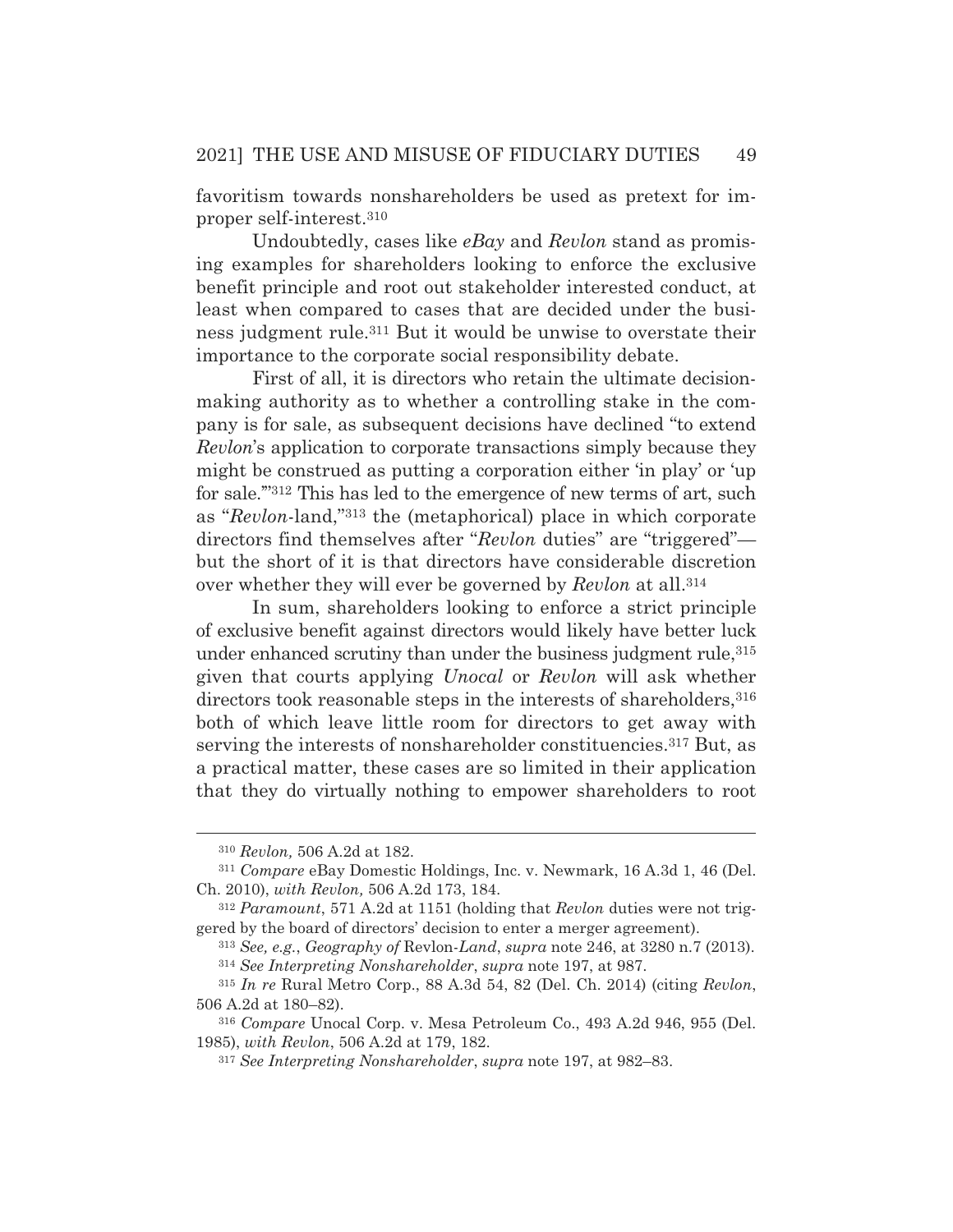out the vast majority of stakeholder interested conduct, which receives the protection of the business judgment rule.318

## *C. The Duty of Loyalty and Entire Fairness*

 Unlike enhanced scrutiny, the entire fairness standard of review is triggered not by a corporate action being of a specific type, but by a corporate director having a material conflict of interest.319 As such, an entire fairness analysis can be triggered in transactions that would generally be reviewed under the business judgment rule as well as in transactions that would already be subject to enhanced scrutiny.320 In either case, however, the triggering condition is the same: the inherently self-interested nature of the transaction involved.321

 Recall that the business judgment rule is Delaware's default standard of review.322 What must a shareholder plaintiff show to rebut the presumption of the business judgment rule under an allegation of director disloyalty? Delaware law offers only one conceptual path: establishing that the director is not "disinterested and independent."323 This means, for example,

that directors can neither appear on both sides of a transaction nor expect to derive any personal financial benefit from it in the sense of self-dealing, as opposed to a benefit which devolves upon the corporation or all stockholders generally.324

 This is a paradigmatic expression of what this Article calls the principle of disinterestedness, and in Delaware corporate jurisprudence this principle is enforced with full strength.325 If a shareholder plaintiff establishes that a director had a "material

<sup>318</sup> *See id*. at 1015.

<sup>319</sup> *See In re* Trados Inc*.*, 73 A.2d 17, 44 (Del. Ch. 2013).

<sup>320</sup> *See id*. at 43–44.

<sup>321</sup> *See id*. at 36.

<sup>322</sup> *See id*. at 43.

<sup>323</sup> Aronson v. Lewis, 473 A.2d 805, 814 (Del. 1984), *overruled on other grounds by* Brehm v. Eisner, 746 A.2d 244 (Del. 2000).

<sup>324</sup> *Id.* at 812 (citing Sinclair Oil Corp. v. Levien, 280 A.2d 717, 720 (Del. 1971)); Cheff v. Mathes, 199 A.2d 548, 554 (Del. 1964); David J. Greene & Co. v. Dunhill Int'l, Inc., 249 A.2d 427, 430 (Del. Ch. 1968)).

<sup>325</sup> *See Aronson*, 473 A.2d at 806.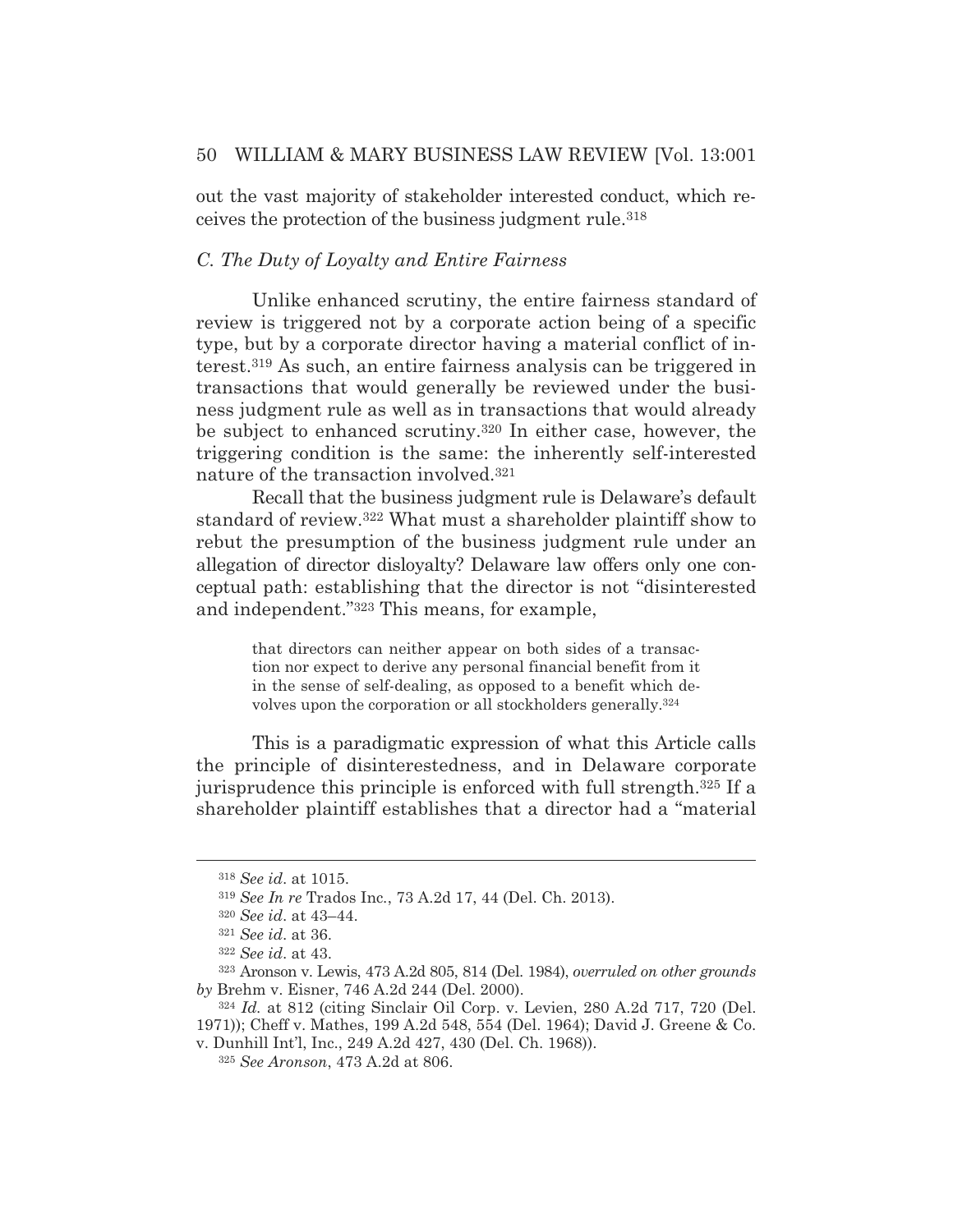self-interest"326 in the transaction, the protections of the business judgment rule are lifted, and a Delaware court will review the transaction under the exacting "entire fairness" standard.327

 On the other hand, Delaware law does not consider directors' stakeholder interested conduct to be a qualifying violation of the duty of loyalty that would overcome the presumptions of the business judgment rule and require entire fairness review.328 The Delaware courts' laser focus on director self-interest, while completely justified in context, means that director conduct that is not self-interested is subjected to almost no judicial scrutiny at all.329 A shareholder plaintiff who shows merely that a director intended to benefit nonshareholder constituencies like employees or customers—without showing the director sought to benefit herself cannot avoid the application of the business judgment rule, which entirely insulates the director's decision from judicial review.330 Shareholders are thus entirely unable to enforce the broad principle of Exclusive Benefit against directors in the operational context.331

 Entire fairness can also be triggered in cases involving ownership claim issues.332 However, much like the operational context, only violations of the narrow definition of the duty of loyalty, disinterestedness, trigger this heightened standard: "Where actual self-interest is present and affects a majority of the directors approving a transaction, a court will apply even more exacting scrutiny to determine whether the transaction is entirely fair to the stockholders."333 As discussed above, mere stakeholder

<sup>326</sup> Cinerama, Inc. v. Technicolor, Inc., 663 A.2d 1156, 1168 (Del. 1995).

<sup>327</sup> Weinberger v. UOP, Inc., 457 A.2d 701, 710 (Del. 1983) ("The requirement of fairness is unflinching in its demand that where one stands on both sides of a transaction, he has the burden of establishing its entire fairness, sufficient to pass the test of careful scrutiny by the courts.") (citing Sterling v. Mayflower Hotel Corp*.*, 93 A.2d 107, 110 (Del. 1952)); Bastian v. Bourns, Inc., 256 A.2d 680, 681 (Del. Ch. 1969), *aff'd*, 278 A.2d 467 (Del. 1970); David J. Greene & Co., 249 A.2d at 431.

<sup>328</sup> *See In re* Opus East, LLC, 528 B.R. 30, 66 (Bankr. D. Del. 2015).

<sup>329</sup> eBay Domestic Holdings, Inc. v. Newmark, 16 A.3d 1, 33 (Del. Ch. 2010). <sup>330</sup> *See id*.

<sup>331</sup> *See id*. at 36.

<sup>332</sup> *See Weinberger*, 457 A.2d at 711.

<sup>333</sup> Paramount Commc'ns, Inc. v. QVC Network Inc., 637 A.2d 34, 42 n.9 (Del. 1994) (citing *Weinberger*, 457 A.2d at 710–11; Nixon v. Blackwell*,* 626 A.2d 1366, 1376 (Del. 1993)).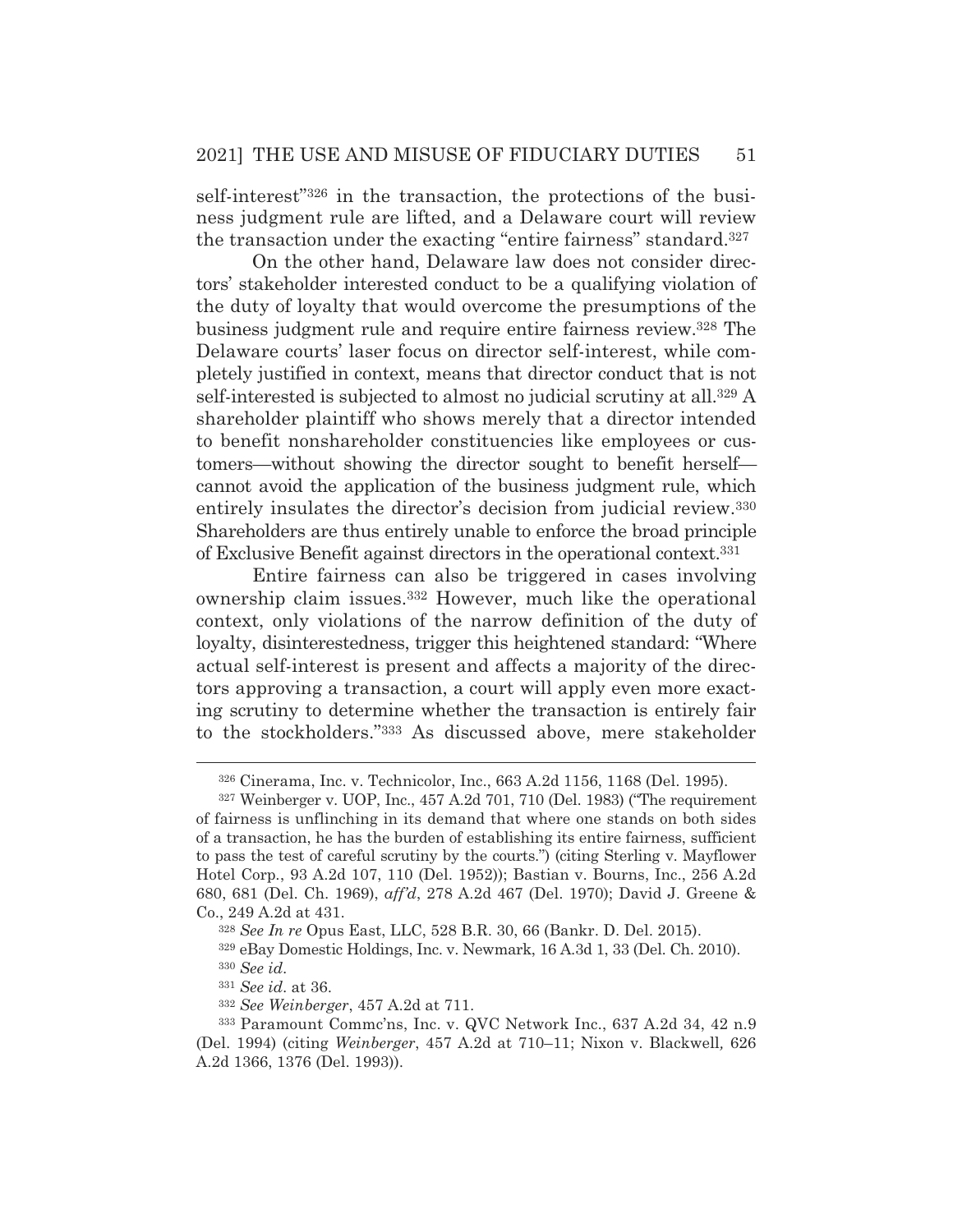interested conduct in ownership claim cases is reviewed under enhanced scrutiny.334

 Because of this, when it comes to the debate on corporate social responsibility, the entire fairness standard of review has little relevance.335 Director conduct that is merely stakeholder interested will never be subjected to entire fairness review given that, by definition, it includes only conduct that is not tainted by director self-interest.336 The result is that when directors make disinterested decisions on how to distribute resources within the firm, shareholders have no power to require them to prove to a judge that their decisions were entirely fair.337

## IV. THE USE AND MISUSE OF FIDUCIARY DUTIES

 For decades, scholars of all stripes have made normative arguments that corporate directors should owe fiduciary duties not just to shareholders, but also to other constituencies.338 Some focus exclusively on employees and customers, others exclusively on creditors, and still others make more generalized proposals to apportion the benefits of fiduciary duties to each corporate constituency (including shareholders) according to its contributions to the firm.339 In each case, the point of these proposals is to protect corporate constituencies considered vulnerable to director misconduct by creating a legal requirement that directors serve their best interests as well, instead of serving only the interests of shareholders.340

 While it often goes without saying, each of these proposals is based on this fundamental premise: Being owed corporate fiduciary duties meaningfully protects you against corporate conduct that favors other constituencies at your expense.341 As explained above, however, under current Delaware corporate law, directors'

<sup>334</sup> *See Interpreting Nonshareholder*, *supra* note 197, at 980–82, 984; *supra* Section III.B.

<sup>335</sup> *See supra* Section III.B.

<sup>336</sup> *See* Cinerama, Inc. v. Technicolor, Inc., 663 A.2d 1156, 1168 (Del. 1995).

<sup>337</sup> *See id.*

<sup>338</sup> *See supra* Section I.B.

<sup>339</sup> *See id.* 

<sup>340</sup> *See id.* 

<sup>341</sup> *See* Blair & Stout, *A Team Production Theory of Corporate Law*, *supra* note 27, at 287.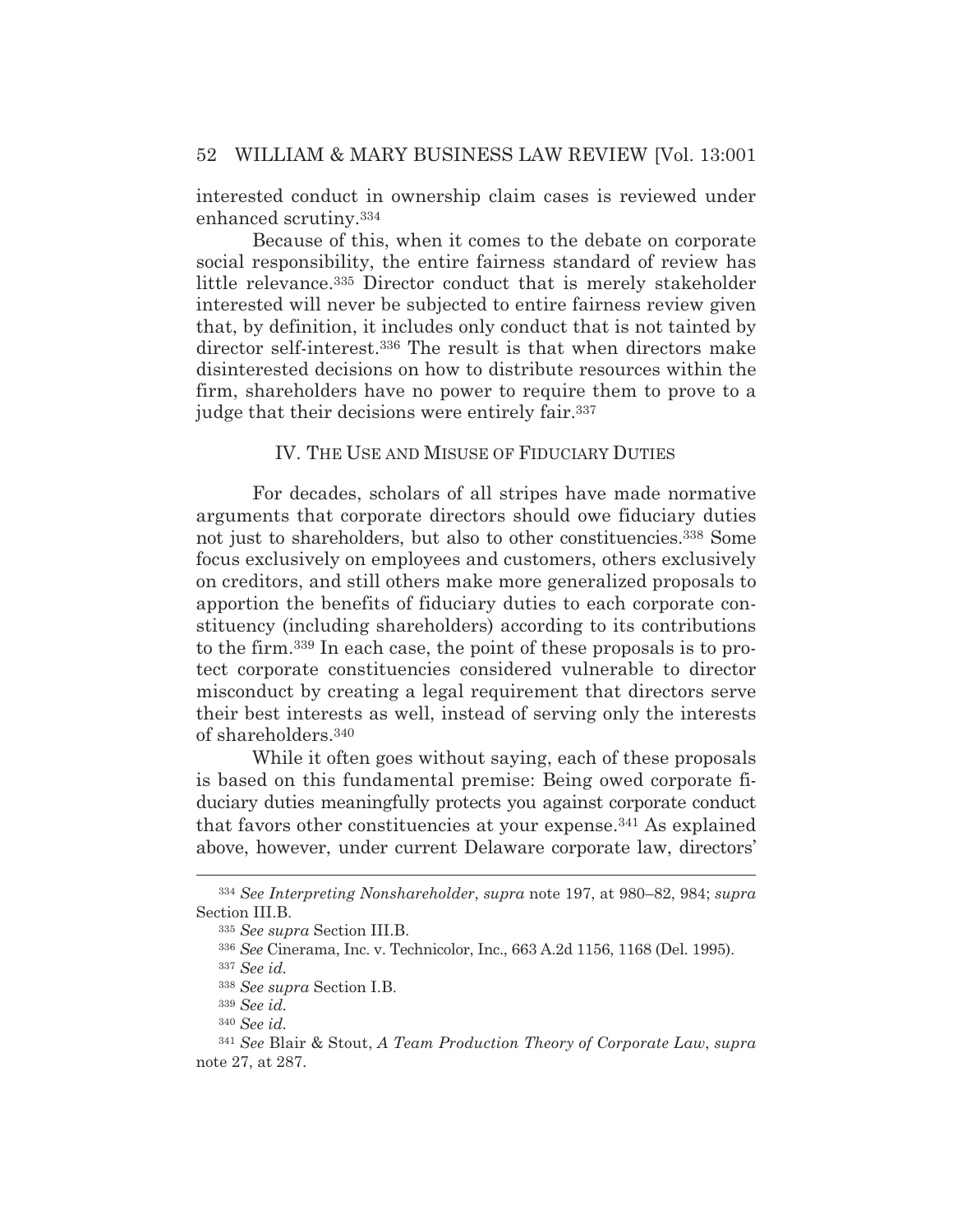duty of loyalty requiring them to seek the exclusive benefit of shareholders—the standard of conduct—is weakened significantly in practice by the deferential standard of review by which Delaware courts evaluate such conduct, the business judgment rule.<sup>342</sup> The result is that in almost every case, shareholders are virtually powerless to prevent directors from engaging in conduct that benefits nonshareholder constituencies, or what this Article has called stakeholder-interested conduct.343 And inversely, as explained next, if Delaware law were amended so that corporate directors owed fiduciary duties to nonshareholder groups, such groups would likewise be virtually powerless to prevent director conduct that they find similarly unfavorable—at least not without a corresponding change to the triggering conditions of Delaware's standards of review.344

## *A. Fiduciary Protection for Shareholders*

 Given the wide gap between the standard of conduct and the standard of review, perhaps it is no surprise that scholars disagree sharply on what corporate directors ought to do.345 Some have argued at length that the freedom provided by the business judgment rule amounts to a legal authorization for directors to engage in stakeholder interested conduct whenever enhanced scrutiny or entire fairness do not apply.346 Others emphatically reject that position, arguing that while Delaware law does not strictly

346 The two most sophisticated defenses of this position are Blair & Stout, *Trust, Trustworthiness, and the Behavioral Foundations of Corporate Law*, *supra* note 127, at 1736, and Elhauge, *supra* note 345, at 753.

<sup>342</sup> *See supra* Section III.B.

<sup>343</sup> *See infra* Section IV.A.

<sup>344</sup> *See id.*

<sup>345</sup> *Compare* Blair & Stout, *A Team Production Theory of Corporate Law*, *supra* note 27, at 1747, 1756–57, 1780, *and* Einer Elhauge, *Sacrificing Corporate Profits in the Public Interest*, 80 N.Y.U. L. REV. 733, 868–69 (2005), *with* Steven Bainbridge, *The Relationship Between the Shareholder Wealth Maximization Norm and the Business Judgment Rule*, professorbainbridge.com (May 5, 2012) [hereinafter *The Relationship Between*], http://www.professorbainbridge.com/pro fessorbainbridgecom/2012/05/the-relationship-between-the-shareholder-wealth -maximization-norm-and-the-business-judgment-rule.html [https://perma.cc /A7R3-8BPH].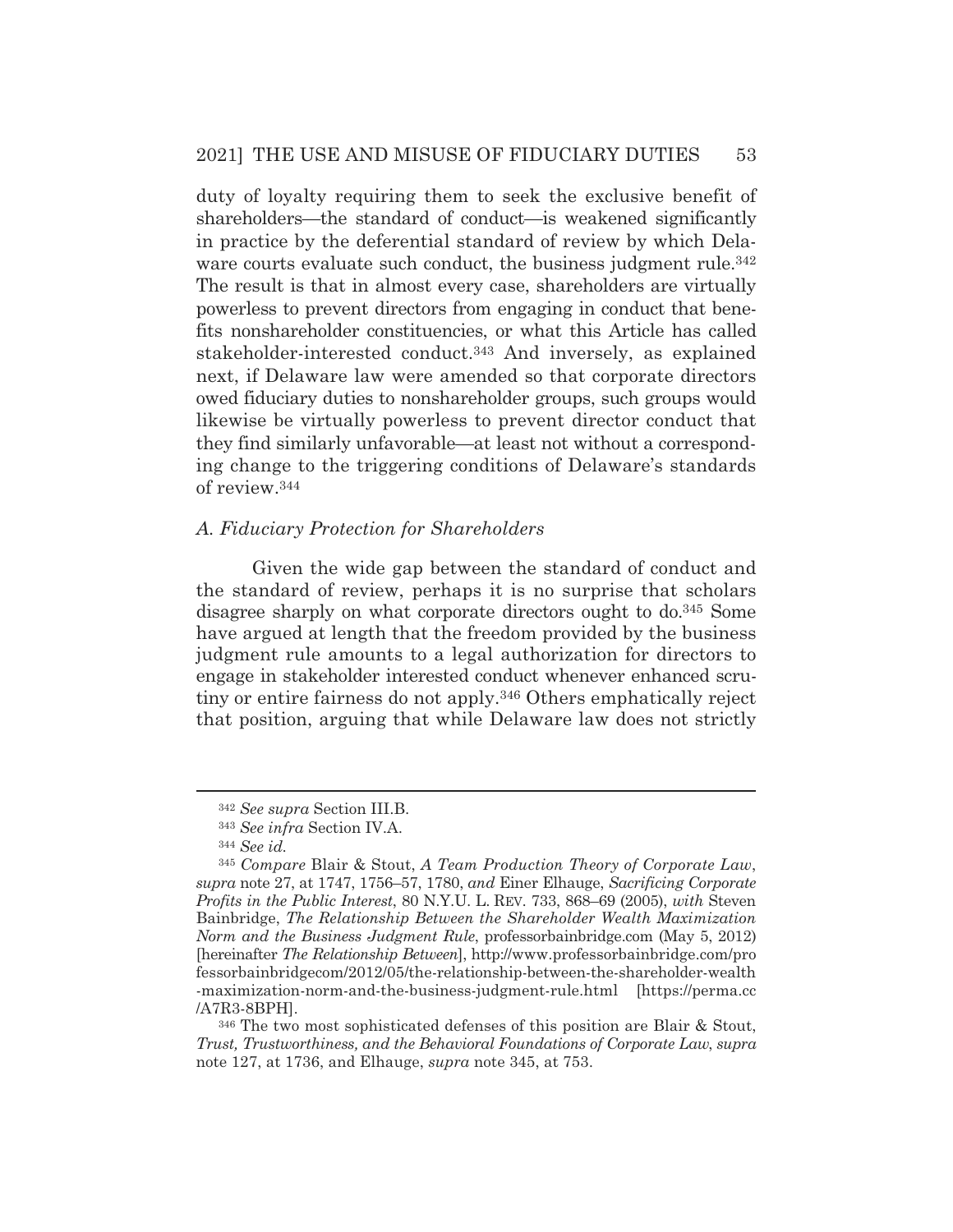enforce the exclusive benefit norm in every case, this is merely "an unintended consequence of the business judgment rule."347

 To scholars in this latter camp, the business judgment rule doesn't change the fact that Delaware "directors may [not] subordinate what they believe is best for stockholder welfare to other interests, such as those of the company's workers or society generally."348 The point, as they see it, "is not whether the law permits directors to engage in *pretext*, it is what the law allows them to do expressly and forthrightly."349 As such, these scholars have focused on the symbolic power of decisions like *Revlon* and *eBay*, which they admit apply only in discrete contexts,<sup>350</sup> instead of on the space created by this deferential standard of review:

The issue ... is not what directors *might get away with* in the courtroom but what the law calls on directors to think and do in the boardroom. *Revlon* and *eBay* tell us that directors' decisions must truly, actually, sincerely, be made in the best interests of the shareholders.351

If directors can't openly favor nonshareholder groups at the expense of shareholders, the argument goes, then it cannot be said that they have the power to do so.352

 But it is helpful to look at this from the other direction not what directors can do but what shareholders have the power to prevent them from doing. Do fiduciary duties give shareholders the power to intervene every time corporate directors engage in stakeholder interested conduct? Must they act secretly or dishonestly to be sure they can "get away" with it? Must they engage in "pretext" each time they do so? Not at all.353 What the business judgment rule provides directors is not simply an opportunity to insert pretext or other trickery into their decisions, but rather the freedom from having to justify their decisions to a Delaware court at all.354

<sup>347</sup> *See The Relationship Between*, *supra* note 345.

<sup>348</sup> *Dangers of Denial*, *supra* note 48, at 764.

<sup>349</sup> *Id.* at 782–83 n.84 (emphasis added); s*ee also The Law of Corporate Purpose*, *supra* note 276, at 1236.

<sup>350</sup> *See Dangers of Denial*, *supra* note 48, at 782–83 n.84.

<sup>351</sup> *The Law of Corporate Purpose*, *supra* note 276, at 225 (emphasis added).

<sup>352</sup> *See id*.

<sup>353</sup> *See infra* notes 355–59 and accompanying text.

<sup>354</sup> *See infra* notes 355–59 and accompanying text.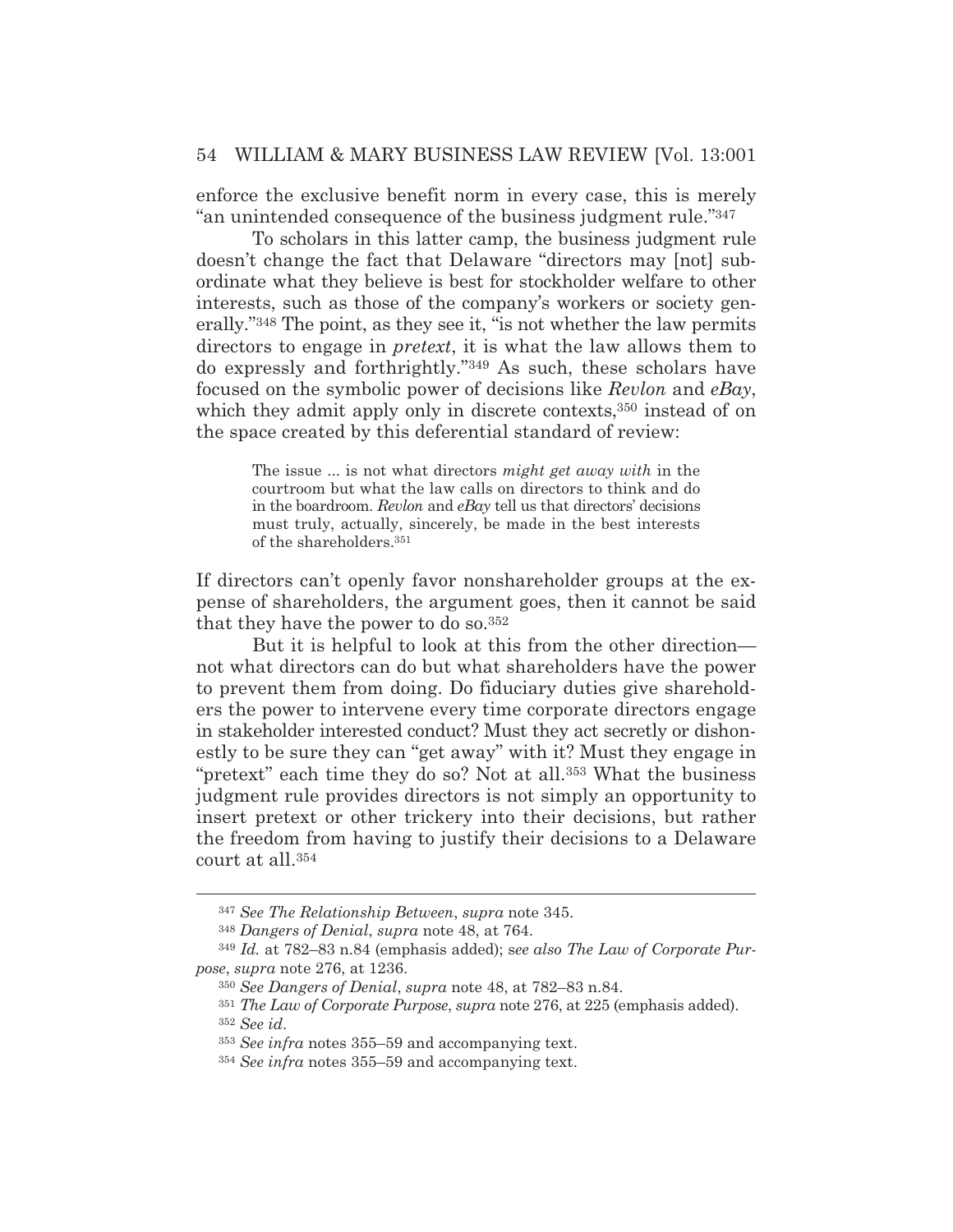For example, when Google Inc., a Delaware corporation, went public, its directors could and did acknowledge their "duty as fiduciaries for [their] shareholders" while nonetheless committing to fulfill their "responsibilities to [their] shareholders, employees, customers and business partners."355 While these latter responsibilities are not of a fiduciary nature, of course, they allow Google to provide "many unusual benefits to [its] employees" and openly declare its intentions "to add benefits over time rather than pare them down."356 It is not that these examples are violations of the duty of loyalty, but precisely the opposite: Google shareholders were powerless to stop them.<sup>357</sup> No doubt the Google directors received plenty of legal advice on what to say and what not to.358 But, in the end, did they need to be secretive about these actions, or to play them down in any way? Did they open themselves up to liability from shareholder suits trying to take them to task for ignoring their interests? Did they ever get called in front of a judge to present evidence that these benefits would ultimately redound to shareholders? None of the above.359

 Of course, corporate directors regularly do attempt to draw the connection between benefits they provide to nonshareholders and increased shareholder value.360 Sometimes they explain the connection in detail, and other times they simply state in the most general terms, as the Google directors did at their IPO, that they were "careful to consider the long-term advantages to the company of these benefits."361 But do they ever have to convince anyone that these long-term advantages are worth it for shareholders? No, and here is why.362

 Recall that, when directors are not self-interested or grossly negligent, a court reviewing their decision will ask only whether their decision was made with a good faith belief that it would

<sup>355</sup> *See* Larry Page & Sergey Brin, *2004 Founders' IPO Letter: "An Owner's Manual" for Google's Shareholders*, GOOGLE, https://abc.xyz/investor/founders -letters/2004/ipo-letter.html [https://perma.cc/W4P8-THML].

<sup>356</sup> *Id.*

<sup>357</sup> *See Business Judgment Rule*, *supra* note 38, at 87.

<sup>358</sup> *See* Page & Brin, *supra* note 355.

<sup>359</sup> *See The Relationship Between*, *supra* note 345.

<sup>360</sup> *See* Page & Brin, *supra* note 355 (explaining how benefits to nonshareholders will benefit shareholders).

<sup>361</sup> *Id.*

<sup>362</sup> *See infra* notes 363–74 and accompanying text.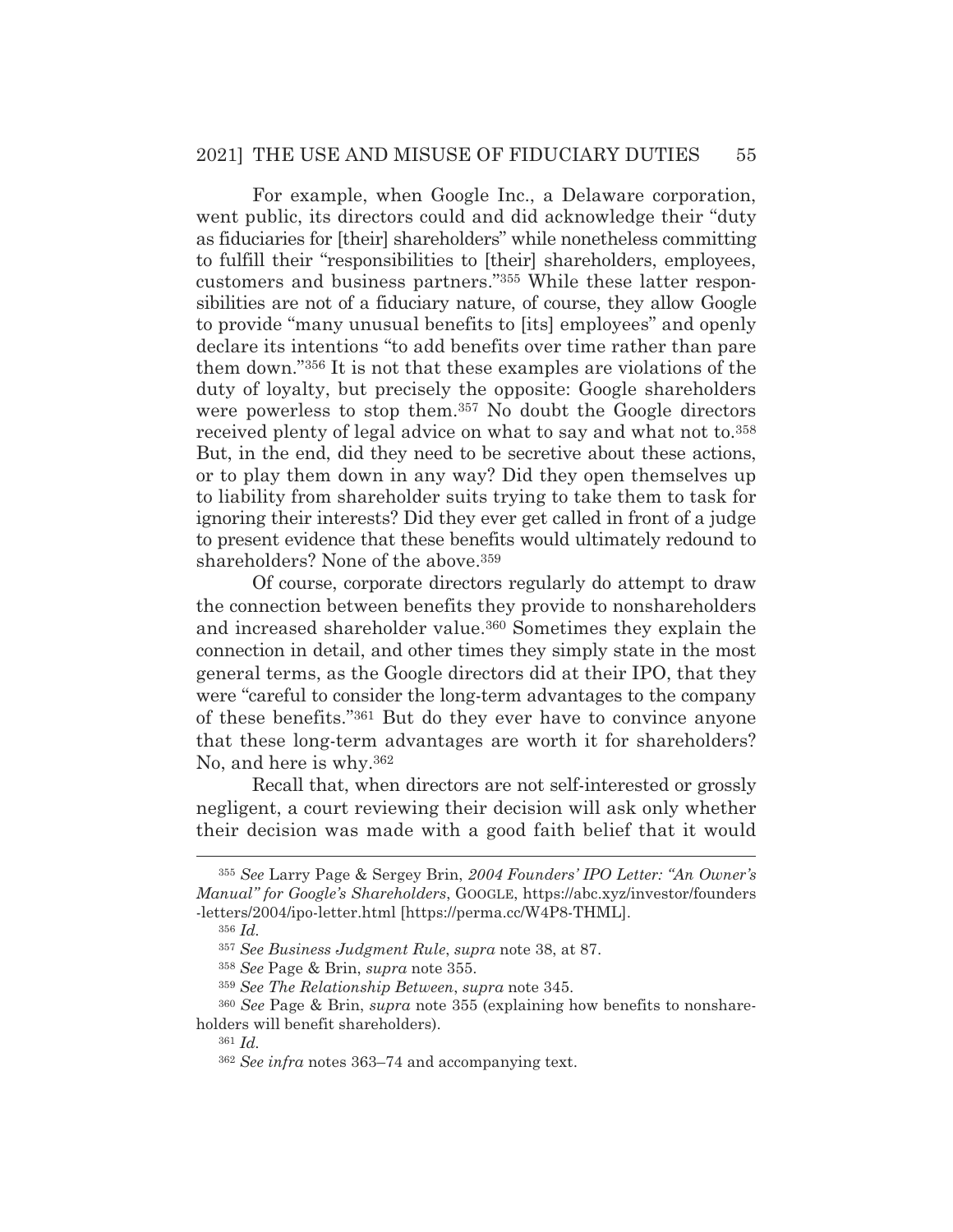advance the best interest of the corporation and its shareholders.363 Then, for example, consider specifically the "unusual" employee benefits Google offers.364 The tech company is known for such above-market employee perks like free gourmet meals and snacks, free rides to work, professional massages at the office, and generous parental leave and life insurance benefits.365 Given that these benefits are above and beyond what any employees could claim is contractually owed to them, Google shareholders might consider them an improper use of the corporation's resources—after all, directors' fiduciary duties require them to use those resources for the benefit of shareholders alone.366 But even though Google directors did not defend themselves (and did not have to), a defense of their actions is readily forthcoming: Such employee benefits allow Google to attract and retain the highest quality employees, to improve morale, and to increase productivity—benefits that ultimately redound to shareholders in the form of increased profits.<sup>367</sup>

 Similar arguments can be made about any benefit offered to other nonshareholder constituencies.368 Benefits to customers, like discounts and warranties, can be expected to increase sales (and thus profits), an obvious benefit to shareholders.369 Playing nice with creditors will likely decrease the cost and increase the availability of the corporation's debt capital, adding further to the corporation's bottom line.370 Even benefits provided to less concrete constituencies—like the environment or various charitable or social causes—contribute to a corporation's brand in ways that can be expected to improve that corporation's standing in the marketplace, which again comes right back to the shareholders.371

 In short, for virtually any conceivable action that corporate directors take for the benefit of a nonshareholder constituency,

<sup>363</sup> *See supra* Section III.A.

<sup>364</sup> *See* Page & Brin, *supra* note 355.

<sup>365</sup> Jillian D'Onfro & Lucy England, *An Inside Look at Google's Best Employee Perks*, INC. (Sep. 21, 2015), https://www.inc.com/business-insider/best-google -benefits.html [https://perma.cc/ZRX2-V5M5].

<sup>366</sup> *See In Defense of the Shareholder*, *supra* note 10, at 1424.

<sup>367</sup> *See* Page & Brin, *supra* note 355.

<sup>368</sup> *See infra* note 385 and accompanying text.

<sup>369</sup> *See infra* note 385 and accompanying text.

<sup>370</sup> *See infra* note 385 and accompanying text.

<sup>371</sup> *See infra* note 385 and accompanying text.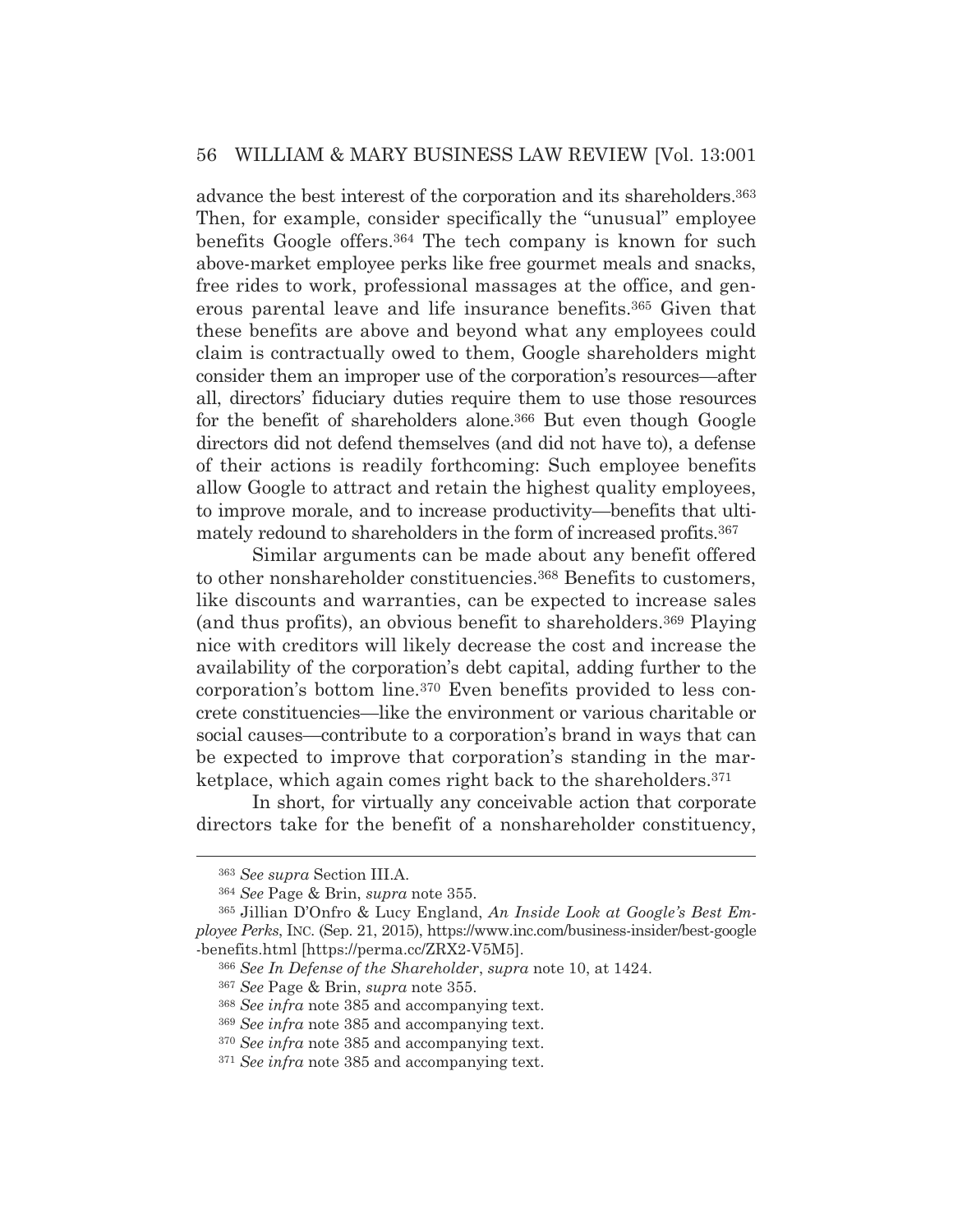there is an abundance of explanations for how such action ultimately redounds to the benefit of shareholders and thereby fulfills directors' fiduciary duties.372 Given that this Article's thesis is descriptive in nature, it does not attempt to defend this normative argument here. For now, it is sufficient simply to demonstrate that under current Delaware law, this deference virtually eliminates shareholders' ability to prevent directors' apparent stakeholder interested conduct by suing for breaches of fiduciary duty.373 Or, looking at it from the perspective of directors, their fiduciary duties to shareholders do virtually nothing to restrict their freedom to act according to social or moral concerns even when these concerns are apparently entirely unrelated to their businesses.374

 A few more examples will help illustrate this point. A Delaware corporation like Delta Airlines can rescind travel discounts to members of the National Rifle Association in the wake of a school shooting.375 Another Delaware corporation, Citigroup, can respond to the same by setting restrictions on the sale of firearms by business partners.376 Yet another Delaware corporation, Walmart, can close its stores for a day "to conduct anti-bias training" for all of its employees.377 In each example, shareholders could

375 Ed Bastian, *Delta and the School Safety Debate*, DELTA (March 2, 2018), https://news.delta.com/ed-bastian-memo-delta-and-school-safety-debate [https:// perma.cc/74SQ-5PK4] ("Our decision was not made for economic gain and our values are not for sale.").

376 Tiffany Hsu, *Citigroup Sets Restrictions on Gun Sales by Business Partners*, N.Y. TIMES (March 22, 2018), https://www.nytimes.com/2018/03/22/busi ness/citigroup-gun-control-policy.html [https://perma.cc/MWZ8-FSMH].

377 Rachel Abrams, *Starbucks Closes 8,000 U.S. Stores for Racial Bias Training After Arrests*, N.Y. TIMES (April 17, 2018), https://www.nytimes.com/2018 /04/17/business/starbucks-arrests-racial-bias.html [https://perma.cc/JB2M-VYC7]; *see also* Kevin Johnson, *Starbucks CEO: Reprehensible Outcome in Philadelphia Incident*, STARBUCKS (April 14, 2018), https://news.starbucks.com/views/star

<sup>372</sup> *See infra* note 385 and accompanying text.

<sup>373</sup> *See infra* note 374 and accompanying text.

<sup>374</sup> *See, e.g.*, Samuel Hammond, *Elizabeth Warren's Corporate Catastrophe*, NAT. REV., Aug. 20, 2018, http://www.nationalreview.com/2018/08/elizabeth warren-accountable-capitalism-act-terrible-idea/ [https://perma.cc/Y9N7-863V] (stating that: "[i]n practice, corporate boards don't have a fiduciary duty to do much of anything in particular, outside of the standard prescriptions of common law. As an acquaintance who's spent decades working in large, publicly traded companies put it to me, "I often don't know what *does* motivate corporate decisions, but I can assure you it's not that.").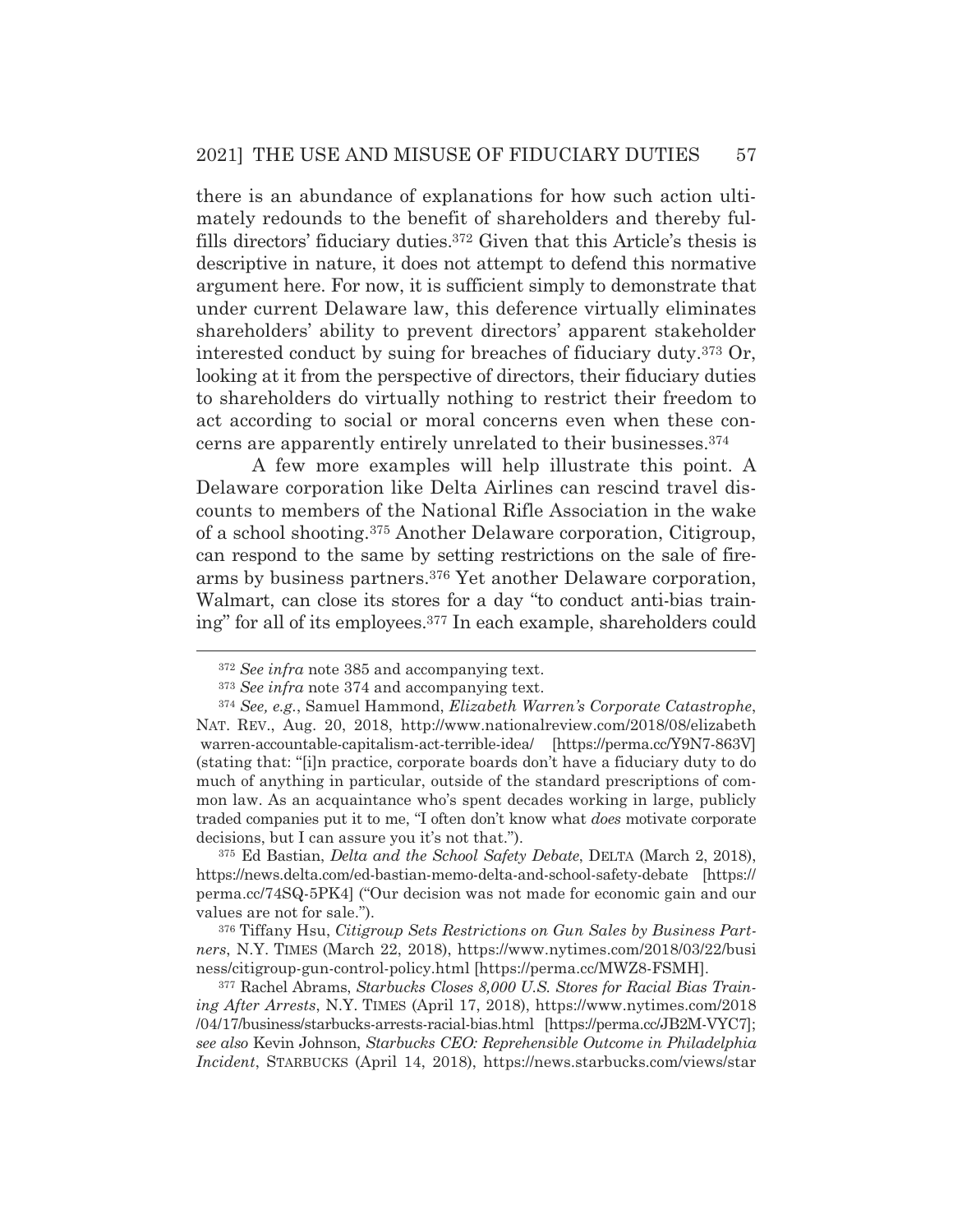object on the grounds that the action harms shareholders by devoting corporate resources to another group, such as the victims of gun violence or improper bias, thereby reducing their profits.378 And the directors might respond to such objections by explaining how the actions benefit shareholders, given that they can be expected to increase sales or goodwill or avoid future liability.379 It is simply too easy for directors to—honestly and sincerely—believe that their actions, even when apparently done for the benefit of other constituencies, will benefit the interests of shareholders in the long run.380

 The point is not that one of these arguments is right and the other is wrong but, to put it bluntly, that Delaware courts do not care.381 So long as they are plausible, and they almost always are, the business judgment rule applies.382 And the protections of the rule are so powerful that the Delta CEO, for example, could forego pretext entirely and instead proclaim that "[o]ur decision was not made for economic gain and our values are not for sale"<sup>383</sup> of course, it is entirely possible that this statement was itself made for economic gain, but the point is he will never have to prove it.384 Instead, Delaware courts treat "the interests of the shareholders as a class ... as congruent with those of the corporation in the long run," which means they presume that shareholders' interests are served by any corporate decision that could rationally be expected to benefit the enterprise as a whole.385 This presumption expressly authorizes directors to act in ways that negatively affect the short-term interests of any given constituency (shareholder or otherwise) in pursuit of other longterm objectives.386 In this way, nonshareholder constituencies

<sup>380</sup> *See id.*

<sup>382</sup> *See id.* 

<sup>383</sup> *See* Bastian, *supra* note 375.

<sup>384</sup> *See Brehm*, 746 A.2d at 252.

385 TW Servs., Inc. v. SWT Acquisition Corp., No. 10298, 1989 WL 20290, at \*7 (Del. Ch. Mar. 2, 1989).

bucks-ceo-reprehensible-outcome-in-philadelphia-incident [https://perma.cc/U4 27-Q4HL].

<sup>378</sup> *See In Defense of the Shareholder*, *supra* note 10, at 1424.

<sup>379</sup> *See* Guth v. Loft, Inc., 5 A.2d 503, 510 (Del. 1939).

<sup>381</sup> *See* Brehm v. Eisner, 746 A.2d 244, 264 (Del. 2000).

<sup>386</sup> *Id.* (noting that: "directors, in managing the business and affairs of the corporation, may find it prudent (and are authorized) to make decisions that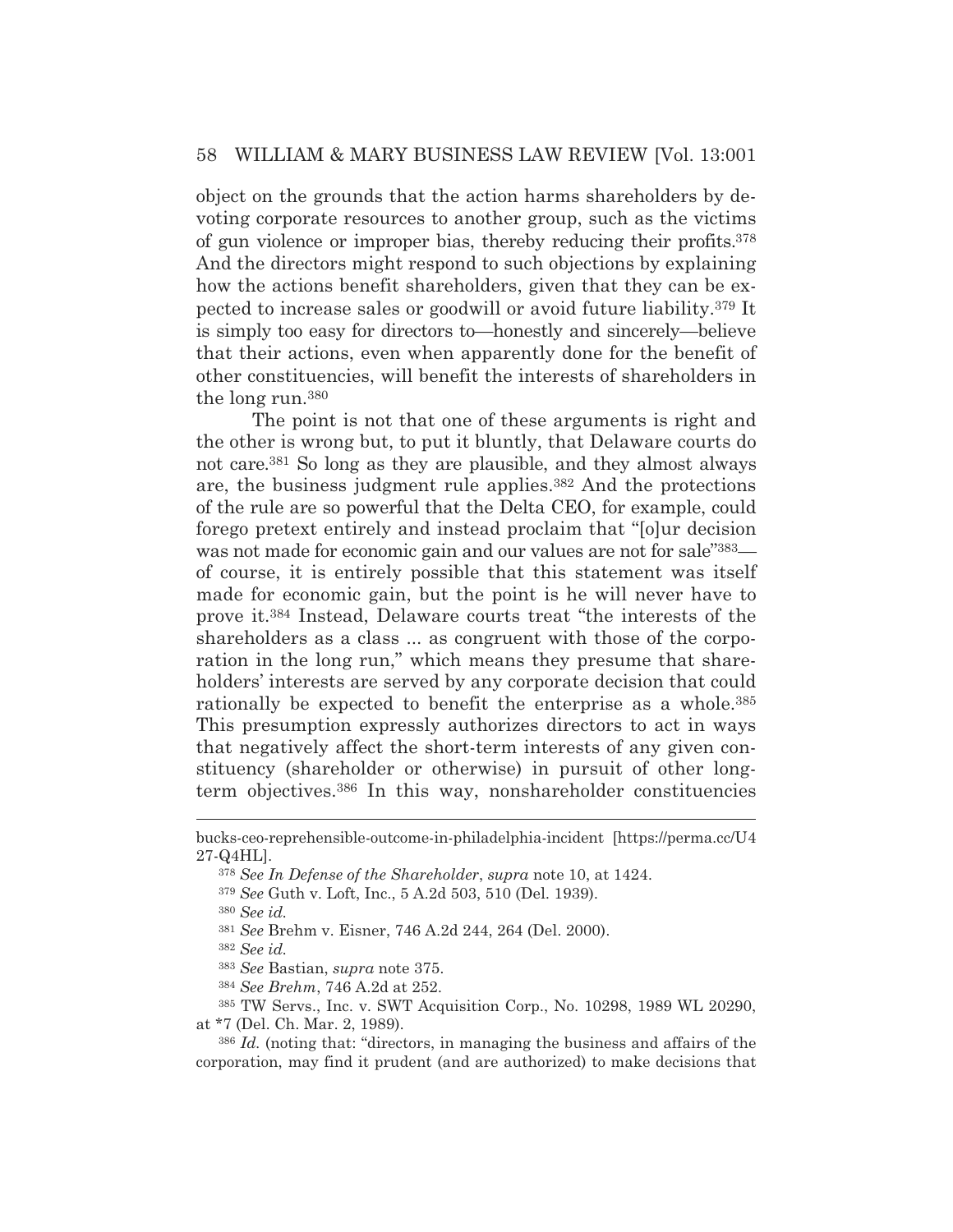regularly benefit from director decisions without any insincerity or dishonesty involved, and shareholders have no power to haul directors into Delaware courts to stop them.387

 To be clear, this is not to suggest that under current Delaware law, nonshareholders have nothing to complain about because they are already getting plenty of benefits from directors. What pro-stakeholder theorists want is not simply for nonshareholder groups to receive incidental benefits when they happen to coincide with shareholder value, but instead the legal right to demand such benefits even when they do not.388 That is why this Article's argument begins with the premise of nonshareholders' dissatisfaction, and proceeds to evaluate the potential that an extension of fiduciary duties might have to address and correct that dissatisfaction.389 But, the next Section explains, fiduciary duties will not provide the solution they are looking for.<sup>390</sup>

 In sum, even though shareholders are owed fiduciary duties by corporate directors, these duties do not empower shareholders to protect themselves from corporate decisions they believe unfairly favor nonshareholder constituencies.<sup>391</sup> Because the heightened standards of review in Delaware are triggered only by violations of disinterestedness and infrequent ownership control issues,392 directors who engage in stakeholder interested

<sup>387</sup> *See* eBay Domestic Holdings, Inc. v. Newmark, 16 A.3d 1, 33 (Del. Ch. 2010) ("When director decisions are reviewed under the business judgment rule, this Court will not question rational judgments about how promoting non-stockholder interests—be it through making a charitable contribution, paying employees higher salaries and benefits, or more general norms like promoting a particular corporate culture—ultimately promote stockholder value. Under the *Unocal* standard, however, the directors must act within the range of reasonableness.").

<sup>388</sup> *See* Kent Greenfield, *Defending Stakeholder Governance*, 58 CASE W. RES. L. REV. 1043, 1044 (2008) (explaining stakeholder governance).

are expected to promote corporate (and shareholder) long run interests, even if short run share value can be expected to be negatively affected, and thus directors in pursuit of long run corporate (and shareholder) value may be sensitive to the claims of other "corporate constituencies" (citations omitted)). *See also id.* at n.6 (noting that "[t]he list of such endeavors might touch upon every aspect of running the business: research and product development; personnel training and compensation; charitable and community financial support" (citations omitted)).

<sup>389</sup> *See supra* text accompanying note 7.

<sup>390</sup> *See infra* Section IV.B.

<sup>391</sup> *See supra* text accompanying note 157.

<sup>392</sup> *See* Reis v. Hazelett Strip-Casting Corp*.*, 28 A.3d 442, 457 (2011).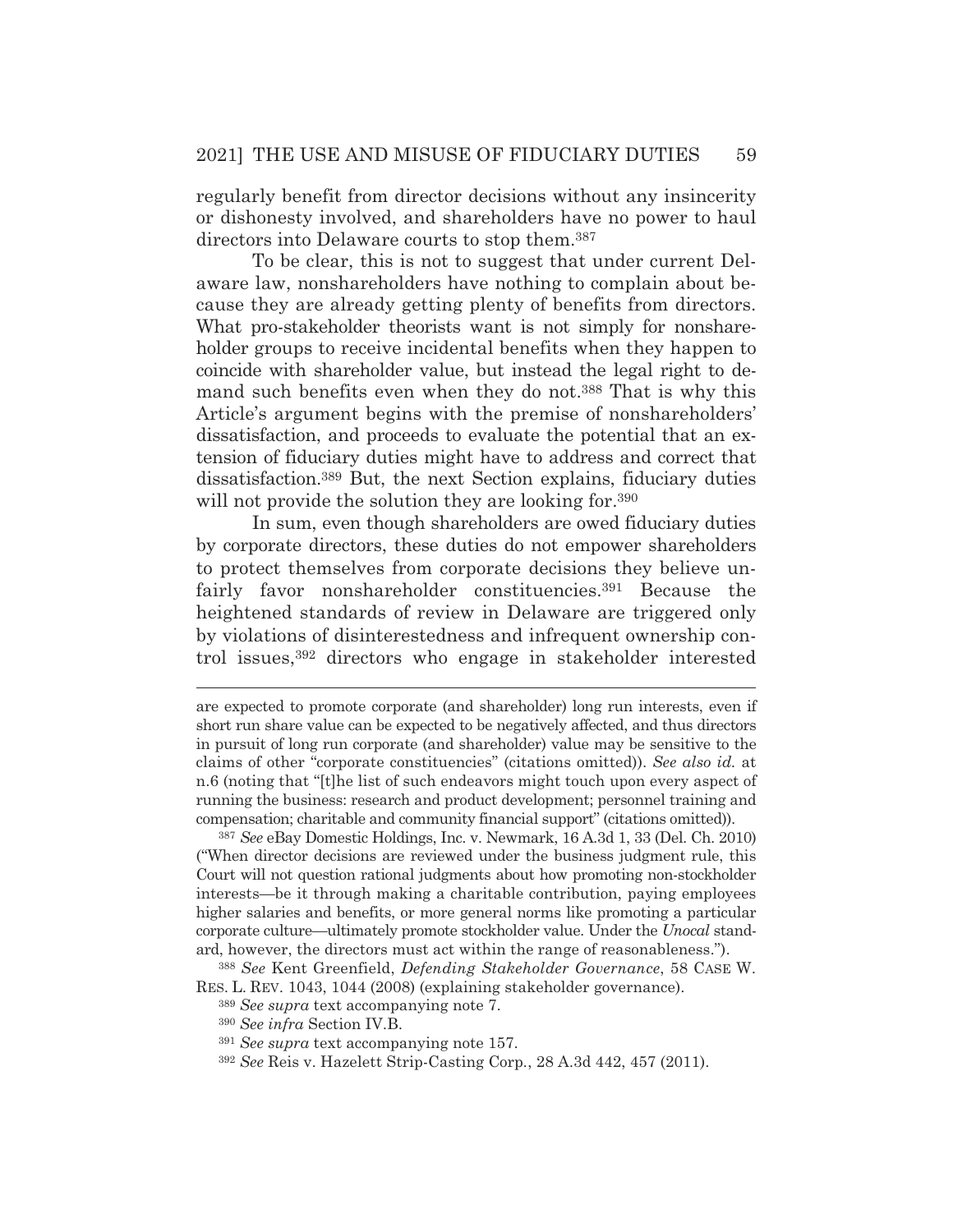conduct are almost always protected by the business judgment rule—even though such conduct technically violates the duty of loyalty.393 The result is that directors have nearly complete freedom to provide benefits to nonshareholder constituencies like employees, customers, creditors, the environment, etc.—and they are free to do so openly, honestly, and sincerely.394

 If fiduciary duties do so little to empower shareholders to guard their interests over the interests of all other constituencies, though, is there any reason to believe that nonshareholder constituencies could adequately protect themselves from similarly unfavorable conduct simply by being owed fiduciary duties?

#### *B. Fiduciary Protection for Nonshareholders*

 In recent decades, several scholars have argued that directors should owe fiduciary duties to nonshareholder constituencies, with the goal of empowering them to protect themselves from corporate actions that favor other corporate constituencies at their expense.395 Proposals have sought fiduciary protection for groups as diverse as employees, customers, communities, creditors, and the environment; and, in most cases, the basic idea is that under current law directors are too beholden to shareholders, and that this ought to change.396 For the sake of simplicity, this discussion focuses on the argument to extend corporate fiduciary duties to employees, which recent proposals have argued would protect them from unfavorable corporate conduct like "opportunistic firings"397 or "exploitation."398 However, the argument advanced in this Section applies to other nonshareholder constituencies as well.

<sup>393</sup> *See id.*; *supra* Section II.B.

<sup>394</sup> *See supra* text accompanying notes 207–08.

<sup>395</sup> *See supra* text accompanying note 7; *supra* Section I.B.

<sup>396</sup> *See supra* text accompanying notes 20–33.

<sup>397</sup> *See* Bodie, *supra* note 2, at 867.

<sup>398</sup> O'Connor, *supra* note 124, at 965; *see also The Public Choice Problem*, *supra* note 17, at 1237 ("Under a stakeholderist corporate governance regime, directors are restrained by the golden yoke of fiduciary obligation from engaging in the kind of *exploitation* of nonshareholders that is impelled by the current system" (emphasis added)).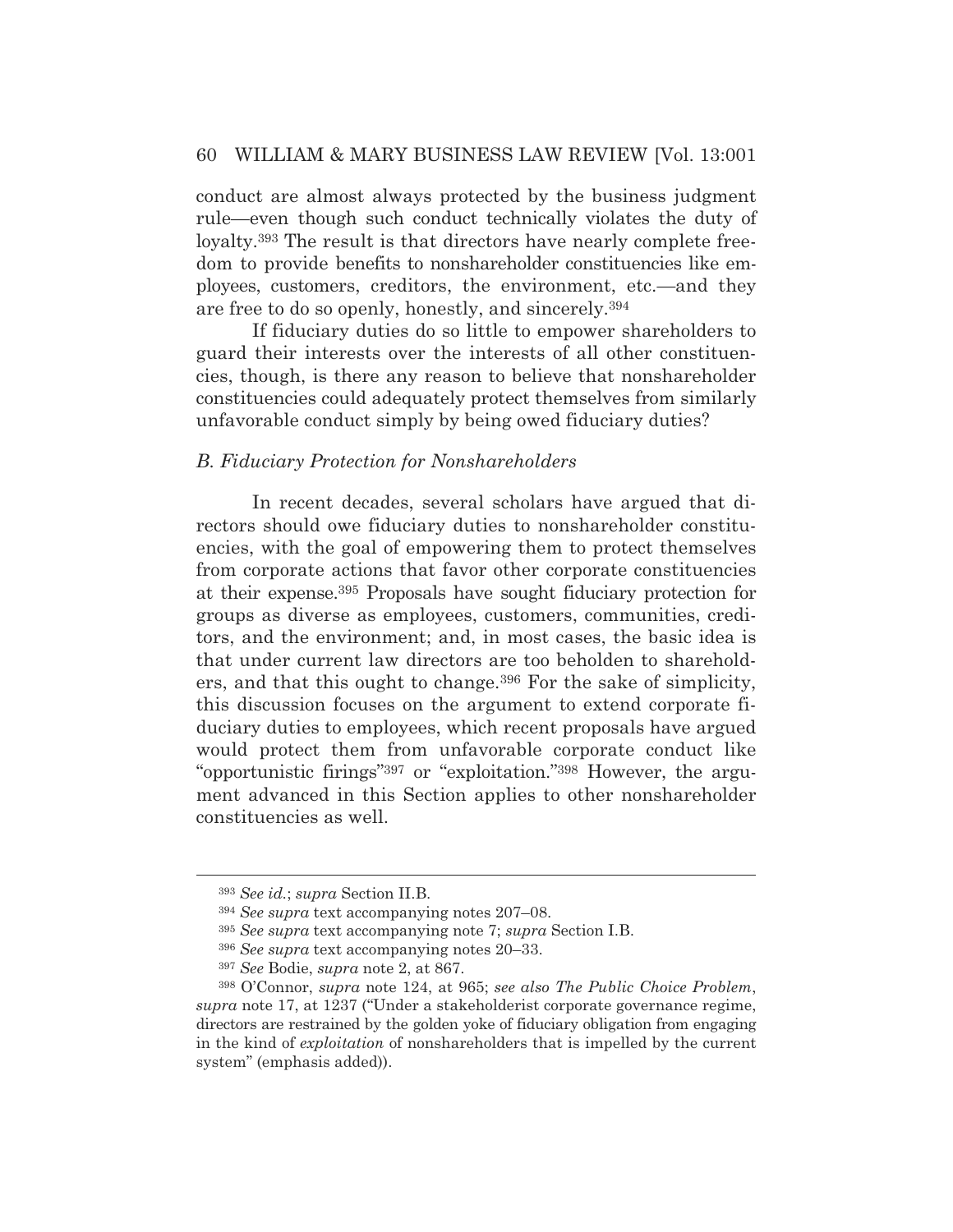Some proposals for extensions of corporate fiduciary duties to employees have argued for substantive protections (i.e., employees are protected against certain corporate actions or results), while others have been limited to procedural protections (i.e., employees are owed special consideration, without any particular prescribed outcome).399 Despite the differences between them, both types of proposals imagine a scenario in which employees are entitled to sue directors (or the corporation) to protect themselves from corporate decisions that do not go their way.400 As explained above, however, even under current Delaware law—where directors owe fiduciary duties exclusively to shareholders—shareholders have almost no power to block corporate decisions they find unfavorable, due to Delaware's deferential standards of review.401 As such, this Part argues that changing the law by extending directors' fiduciary duties to employees, without also changing the standard of review, will not empower employees to protect themselves against corporate decisions they believe unfairly benefit other constituencies at their expense.402

 Of course, it is completely possible to argue that the standard of review for claims of directors' fiduciary violations should be changed as well.403 But it is worth noting that proposals for fiduciary duties to employees do not actually make this argument, and instead largely presume that there would be a congruence between the standard of conduct governing directors and the standard of review by which courts would evaluate them.404 Further, while it is outside the scope of this Article's descriptive argument, changing Delaware's standard of review to align perfectly the standard of conduct with the standard of review would not be a minor or inconsequential change.405 Instead, it would disturb the fundamental principle in corporate law of directors' authority to manage the business and affairs of the corporation by allowing courts to intervene on nearly every corporate decision regardless of its impact

<sup>399</sup> *See* Lehr, *supra* note 31, at 131.

<sup>400</sup> *See id.* at 117.

<sup>401</sup> *See* Reis v. Hazelett Strip-Casting Corp*.*, 28 A.3d 442, 457 (2011).

<sup>402</sup> *See supra* notes 416–17 and accompanying text.

<sup>403</sup> *See Reis*, 28 A.3d at 457.

<sup>404</sup> *See* Lehr, *supra* note 31, at 133.

<sup>405</sup> *See supra* Section III.A.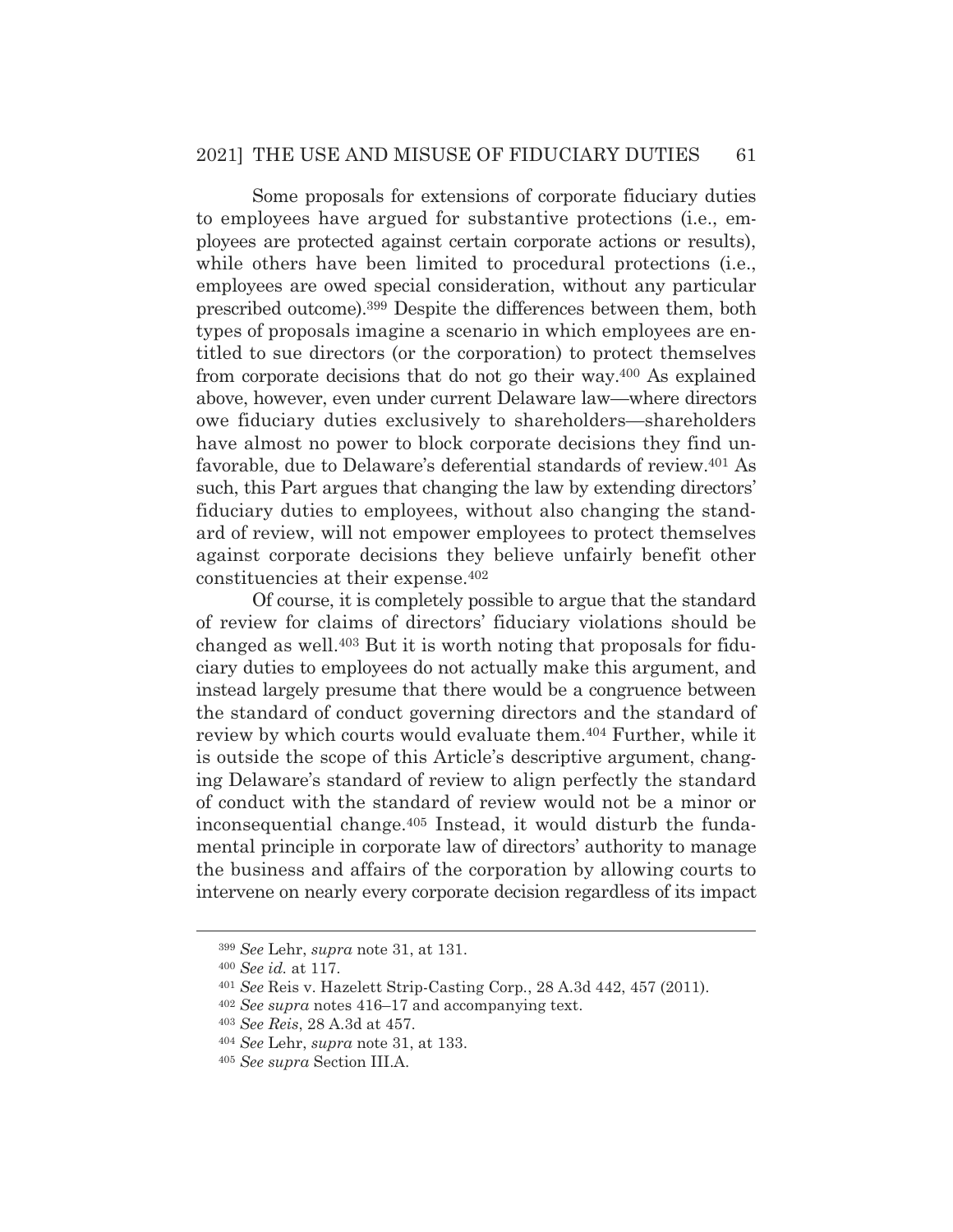or magnitude.406 And this conclusion—that there are convincing reasons to hold constant Delaware's standards of review—reinforces the argument of this Article that extending directors' fiduciary duties to nonshareholders would not provide them with meaningful protection.407

 On the assumption, then, that all other rules of corporate law would remain unchanged, let's evaluate the idea of corporate directors owing fiduciary duties to employees. Begin with a paradigmatic example: a Delaware corporation debating whether to outsource a significant portion of its production overseas, which would result in the closure of its domestic production facility and the layoff of thousands of American workers. This is exactly the kind of corporate action that pro-stakeholder scholars care about: instances where corporate directors move corporate resources away from employees (in the form of lost wages and benefits) and their local community (in the form of decreased investment and development) to shareholders (in the form of increased profits).408 And it is because constituencies like employees are especially vulnerable to such actions, the argument goes, that they should be owed fiduciary duties by directors so that they can protect themselves.409

 Accordingly, some scholars have proposed fiduciary duties to employees that include rather robust substantive protections, such as the ability to sue directors (or the corporation) to prevent corporate decisions that are "opportunistic" or "exploitative."410 As the argument goes, employees have made firm-specific investments in the corporation—having spent time developing knowledge of its products, processes, and people—that are not directly transferrable to other companies and thus will not produce the bargained-for payoff unless they are able to continue their work for this same corporation.411 Laying them off before those firm-specific

<sup>408</sup> *See* Bodie, *supra* note 2, at 867.

<sup>409</sup> *See id.*

<sup>406</sup> *See supra* Section III.A; *see also Business Judgment Rule*, *supra* note 38, at 85 (arguing in defense of the business judgment rule that "that corporate decision-making efficiency can be ensured only by preventing the board's decisionmaking authority from being trumped by courts under the guise of judicial review.")

<sup>407</sup> *See supra* notes 56–57 and accompanying text.

<sup>410</sup> *See supra* notes 430–31 and accompanying text. 411 *See* Lynn A. Stout, *The Toxic Side Effects of Shareholder Primacy*, 161 U. PA. L. REV. 2003, 2017 (2013) (indicating the negative effects of short-term shareholders on employees and other stakeholders).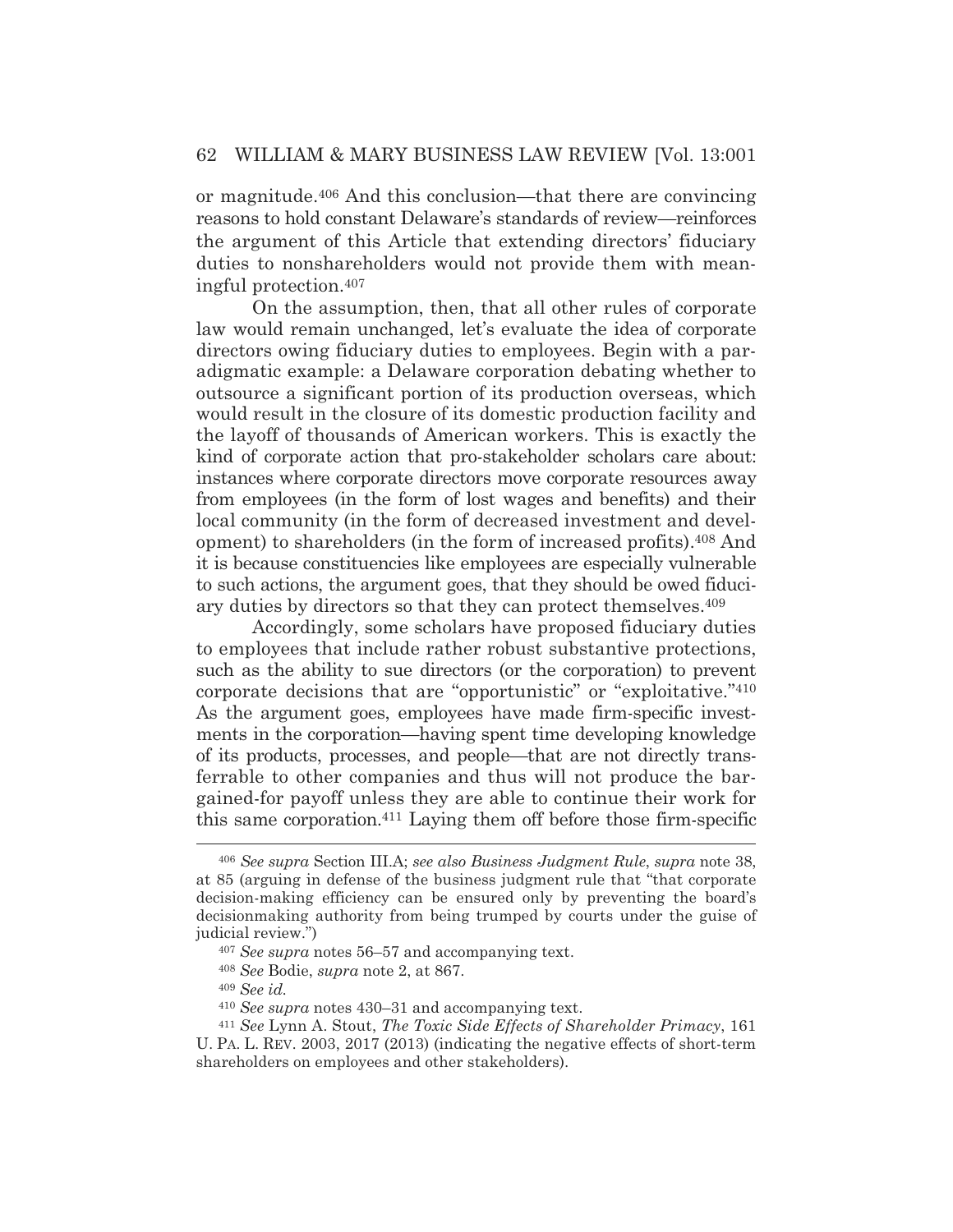investments bear fruit thus constitutes a kind of exploitation or unfair opportunism, as it allows the corporation to accept those advantages without paying anything in exchange—all for the benefit of shareholders.412 If directors owed employees fiduciary duties, the argument goes, employees would be able to sue directors for breaching such duties and therefore block such conduct.413

 But how would this lawsuit play out? Assuming it did not die at the demand stage and employees were actually able to plead their case before a judge on the Delaware Court of Chancery, how would that judge review their claims? Recall that Delaware's most exacting standard of review, entire fairness, applies only when a director stands on both sides of a transaction and is thus especially prone to choosing her own self-interest above those of the corporation and its employees414—but obviously such self-interest is not present here, where the decision was made for the corporation and its shareholders. And even Delaware's intermediate standard of review, enhanced scrutiny, is triggered only when directors implement defensive measures or decide to sell a controlling stake in the corporation—again, neither of which are present here.<sup>415</sup> What is left then, is the standard of review that is notoriously deferential to directors, the business judgment rule: The decision will not be overturned so long as it was the product of good faith business judgment.416 This means that unless the employee plaintiffs have some highly unusual, smoking gun–type evidence that shows the directors asleep at the switch or motivated by bad faith, the decision to outsource production will stand.417

 So even in a world where directors owe fiduciary duties to employees, with a standard of conduct requiring them to act in employees' best interests, employees would not be able to protect

<sup>412</sup> *See id.*

<sup>413</sup> *See* Lehr, *supra* note 31, at 106. 414 *See supra* Section III.C; Reis v. Hazelett Strip-Casting Corp., 28 A.3d 442, 459 (2011).

<sup>415</sup> Of course, one could imagine situations more relevant to employees that present the "omnipresent specter" of director self-interest and therefore merit judicial evaluation of the directors' action with enhanced scrutiny—such as directors setting the compensation arrangements at every level of the company, including their own—but, once again, the decision of where the company should source its production is surely not one of them. *Reis*, A.3d at 457.

<sup>416</sup> *See id.*

<sup>417</sup> *See id.*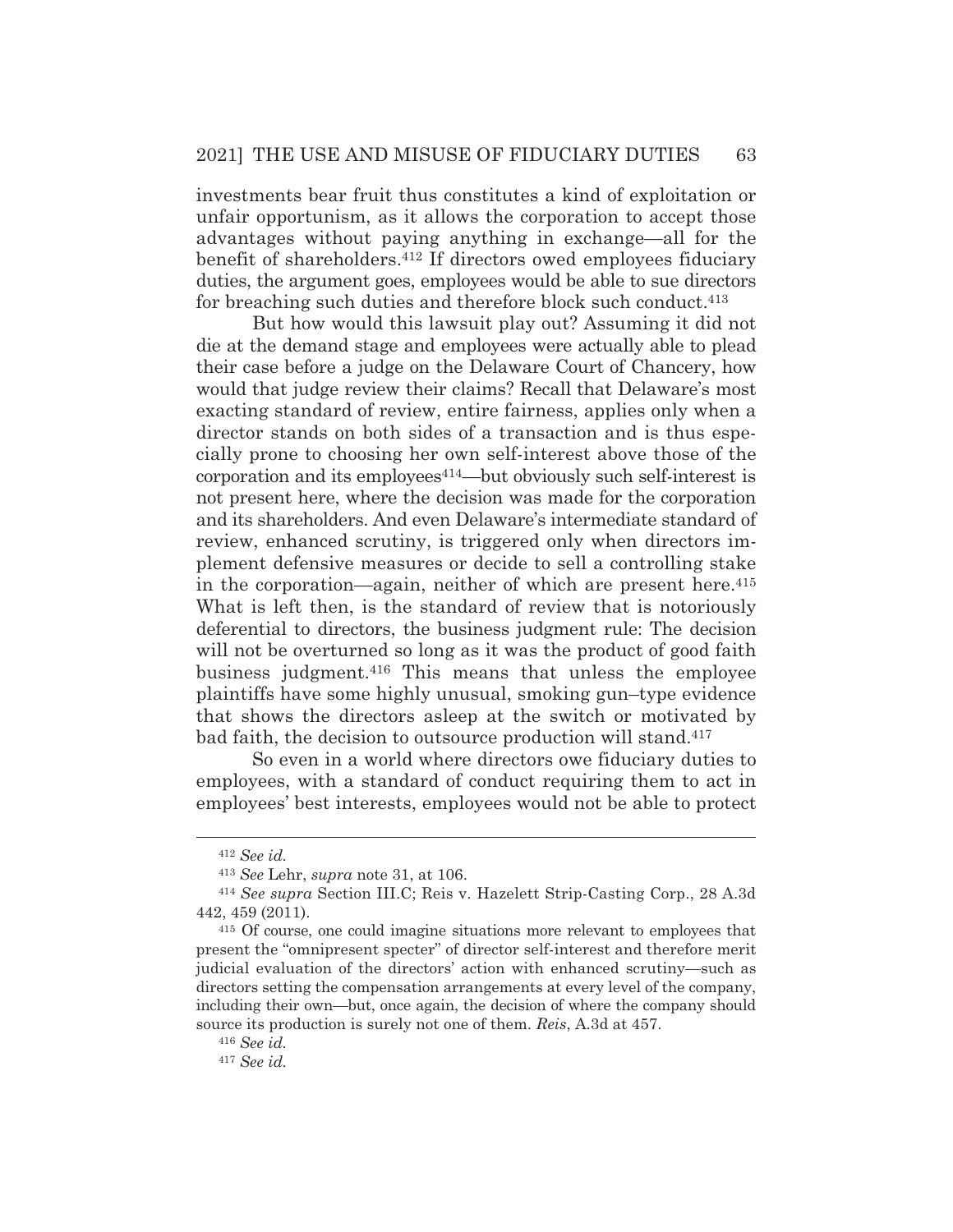themselves from directors' exploitative or opportunistic conduct because of the deferential standard of review.418 To be clear, recall shareholders lack the power to compel directors to make any particular decisions, such as the described outsourcing, even when a very strong case could be made that the decision would result in a definitive shareholder benefit.419 For both corporate constituencies, the result would be the same: directors retain nearly unimpeded authority over the business and affairs of the corporation.420

 Perhaps recognizing the deference Delaware has long afforded to directors, other advocates of multi-stakeholder governance have focused less on substantive norms and more on procedural or process oriented norms they believe will benefit employees.421 For example, Professor David Yosifon has argued:

To make directors fiduciaries of workers and consumers, then, would be to say that because contract is insufficient to protect consumer interests and because the backstop of government regulation is implausible under shareholder primacy, directors must consider it their duty to "work hard and honestly" not only to advance shareholder interests, but worker and consumer interests as well.422

 In other words, although Delaware law is "unrepentantly agnostic on substance," as Yosifon puts it, employees would benefit from the imposition of "procedural obligations on fiduciaries" that require anything "from reading reports, to hearing presentations, to engaging in discussion and debate. To require directors to attend as fiduciaries to the interests of workers and consumers at the level of firm governance would thus also provide workers and consumers with the benefits of the process obligation."423

 Although procedural obligations in the interests of employees and customers are not meaningless, the fiduciary duty of care in Delaware already imposes a standard of conduct on directors that largely comports with what Yosifon is suggesting.424

<sup>418</sup> *See id.*

<sup>419</sup> *See supra* notes 53–55 and accompanying text.

<sup>420</sup> *See supra* notes 55–56 and accompanying text. 421 *See The Public Choice Problem*, *supra* note 17, at 1236; Lehr, *supra* note 31, at 133–34. 422 *Id.* (quoting EASTERBROOK & FISCHEL, *supra* note 107, at 91).

<sup>423</sup> *The Public Choice Problem*, *supra* note 17, at 1236. 424 *See id.*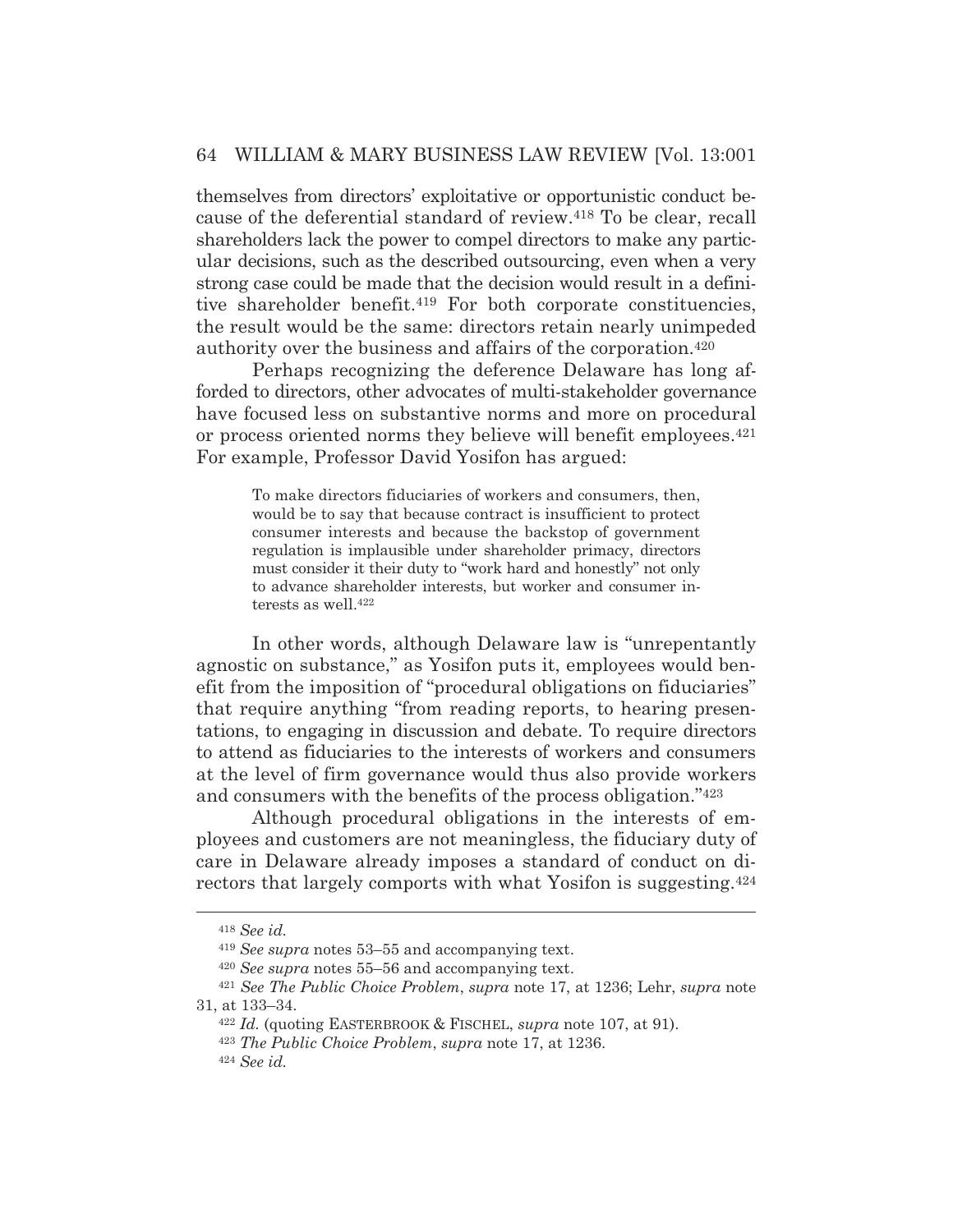As explained above, courts uphold the presumption of the business judgment rule only if a director has acted on an informed basis, which can be satisfied, as Professor Yosifon notes, by relying on reports of management and other advisors.425 And even if these reports are primarily oriented toward securing shareholder profits (as Professor Yosifon supposes), they undoubtedly also convey which operational decisions directors should make to pursue such profits, and as such, the shareholders will present the relevant tradeoffs to the directors for consideration.426

 Outsourcing is again a perfect example. The "informed basis" requirement under current Delaware law would require the director to know, at the very least, the total loss of personnel, if for no other reason than to calculate the savings in expenses and production costs.427 But, what is more, most directors (and managers) already see themselves as having significant responsibilities to stakeholders like employees and customers, even if these are not fiduciary in nature.428 Further, even the most cold-hearted capitalist would likely consider the reputational effects such action would have on the company and would thereby run through the "process obligations," if only to calculate potential blowback.<sup>429</sup> Thus, while directors may nonetheless proceed with outsourcing in the interests of shareholders, they would have no trouble satisfying their "process obligations" to employees before doing so, even under current law.430

 But even on the premise that director fiduciary duties to employees would significantly increase the amount of process employees receive from directors,431 how much protection would they

<sup>429</sup> *See The Public Choice Problem*, *supra* note 17, at 1236; Eisenberg, *supra* note 189, at 438, 442–44; KENT GREENFIELD, THE FAILURE OF CORPORATE LAW: FUNDAMENTAL FLAWS AND PROGRESSIVE POSSIBILITIES 162 (2006).

<sup>425</sup> *See id.* 

<sup>426</sup> *See id.*; *see* Eisenberg, *supra* note 189, at 438, 442–44.

<sup>427</sup> *See* Aronson v. Lewis, 473 A.2d 805, 812 (Del. 1984).

<sup>428</sup> *See Director Primacy*, *supra* note 56, at 576 ("The 2000 edition of Korn/Ferry International's director survey found that when making corporate decisions, directors most frequently ranked shareholder interests as their primary concern, although it also found that a substantial number of directors feel a responsibility towards stakeholders.").

<sup>430</sup> *See The Public Choice Problem*, *supra* note 17, at 1236; Eisenberg, *supra* note 189, at 438, 442–44; GREENFIELD, *supra* note 429, at 162.

<sup>431</sup> *See The Public Choice Problem*, *supra* note 17, at 1236.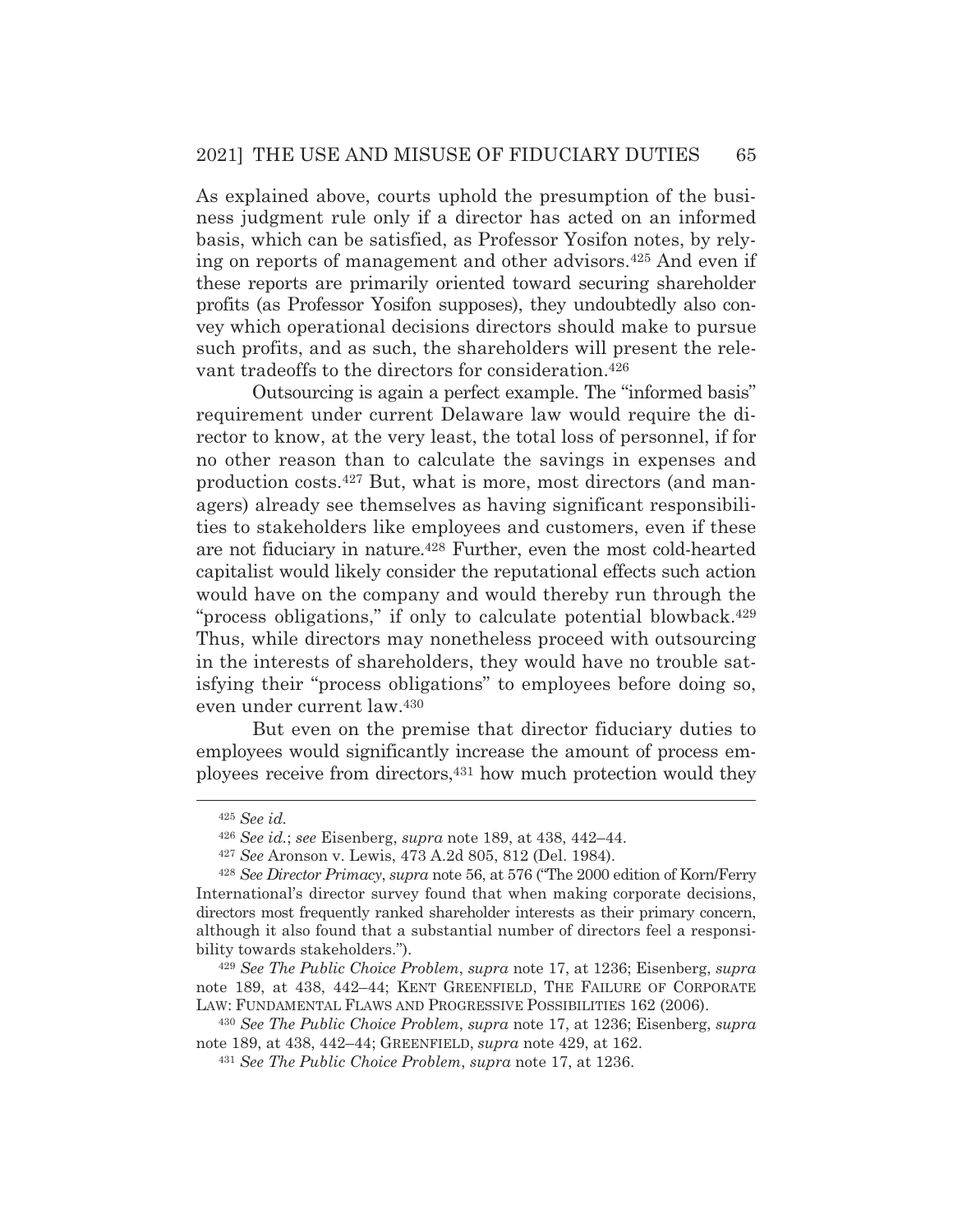ultimately add? For the sake of argument, let's just assume employees get these obligations for free (meaning they give nothing up in return for the benefits). As Yosifon puts it, if the issue ex ante is that executives and shareholders really do hold all the economic power relative to other constituencies like employees,432 would new process obligations to employees actually result in a meaningful number of companies foregoing the described outsourcing? More importantly, if a company like GM were to go ahead with the outsourcing anyway, what could employees do about it?

 Even if Yosifon's proposed standard of conduct—"work hard and honestly" to serve the interests of workers—was conterminous with the standard of review, the substance of the decision is by definition completely out of bounds from judicial review.433 That means directors could layoff large portions of their workforce so long as their decision was the product of hard and honest work maybe the reports and presentations seen by the directors projected that continuing domestic production would result in an even bigger layoff in five years—and courts would find that their fiduciary obligations to employees had been satisfied.434 In short, even if the employees gained the legal right to compel directors to work hard and honestly for them, it is highly unlikely this right would protect employees from the kind of "exploitative" or "opportunistic" conduct they are worried about.435

 To be clear, the point is not that increased process obligations would result in no improvements for employees whatsoever. It may contribute to further cooperation between management and workers by establishing cultures of "fairness" and "legitimacy" surrounding the firm's decision-making processes.<sup>436</sup> It may even result in more efficient relational contracts between them, to the

<sup>432</sup> *See id.* at 1236–37.

<sup>433</sup> *See id.*

<sup>434</sup> *See* Eisenberg, *supra* note 189, at 438, 442–44; *see, e.g.*, *supra* notes 355–57, 365–68 and accompanying text.

<sup>435</sup> *See* Eisenberg, *supra* note 189, at 438, 442–44; *see, e.g.*, *supra* notes 355–57, 365–68 and accompanying text.

<sup>436</sup> GREENFIELD, *supra* note 429, at 160–63. Indeed, Greenfield argues that what "really matters" is "procedural justice," such that the outcomes of such procedures—or "distributive justice"—are important mostly as a means to judge the procedures. *Id.* This Article agrees procedural fairness is important, but questions its superseding value when divorced from distributive concerns.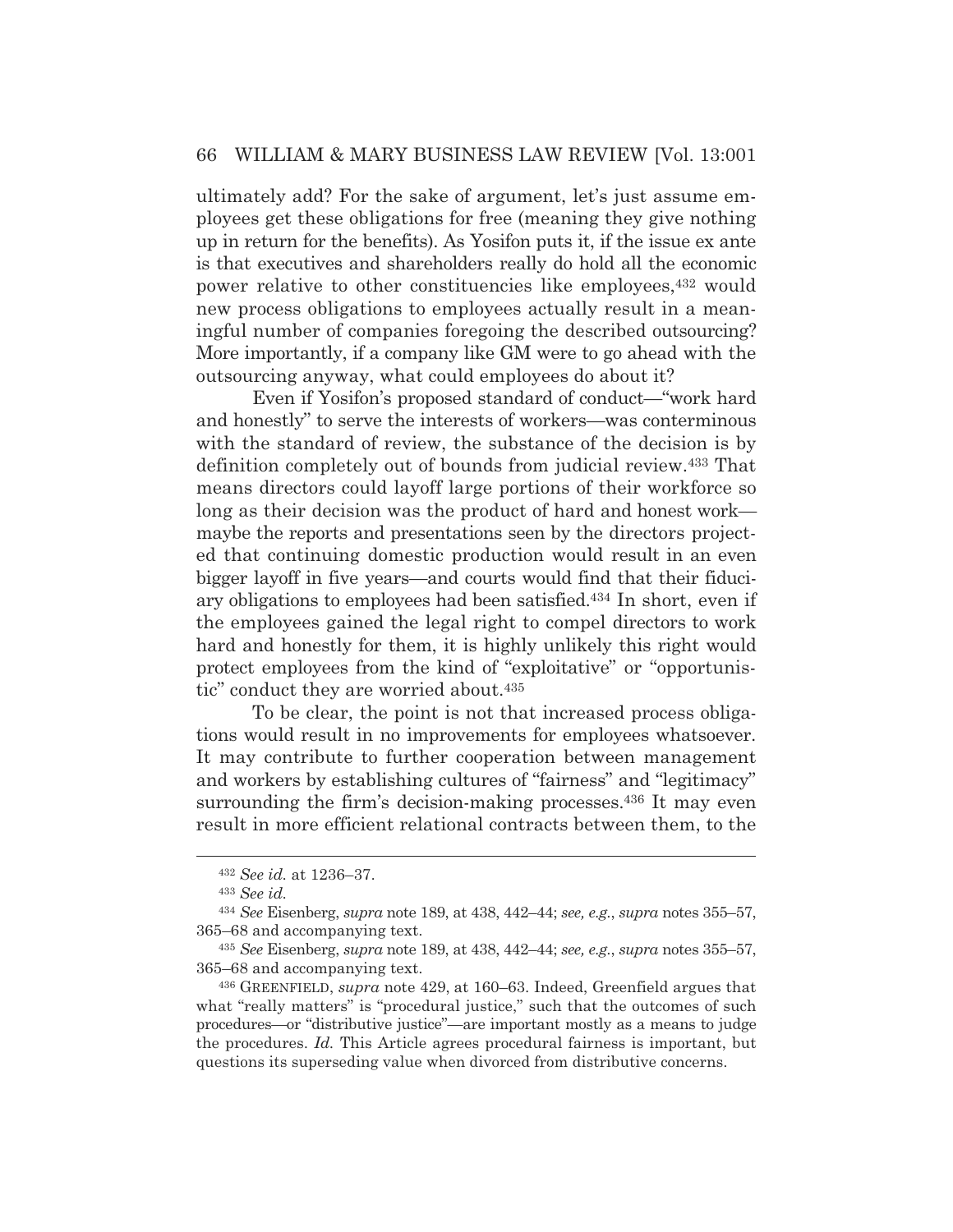benefit of all corporate constituents.437 But it is unwise to exaggerate these advantages.438 If the whole point of expanding the class of constituents to whom directors owe of a duty of loyalty is to address the disparity of bargaining power between management and employees, it will not be much help to employees if the only added tool in their toolkit is the right to force the directors through yet another loosely defined process.439 If the power disparity really is what Yosifon says it is, an added process obligation will barely slow directors (or shareholders) down.<sup>440</sup>

 Unsurprisingly, this result would be even further compounded by Delaware's deferential standards of review.441 If the directors made the decision to outsource in the absence of selfinterest, Delaware courts would not intervene so long as the decision was otherwise the product of informed business judgement—just as they would not under current law.442 The same is true for any other decision by directors not involving their own self-interest.443 Thus, in virtually every imaginable corporate scenario, a newly imposed standard of conduct requiring directors

<sup>439</sup> *See id.* 

<sup>437</sup> *Id.* at 166–70. Professor Greenfield bases his argument on "a growing body of scholarship ... that argues persuasively that relational, incomplete contracts are actually more efficient and socially optimal than contracts that are completely bargained and are full of terms and conditions." *Id.* at 167. However, he also acknowledges workers' contracts tend to be in the former category. *Id.* at 168. Thus, his account seems incomplete: more is needed to establish that the current level of trust between employer and employee—on which their incomplete contracts are currently supported—is not already the optimal level of trust for such relationships.

<sup>438</sup> *See, e.g.*, Macey, *supra* note 24, at 38.

<sup>440</sup> *See id.* It appears that this is what Professor Jonathan Macey means when he says, "[t]his is what it means to have unequal bargaining power. Employers unable (due to minimum wage laws or other constraints) to reduce workers' wages or benefits simply will hire fewer workers. Thus, it is not possible to sustain the argument that imposing fiduciary duties will help workers who lack bargaining power; any lack of bargaining power on the part of the workers simply will manifest itself in some other way, such as in the form of a reduction in wages." Id.; see also The Public Choice Problem, supra note 17, at 1236.<br><sup>441</sup> See Eisenberg, supra note 189, at 438, 442–44.<br><sup>442</sup> See supra Section IV.A; see also In re Caremark Intern. Inc. Derivative

Litigation, 698 A.2d 959, 967–68 (Del. Ch. 1996); Eisenberg, *supra* note 189, at 438, 442–44.

<sup>443</sup> *See* Eisenberg, *supra* note 189, at 438, 442–44.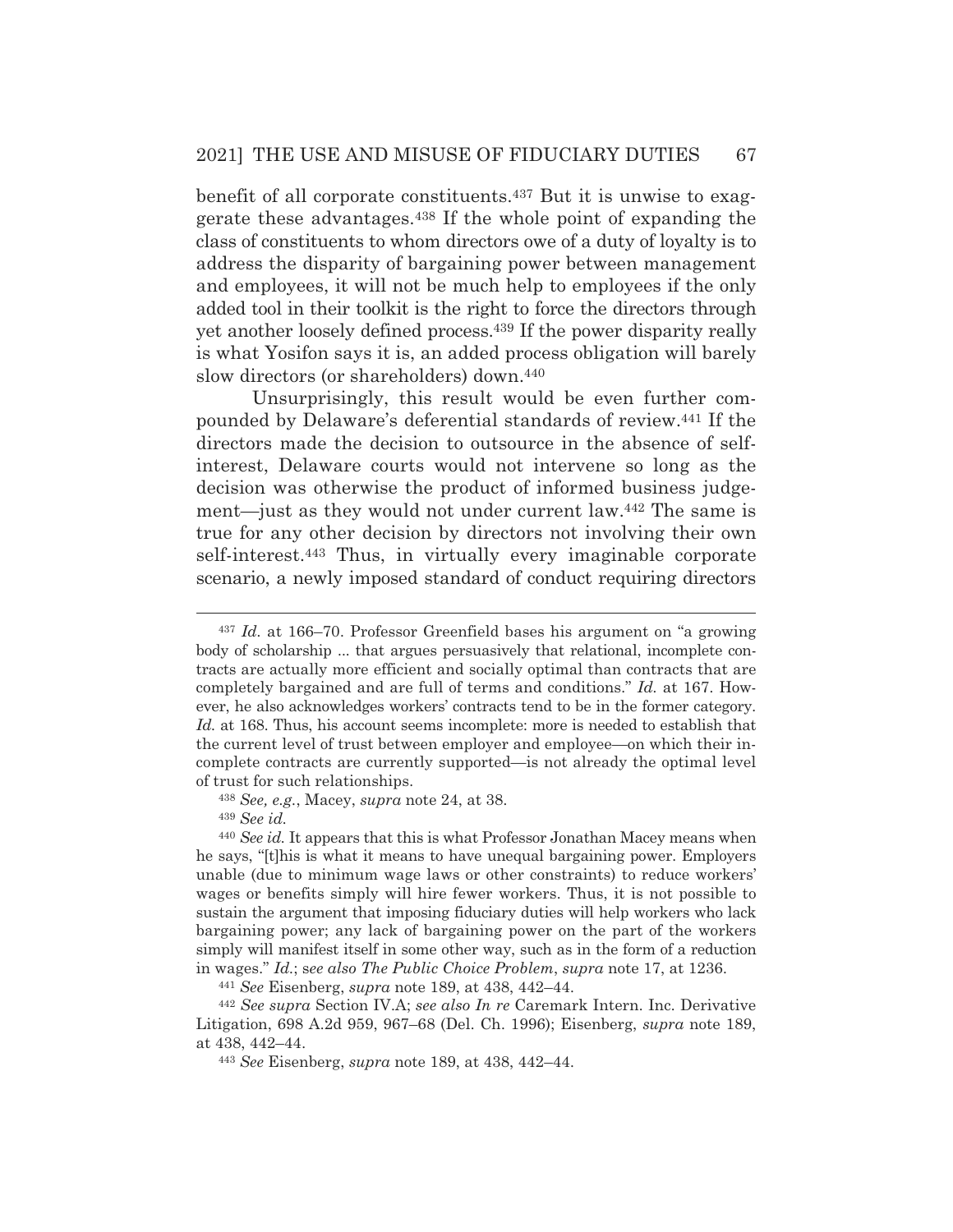to "work hard and honestly" for employees would provide nothing more than a negligible amount of additional protection for employees when there has not also been a change to the triggering conditions of Delaware's standards of review.444

 In sum, directors' fiduciary duties to employees, whether substantive or procedural in content, would have almost no meaningful impact on how employees are treated vis-à-vis the other constituencies of the corporation.445 Just as shareholders are powerless under current law to prevent corporate actions they believe unfairly favor employees at their expense, likewise would employees be powerless to prevent corporate actions in scenarios that they believe are reversed.<sup>446</sup> The same is true for creditors, customers, communities, the environment, et cetera—unless Delaware were to make major changes to its standard of review jurisprudence,  $447$ the extension of director fiduciary duties to these nonshareholder constituencies would do very little to address whatever vulnerability they may have to the corporation's pursuit of shareholder profit.448

 Finally, none of this is to say Delaware's standards of review make fiduciary duties entirely useless or obsolete.449 Recall both enhanced scrutiny and entire fairness serve important purposes depending on the context.450 No doubt if directors owed fiduciary duties to employees, customers, creditors, or the like, they would be empowered to hold directors accountable the same ways shareholders do under current law.451 What matters for the corporate social responsibility debate, however, is not whether directors can get away with serving themselves but whether they can get away with serving other constituencies in the normal course of business.452 And for that purpose, the use of fiduciary duties has a very limited potential.<sup>453</sup>

<sup>444</sup> *See The Public Choice Problem*, *supra* note 17, at 1236; Eisenberg, *supra* note 189, at 440–41.

<sup>445</sup> *See* Macey, *supra* note 24, at 38; Eisenberg, *supra* note 189, at 438, 442–44.

<sup>446</sup> *See* Eisenberg, *supra* note 189, at 438, 442–44.

<sup>447</sup> *See id.*; *supra* notes 356–58 and accompanying text.

<sup>448</sup> *See supra* notes 386–87, 434–35 and accompanying text.

<sup>449</sup> *See id.*

<sup>450</sup> *See supra* notes 249–50, 253, 255, 258, 262, 319, 321, and accompanying text.

<sup>451</sup> *See The Public Choice Problem*, *supra* note 17, at 1236–37.

<sup>452</sup> *See* Eisenberg, *supra* note 189, at 438, 442–44.

<sup>453</sup> *See id.*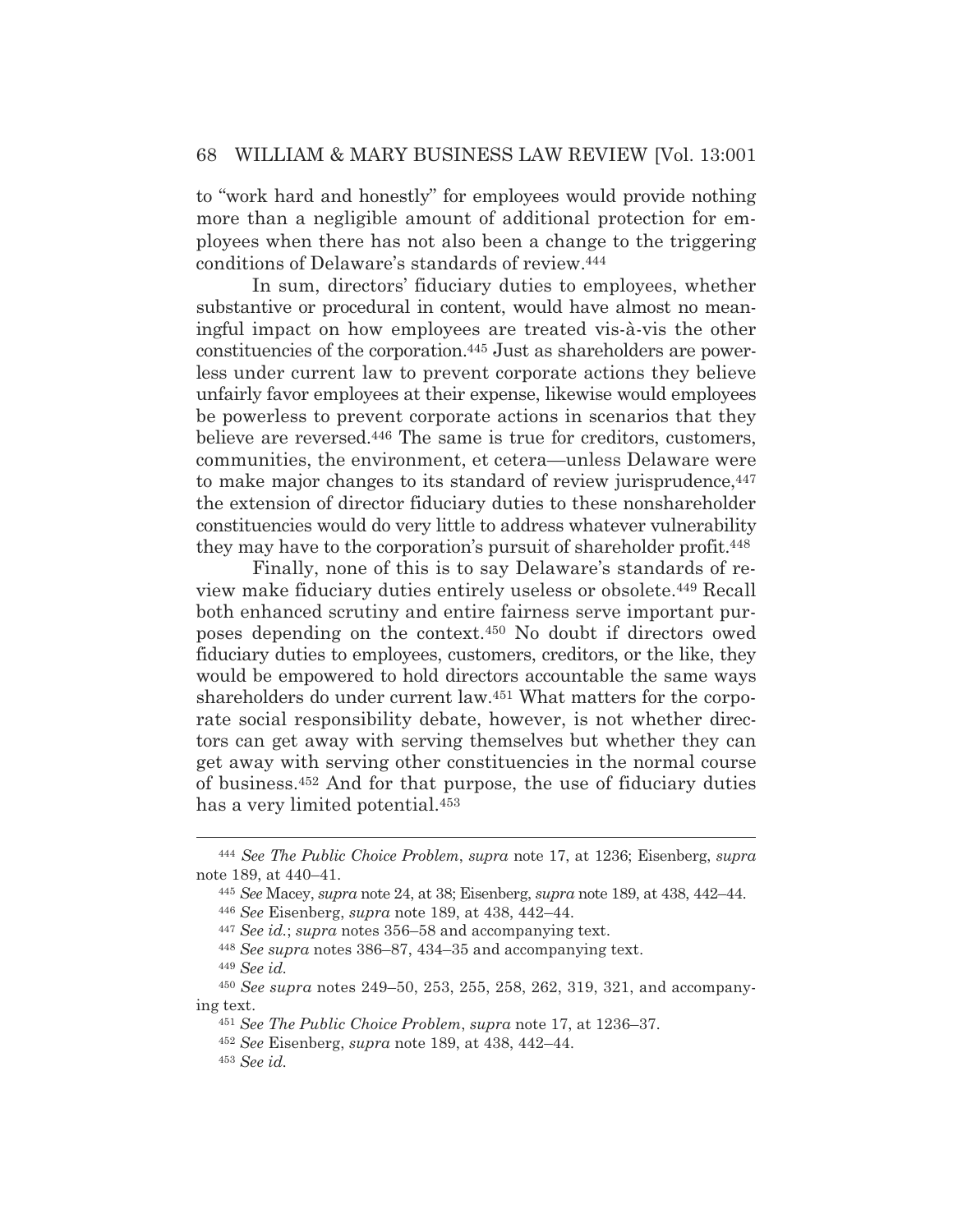#### *C. Other Mechanisms for Nonshareholder Protection*

 One final point of clarification. This Article does not contend that nonshareholders like employees and customers have no reason to be dissatisfied with their portion under current corporate law simply because Delaware's standard of review is sufficiently deferential to allow directors to offer benefits to nonshareholders from time to time.454 The point is merely that the deferential standard of review makes fiduciary duties the wrong tool to address whatever dissatisfaction nonshareholders do have.<sup>455</sup> And because Delaware's foundational principle of director authority over the business and affairs of the corporation is compelling as a matter of normative policy,<sup>456</sup> any attempt to modify the standard of review in addition to modifying the list of beneficiaries to whom directors owe fiduciary duties bears the burden of proving it would be neither unwise nor impractical.457

 As such, scholars and practitioners who seek to protect the interests of a given corporate constituency—whether shareholders, employees, or otherwise—should look to other legal mechanisms to secure such protection.458 Shareholders (and scholars who advocate on their behalf) would likely have better luck by implementing or improving incentive-based director compensation.<sup>459</sup> or strengthening the influence of independent directors.460 Inversely, employees and their advocates would do well to focus their efforts on increasing the employees' role in corporate governance, and perhaps even seek to participate in the gains of the corporate enterprise.461

<sup>454</sup> *See supra* notes 250, 401, 416, and accompanying text.

<sup>455</sup> *See supra* notes 386–87, 401–02, 407 and accompanying text.

<sup>456</sup> *See Business Judgment Rule*, *supra* note 38, at 86–87.

<sup>457</sup> *See supra* notes 403–07 and accompanying text.

<sup>458</sup> *See infra* notes 459–61 and accompanying text.

<sup>459</sup> *See, e.g.*, S. Burcu Avci et al., *Ending Executive Manipulations of Incentive Compensation*, 42 J. CORP. L. 277, 326 (2016).

<sup>460</sup> *See, e.g.*, Ronald J. Gilson & Reinier Kraakman, *Reinventing the Outside Director: An Agenda for Institutional Investors*, 43 STAN. L. REV. 863, 883–92 (1991).

<sup>461</sup> *See, e.g.*, Leo E. Strine, Jr. & Kirby M. Smith, *Toward Fair Gainsharing and a Quality Workplace for Employees: How a Reconceived Compensation Committee Might Help Make Corporations More Responsible Employers and Restore Faith in American Capitalism*, 76 BUS. LAW. 31, 33–34 (2020).